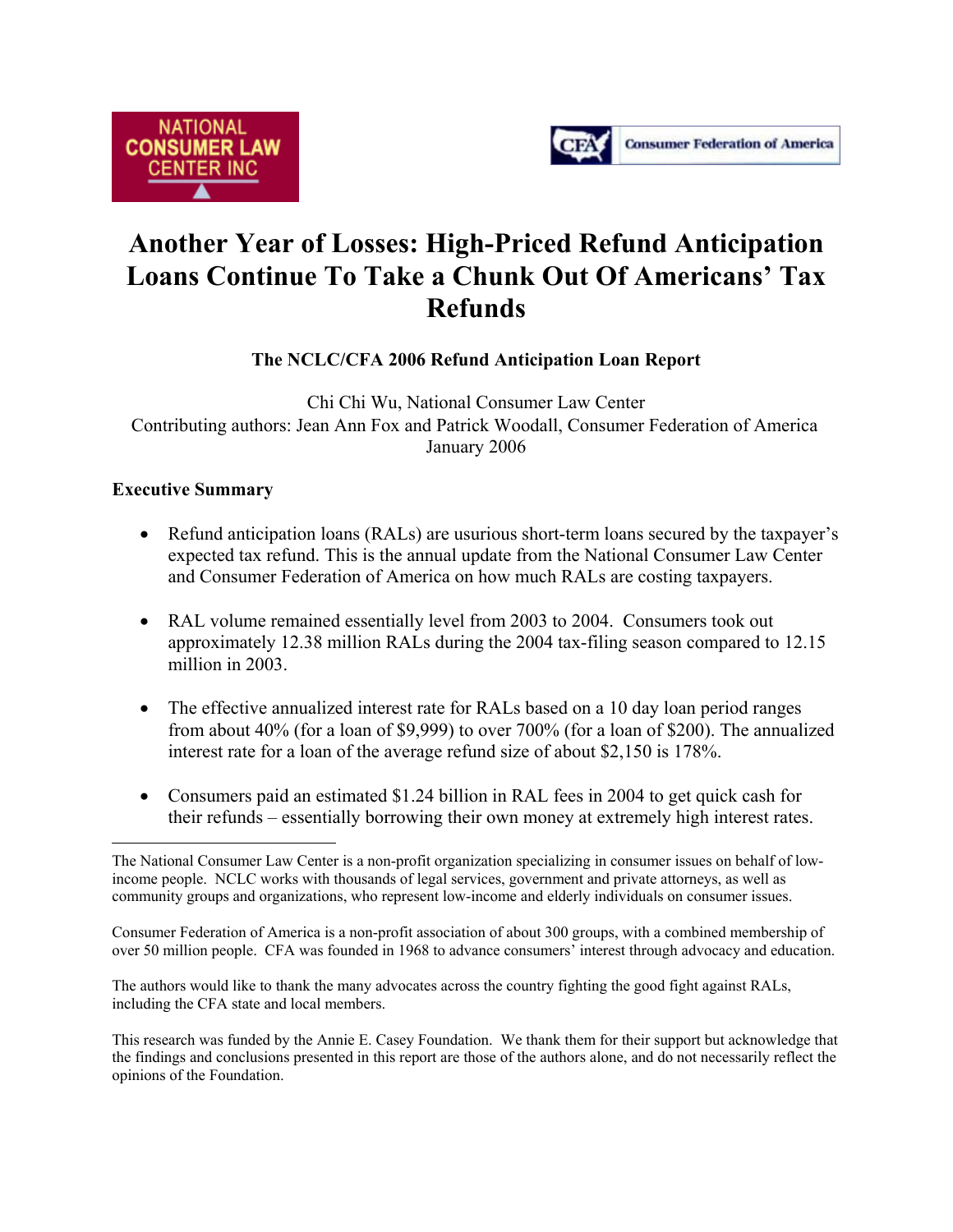This represents an increase of 14%, mostly due to the fact that the price of a RAL for the average refund rose \$10 from 2003 to 2004.

- In addition to the \$1.24 billion in RAL fees, consumers paid another \$360 million in "administrative", "electronic filing" or "application fees" in 2004. We expect this amount to drop significantly in future years. The largest tax preparation chain, H&R Block, dropped this fee in 13 states in 2004 and nationwide in 2005. Jackson Hewitt has committed to dropping a similar fee for company-owned stores and to encourage its franchisees to do so. Liberty Tax has committed to eliminate its analogous fee.
- A survey commissioned by the Consumer Federation of America finds that RAL borrowers are vulnerable to high cost credit, such as rent-to-own, payday loans and pawnshop loans. These consumers are more likely to be unbanked than non-RAL borrowers and those who do have bank accounts are more likely to have overdrawn in the past year.
- A significant legislative development occurred when Connecticut passed the first law capping RAL rates at 60% by prohibiting tax preparers from brokering loans over that amount. On the other hand, Washington State passed a weak disclosure RAL law that gutted Seattle's better ordinance. Other states passing disclosure-only RAL laws include California, Nevada, and Oregon.
- We have begun to see a new wave of RAL products "pay stub loans" that are sold to consumer before the tax season begins. These pay stub loan products appear to be the response to the IRS progress, albeit delayed, in providing faster refunds. We are very concerned about these products because they pose additional risk and costs to consumers, creating a "race to the bottom." In addition, these products will continue the drain on tax refunds and EITC dollars created by RALs.
- The IRS renewed its agreement with the Free File Alliance to provide for free Web-based electronic filing for taxpayers who make less than \$50,000 annually. Unfortunately, this new agreement does not ban Free File commercial preparers from marketing RALs to taxpayers. Thus, the agreement continues to permit the appearance of an implicit government endorsement of RAL marketing.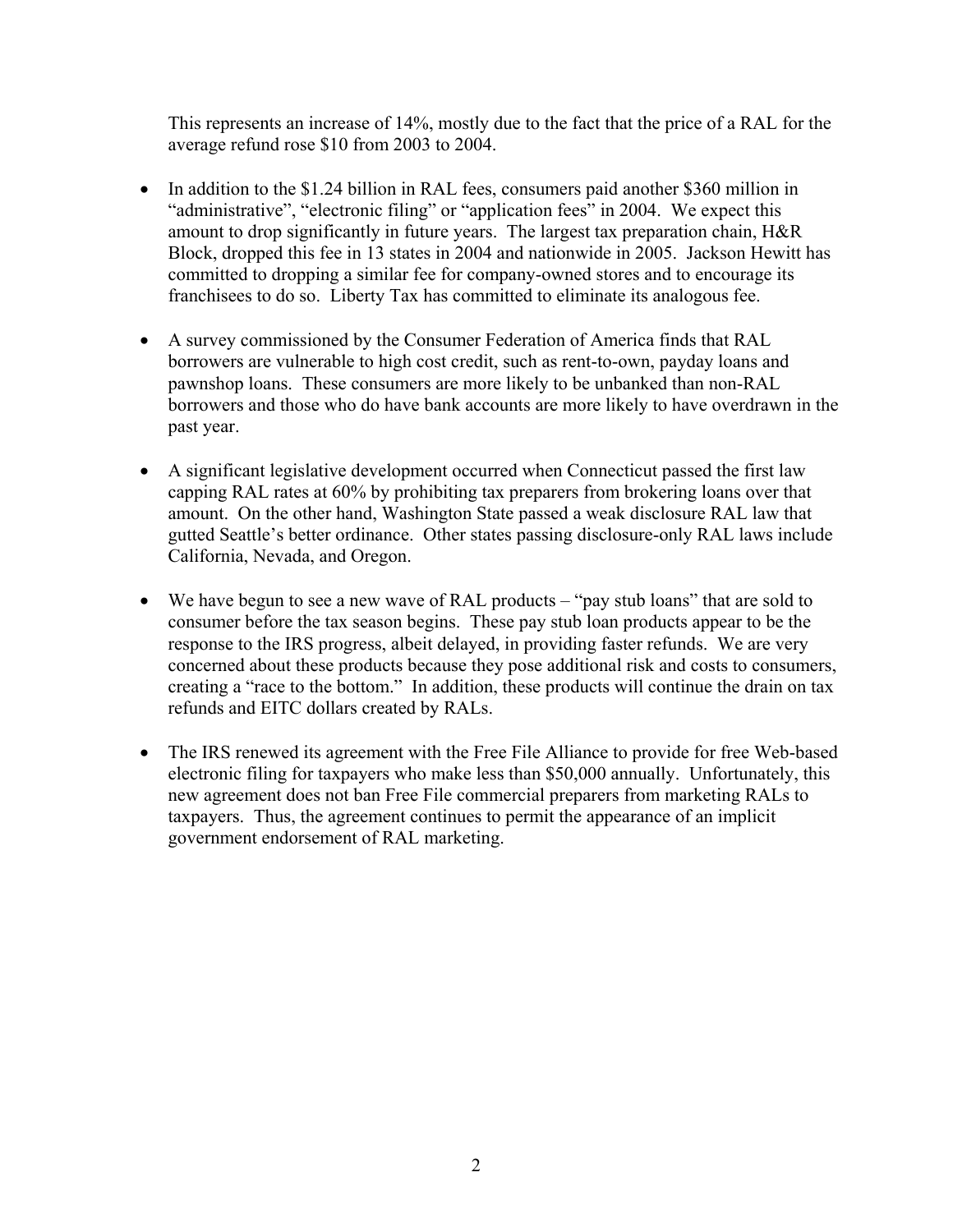#### **I. Introduction**

 $\overline{a}$ 

 Refund anticipation loans (RALs) are high cost loans secured by and repaid directly from the proceeds of a consumer's tax refund from the Internal Revenue Service (IRS). Because RALs usually run for a duration of about 7-14 days (the difference between when the RAL is made and when it is repaid by deposit of the taxpayer's refund), fees for these loans translate into triple digit annualized interest rates. RALs drain billions from the pockets of consumers and the U.S. Treasury. They are targeted at the working poor, especially those who receive the Earned Income Tax Credit (EITC), a refundable credit provided through the tax system and intended to boost low-wage workers out of poverty. The EITC is the largest federal anti-poverty program, providing over \$38.7 billion to  $\overline{22}$  million families in 2004.<sup>1</sup>

This report updates the NCLC/CFA annual reports on the RAL industry and the drain caused by RALs from EITC benefits. Those interested in background information on the industry and regulation should refer to the first NCLC/CFA RAL Report published in January  $2002.<sup>2</sup>$ 

Advocacy efforts against RALs appear to have made some progress. Connecticut became the first state to regulate RAL interest rates by prohibiting tax preparers from brokering RALs over 60% annualized interest. Several more states passed laws to require better disclosures. However, a Washington State law preempted a superior disclosure ordinance passed by the City of Seattle. Furthermore, better disclosures are only partially effective in combating RALs.

Jackson Hewitt and Liberty Tax Service joined H&R Block in agreeing to stop charging consumers the "administrative" or "application" fee in all or some of their offices. These developments were mostly due to the efforts of grassroots advocates, particularly the Association of Community Organizations for Reform Now (ACORN). This effectively brings down the cost of RALs and refund anticipation checks<sup>3</sup> by \$30 or more for many RAL consumers.

 The volume of RALs in 2004, the most recent year for which the IRS has data, shows RAL usage remains flat at around 12 million. There is some dispute by the industry as to the accuracy of the IRS data, but we believe the data is within the ballpark of real RAL usage. RALs continue to drain over a billion dollars from the pockets of American taxpayers including EITC recipients.

<sup>&</sup>lt;sup>1</sup> IRS, *Tax Stats at a Glance*, available at www.irs.gov/taxstats/article/0,,id=102886,00.html.

<sup>&</sup>lt;sup>2</sup> Chi Chi Wu, Jean Ann Fox, and Elizabeth Renuart, "Tax Preparers Peddle High Priced Tax Refund Loans: Millions Skimmed from the Working Poor and the U. S. Treasury," National Consumer Law Center and Consumer Federation of America, January 31, 2002, [hereinafter "NCLC/CFA 2002 RAL Report"], available at www.consumerlaw.org/action\_agenda/refund\_anticipation/content/RAL\_final.pdf.

<sup>&</sup>lt;sup>3</sup> Refund anticipation checks are the non-loan bank product that many RAL lenders and tax preparers offer in addition to RALs. With refund anticipation checks, the bank opens a temporary or "dummy" bank account into which the IRS direct deposits the refund check. After the direct deposit of the consumer's refund, the bank issues the consumer a paper check and closes the dummy account. The consumer then picks up the check from the tax preparer's office.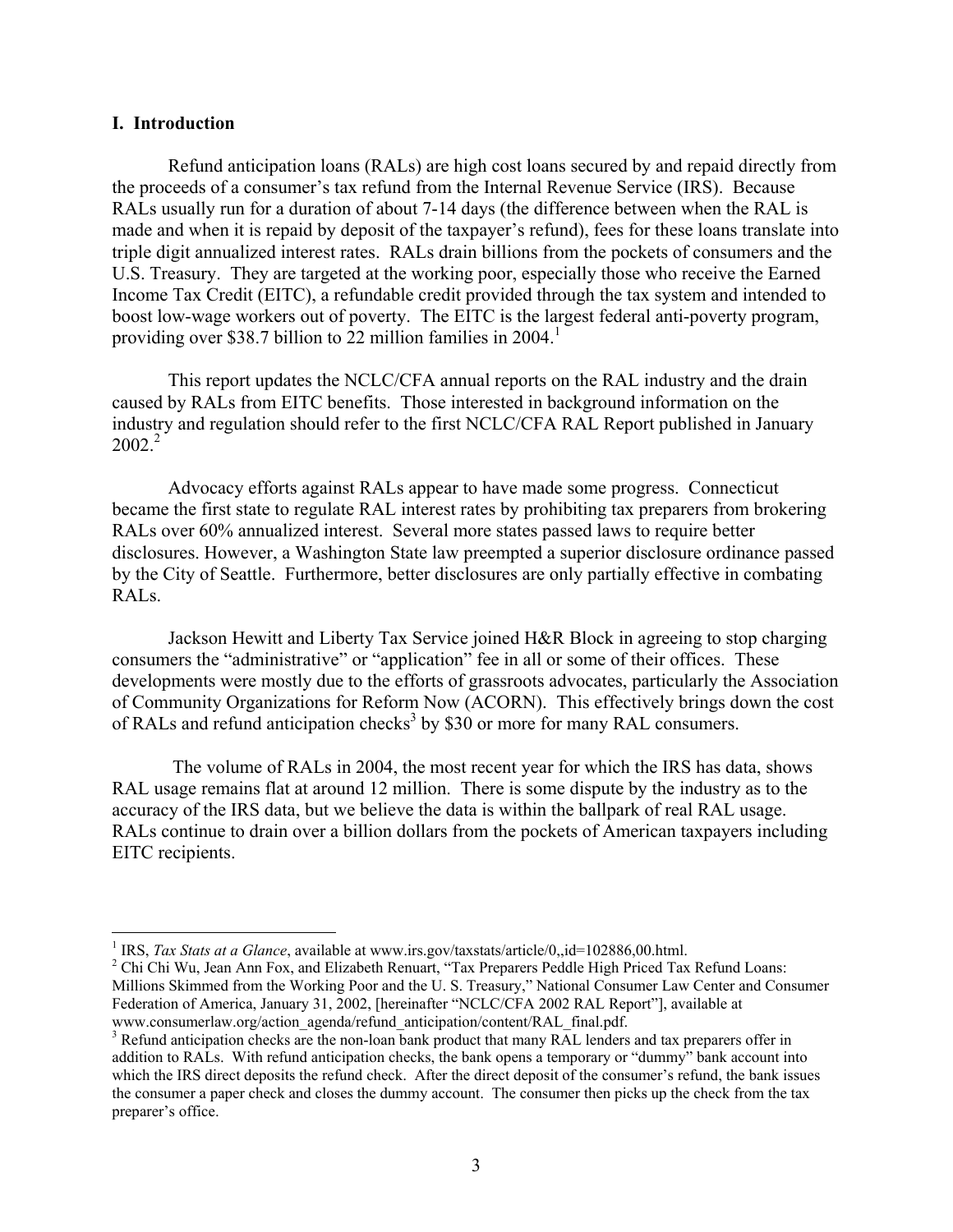We have additional data on RAL consumers from two surveys conducted by professional polling companies. This data indicates that RAL consumers are vulnerable to other forms of high cost credit, such as payday loans, rent-to-own and pawn transactions. Some RAL consumers may be using the loan proceeds to pay off other high cost credit.

# **II. RAL Volume Remains Flat**

 RAL volume has appeared to have leveled off during the past two years. The IRS data indicates there was an increase of just under 2% in the number of RALs from 2003 to 2004. Based on the IRS data, we estimate there were approximately 12.38 million RALs made in 2004.<sup>4</sup> In our last RAL report, we estimated approximately 12.15 million RALs were taken out in 2003.<sup>5</sup> The percentage of taxpayers who took out RALs remained the same, about 1 in 10 taxpayers.<sup>6</sup>

In 2004, taxpayers received an average refund of \$2,154.<sup>7</sup> Based on prices charged to the customers of the nation's largest tax preparation chain for that year, the average taxpayer paid about \$100 in RAL fees.<sup>8</sup> Thus, taxpayers paid somewhere in the neighborhood of \$1.24 billion in RAL fees in 2004. This compares to an estimated \$1.09 billion in RAL loan fees in 2003.<sup>9</sup> This represents a 14% increase, which appears mostly due to the fact that prices for RALs increased about \$10 from 2003 to 2004.<sup>10</sup>

The following chart documents the trends in RALs since the 2000 filing season:  $<sup>11</sup>$ </sup>

<sup>7</sup> IRS, *Tax Stats at a Glance*, available at www.irs.gov/taxstats/article/0,,id=102886,00.html.

<sup>&</sup>lt;sup>4</sup> The 12.38 million figure was calculated as follows: 1) IRS statistics state that there were 13.76 million tax returns which were associated with a RAL. Data from IRS Stakeholder Partnerships, Education & Communication (SPEC) Return Information Database for Tax Year 2003 (Returns Filed in 2004), October 2005; 2) we assume that since IRS would not know whether a RAL was approved or denied, so these statistics represent the number of RALs applied for. About 90% of RAL applications result in an approved loan. Santa Barbara Bank & Trust, *Why You Should Choose SBBT '05*, available at www.taxwise.com/pdf/Why%20SBBT.pdf; Household International, *Exploring the Refund Anticipation Loan (RAL): Questions and Answers*, on file with the authors. Thus, 90% of 13.76 million is 12.38 million.

<sup>5</sup> Chi Chi Wu and Jean Ann Fox, *Picking Taxpayers' Pockets, Draining Tax Relief Dollars:* 

*Refund Anticipation Loans Still Slicing Into Low-Income Americans' Hard-Earned Tax Refunds*, National Consumer Law Center and Consumer Federation of America, January 2005, at 4 [hereinafter referred to as "NCLC/CFA 2005 RAL Report."].

<sup>&</sup>lt;sup>6</sup> There were 127 million returns filed in the 2004 filing season, which was for Tax Year 2003. Data from IRS SPEC, Return Information Database for Tax Year 2003 (Returns Filed in 2004), October 2005.

Chi Chi Wu and Jean Ann Fox, *All Drain, No Gain: Refund Anticipation Loans Continue to Sap the Hard-Earned Tax Dollars of Low-Income Americans*, January 2004, at 4 [hereinafter referred to as "NCLC/CFA 2004 RAL Report."].

<sup>9</sup> NCLC/CFA 2004 RAL Report at 4.

<sup>&</sup>lt;sup>10</sup> The average fee for a RAL of \$2001 to \$5,000 increased from about \$90 to \$100. Compare the NCLC/CFA 2004 RAL Report at 9 with NCLC/CFA 2003 RAL Report at 6. Chi Chi Wu and Jean Ann Fox, *The High Cost of Quick Tax Money: Tax Preparation, 'Instant Refund' Loans, and Check Cashing Fees Target the Working Poor*, National Consumer Law Center and Consumer Federation of America, January 2003 [hereinafter referred to as "NCLC/CFA 2003 RAL Report."].

<sup>&</sup>lt;sup>11</sup> NCLC/CFA 2005 RAL Report at 4; NCLC/CFA 2004 RAL Report at 4, NCLC/CFA 2003 RAL Report at 1, NCLC/CFA 2002 RAL Report at 4.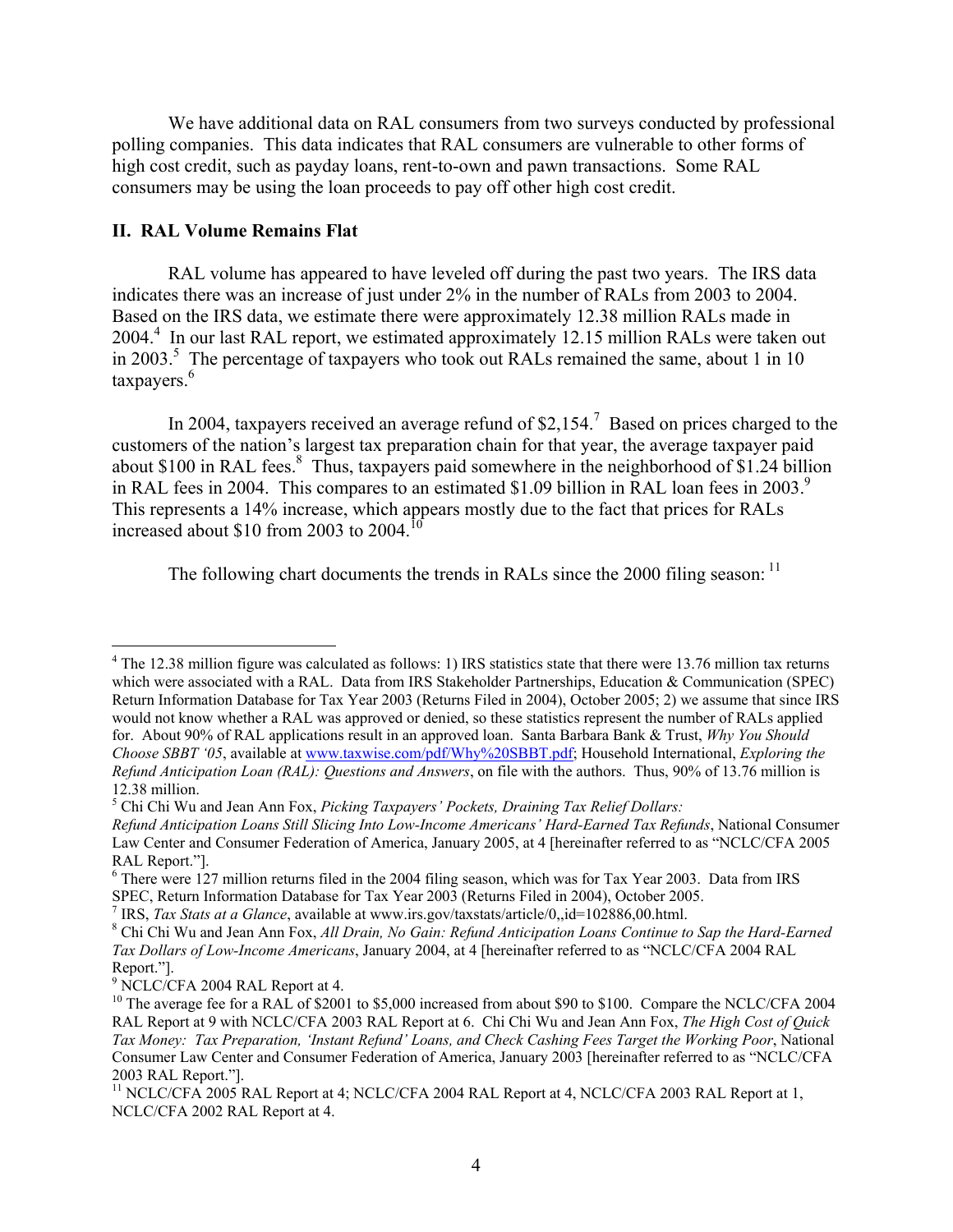| <b>Filing</b> | <b>No. of RALs</b> | Increase/decrease | <b>RAL</b> loan fees |
|---------------|--------------------|-------------------|----------------------|
| Year          |                    | from prior year   |                      |
| 2004          | 12.38 million      | 1.89%             | \$1,240,000,000      |
| 2003          | 12.15 million      | $(-4)\%$          | \$1,090,000,000      |
| 2002          | 12.7 million       | $5\%$             | \$1,140,000,000      |
| 2001          | 12.1 million       | 12%               | \$907,000,000        |
| 2000          | 10.8 million       |                   | \$810,000,000        |

The \$1.24 billion for 2004 would be even higher if we could include the added fees paid for additional loan products called "Instant Money Loans" (H&R Block) or "Money Now Loans" (Jackson Hewitt). These products are same-day loans, by which consumers can receive all or part of their RALs immediately when they file their taxes. Lenders charge an additional \$20 to \$45 for same-day RALs, a fee which the consumer pays on top of regular RAL fees.<sup>12</sup> We know that H&R Block made 1.5 million "Instant Money" RALs in 2004, adding \$30 million to the RAL drain.<sup>13</sup> We do not have data on the number of same-day RALs made by the rest of the industry.

 In addition to the RAL loan fee, major tax preparation firms had been charging their own separate fees for RALs, often termed "system administration," "document preparation" or "application" fees. All of the major tax preparation chains have agreed to drop this additional fee in part or whole. H&R Block dropped this fee entirely as part of an agreement with ACORN.14 ACORN had reached an initial understanding with Jackson Hewitt to drop its "application" fee in 50 markets.<sup>15</sup> Subsequently, Jackson Hewitt's Vice President of Legal and Government Affairs testified in a Senate hearing that his chain has agreed to drop this fee entirely in its company-owned offices and to encourage its franchisees to do the same.<sup>16</sup> Liberty Tax has also agreed to drop its application fee as a result of advocacy by ACORN.<sup>17</sup>

Given that the system administration fee was not entirely dropped until this year, we will include this fee in the calculations for the amounts paid in 2004 for RALs. However, given that H&R Block did drop its administrative fee for 13 states in 2004, we assume that only 91% of

<sup>12</sup> H&R Block, *Sample Refund Anticipation Bank Loan*, January 2006, on file with the authors; Santa Barbara Bank & Trust, *2006 Program Newsletter for Tax Professionals*, available at the Taxwise website at www.taxwise.com/pdf/2006%20SBBT%20Newsletter.pdf.

<sup>&</sup>lt;sup>13</sup> Peter Tufano and Daniel Schneider, *H&R Block and "Everyday Financial Services*," Harvard Business School, October 2004, at 7. Block customers pay an additional \$20 for an Instant Money Loan. H&R Block, *Sample Refund Anticipation Bank Loan*, January 2006, on file with the authors. This is significantly less than the same-day RAL surcharge for other tax preparers; thus, the drain created by these products may even be greater if we had data on industry-wide sale.

<sup>&</sup>lt;sup>14</sup> ACORN and H&R Block Press Release, *H&R Block and ACORN Partner To Help Working Families Claim And Keep More Of What They've Earned This Tax Season, January 14, 2005.* 

<sup>&</sup>lt;sup>15</sup> ACORN Press Release, *ACORN Suspends Jackson Hewitt Protests*, January 11, 2005 (Jackson Hewitt committing to eliminate the application/administrative fee in 50 of its markets).

 $16$  Testimony of Gary P. Weinstein, Vice President, Legal and Government Affairs, Jackson Hewitt Tax Service, Before the Permanent Subcommittee on Investigations, April 15, 2005.

<sup>&</sup>lt;sup>17</sup> Email from ACORN Financial Justice Center to Chi Chi Wu.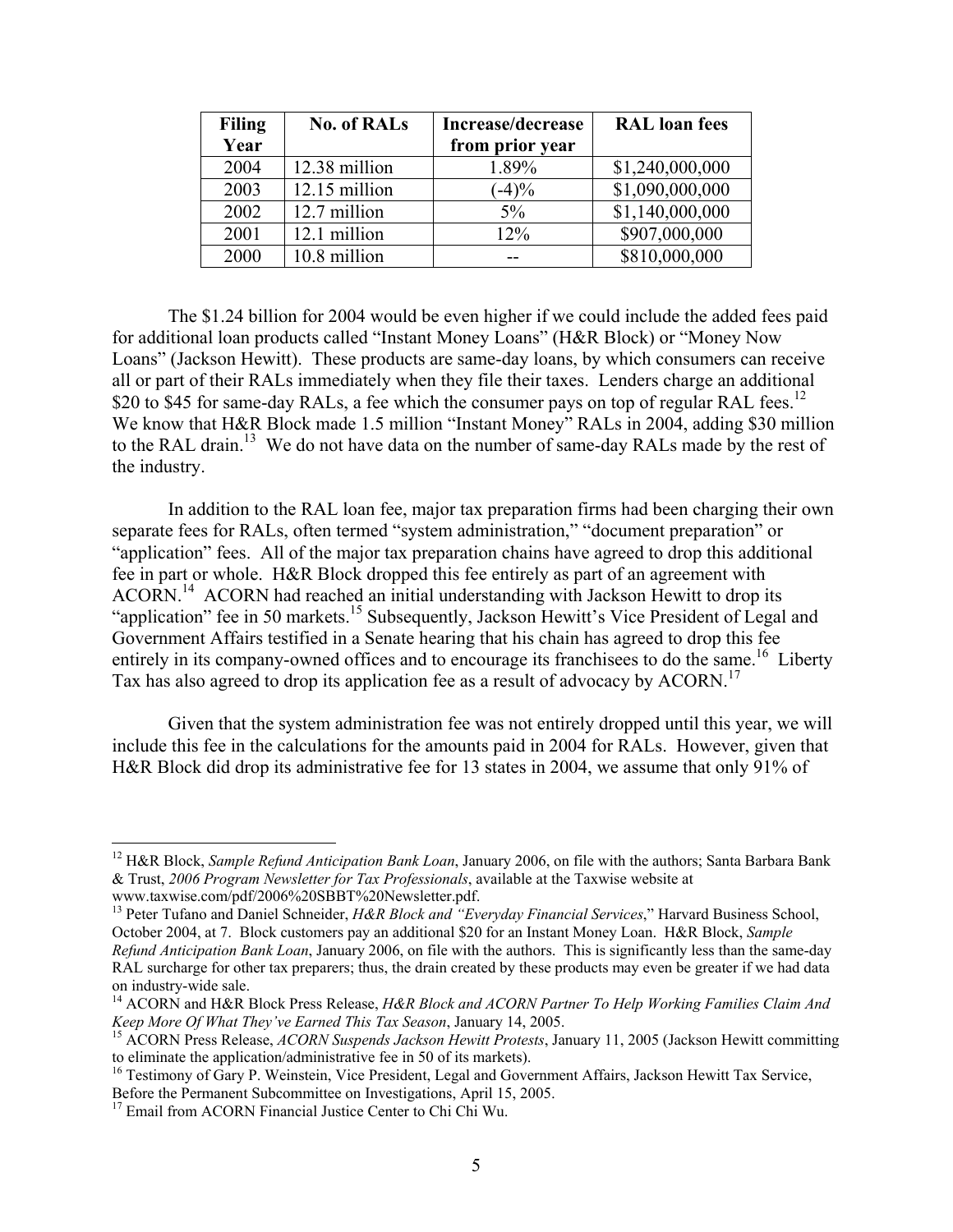RAL customers paid the fee in that year.<sup>18</sup> According to Block, its system administration fee ranged from \$28 to \$59, with an average of \$32.<sup>19</sup> Using the average figure, these additional fees added about \$360 million to the amount paid for RALs in 2004.

Industry sources have claimed that the IRS data on RALs includes some non-loan products, such as refund anticipation checks (RACs).<sup>20</sup> However, until recently, there has been no confirmation from IRS about this potential overestimate. Thus, we could only rely on the data provided to us by the IRS. Furthermore, according to the IRS, the estimated number of RALs represents requests for the Debt Indicator. Logically, one would assume requesting a Debt Indicator would not be necessary for a non-loan product such as a RAC because there would be no need for underwriting for such products.

In her 2005 Report to Congress, the National Taxpayer Advocate did confirm there is an "unquantifiable" number of non-loan RACs included in the IRS data.<sup>21</sup> Thus, there is official indication that the RAL figure may overestimate the number of RALs by including some RACs. However, the Brookings Institution has reported that the IRS data may also underestimate the number of RALs because: (a) the IRS data do not report ZIP code preparer debt inquiry totals of less than ten, causing the analysis to miss perhaps several thousand inquiries and associated RALs; and (b) the IRS data does not capture RALs arranged by non-tax preparation firms that are not electronic return originators, and thus do not participate in the Debt Indicator Program, such as Indian Country trading posts and used car and furniture stores.<sup>22</sup> Furthermore, the IRS data does not capture RALs that are made by non-bank storefront lenders, such as the RAL lender sued by the Colorado Attorney General in the *Cash Now* case.<sup>23</sup> Finally, we have always assumed that 10% of the IRS data constitutes RACs due to loan denials, and have adjusted the IRS data downward to compensate. Note that consumers pay a price for RACs as well, albeit in the range of \$25 to \$30.

Even if the IRS data does include some RACs, the IRS data does not seem off by a great deal. For example, we reported that 12.15 million RALs were made in 2003 based on the IRS data. An analysis of SEC filings corroborates that the number of RALs was in the range of this amount. We know from SEC filings that two of the largest RAL lenders made 9.23 million RALs in 2003 (HSBC/Household reported that it made 7.7 million RALs that year, and Santa Barbara Bank  $\&$  Trust report 1.53 million RALs).<sup>24</sup> According to industry analysts, Bank One

www.brookings.edu/metro/pubs/20050412\_eitcdecline.htm.<br><sup>23</sup> State ex rel. Salazer v. The Cash Now Store, 31 P.3d 161 (Colo. 2001).

<sup>18</sup> H & R Block, *America's Tax and Financial Partner*, January 2004. In 2004, Block had 4.27 million RALs (see Section VII below) or about a 35% share of the market. Since we do not know in which states Block dropped the fee, we will simply conclude that it was dropped for 26% of Block's customers (i.e., 13 out of 50 states is 26%). Twenty-six percent of a 35% share is 9%. Thus we assume that 9% of RAL customers did not pay the

administrative fee, and 91% did pay it.<br><sup>19</sup> H & R Block, *America's Tax and Financial Partner*, January 2004.

<sup>&</sup>lt;sup>20</sup> Email from Santa Barbara Bank & Trust to authors, on file with authors.<br><sup>21</sup> National Taxpayer Advocate, *FY 2005 Annual Report to Congress*, December 31, 2005, at 164 [hereinafter "National Taxpayer Advocate 2005 Re

<sup>&</sup>lt;sup>22</sup> Alan Berube and Tracy Kornblatt, *Step in the Right Direction: Recent Declines in Refund Loan Usage Among Low-Income Taxpayers*, Brookings Institution, April 2005, at 3 available at

<sup>&</sup>lt;sup>24</sup> Household International, 2003 Form 10-K: Annual Report Pursuant to Section 13 or 15(d) of the Securities *Exchange Act of 1934*, at 7; NCLC/CFA 2005 RAL Report at 14. Many of HSBC/Household's RAL are facilitated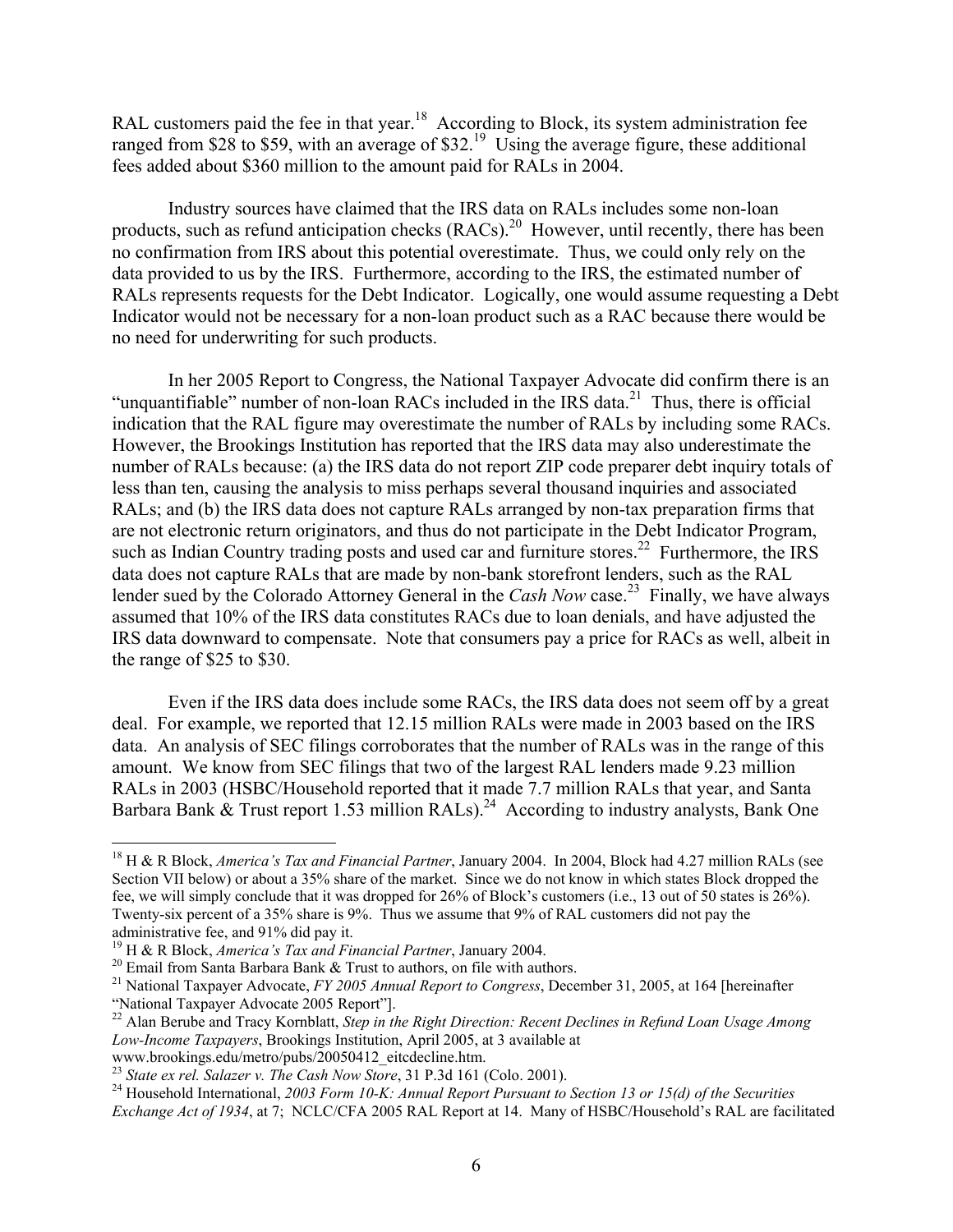has about the same market share as SBBT.<sup>25</sup> In addition, there are several other RAL lenders, such as Republic Bank (which made \$7.4 million in RAL fees in 2003), River City Bank, and First Bank of Delaware (Liberty Tax's RAL provider). If Bank One and the three smaller players made a minimum of 1.5 million RALs, the total is 10.73 million, which is about 11% less than 12.15 million. Put another way, in late 2002, the American Banker estimated that Household had 62% of the RAL marketplace.<sup>26</sup> With 7.7 million RALs, the industry total would be 12.4 million.

In terms of following trends with respect to RALs, the IRS data remains valuable information. This is the same item of data that the IRS has provided to estimate the number of RALs for the past 4 years. Thus, even if the number of RALs is somewhat overstated (or understated), the increases or decreases should continue to provide data about RAL trends. However, the National Taxpayer Advocate's report states that there were 10.7 million RAL indicators in 2005, which is substantially less than the number of requests for 2004. Furthermore, Consumer Federation of America surveyed more than 2000 households in 2005 and found that 7.1% took out RALs in 2005.27 The National Taxpayer Advocate's report implies there was a greater effort to include only RALs starting in 2005, and thus could indicate an overestimate. This data could also indicate a real drop in RALs for that year due to the cumulative effect of improved disclosures and several years of anti-RAL education efforts.

For 2006, the IRS has instituted a change in the RAL indicator by explicitly requiring tax preparers to indicate whether an electronically filed return is associated with a RAL versus a RAC.<sup>28</sup> This should ensure accurate results without having RACs included in the RAL figure.

#### **III. Price of a RAL for 2005**

Based upon the prices for RALs in 2006, a consumer can expect to pay about \$100 in order to get a RAL for the average refund of about \$2,150 from a commercial tax preparation chain this year. This loan fee includes the fee supposedly for the "dummy" bank account used to receive the consumer's tax refund from IRS to repay the RAL. The effective APR on this RAL would be  $178\%$ <sup>29</sup>

by independent preparers. HBSC/Household has a relationship with approximately 5,600 tax preparers, most of whom we assume are independent preparers. Household 2003 Form 10-K at 7. Independent preparers represented about 70% of all paid preparer returns in 2003. NCLC/CFA 2005 RAL Report at 15.

<sup>&</sup>lt;sup>25</sup> Katie Kuehner-Hebert, *California Bank Finds Gold in E-Returns*, American Banker, August 12, 2001, at 1 (noting that both SBBT and Bank One have a 10% share of the market).

<sup>&</sup>lt;sup>26</sup> Ben Jackson and Alan Kline, *Refund Lending No Problem*, American Banker, November 27, 2002, at 1.<br><sup>27</sup> Consumer Federation of America, Omnibus Survey of Consumer Financial Services, conducted by Opinion Research Corporation, November 2005.

<sup>&</sup>lt;sup>28</sup> IRS, Publication 1346, Electronic Return File Specifications For Individual Income Tax Returns Tax Year 2005, August 30, 2005, at xi.

<sup>&</sup>lt;sup>29</sup> Most tax preparers and RAL lenders have been reporting APRs lower than our estimates because they do not include the charge supposedly for the "dummy" bank account, claiming that it is comparable to the charge for the non-loan RAC product. However, this unbundling is questionable. For an analysis of why the fee for the dummy bank account should be included in the APR, *see* Appendix A at 7. We continue to include the charges for the dummy account fee in our estimates for the APR to present a truer picture of the real "cost of credit" for a RAL.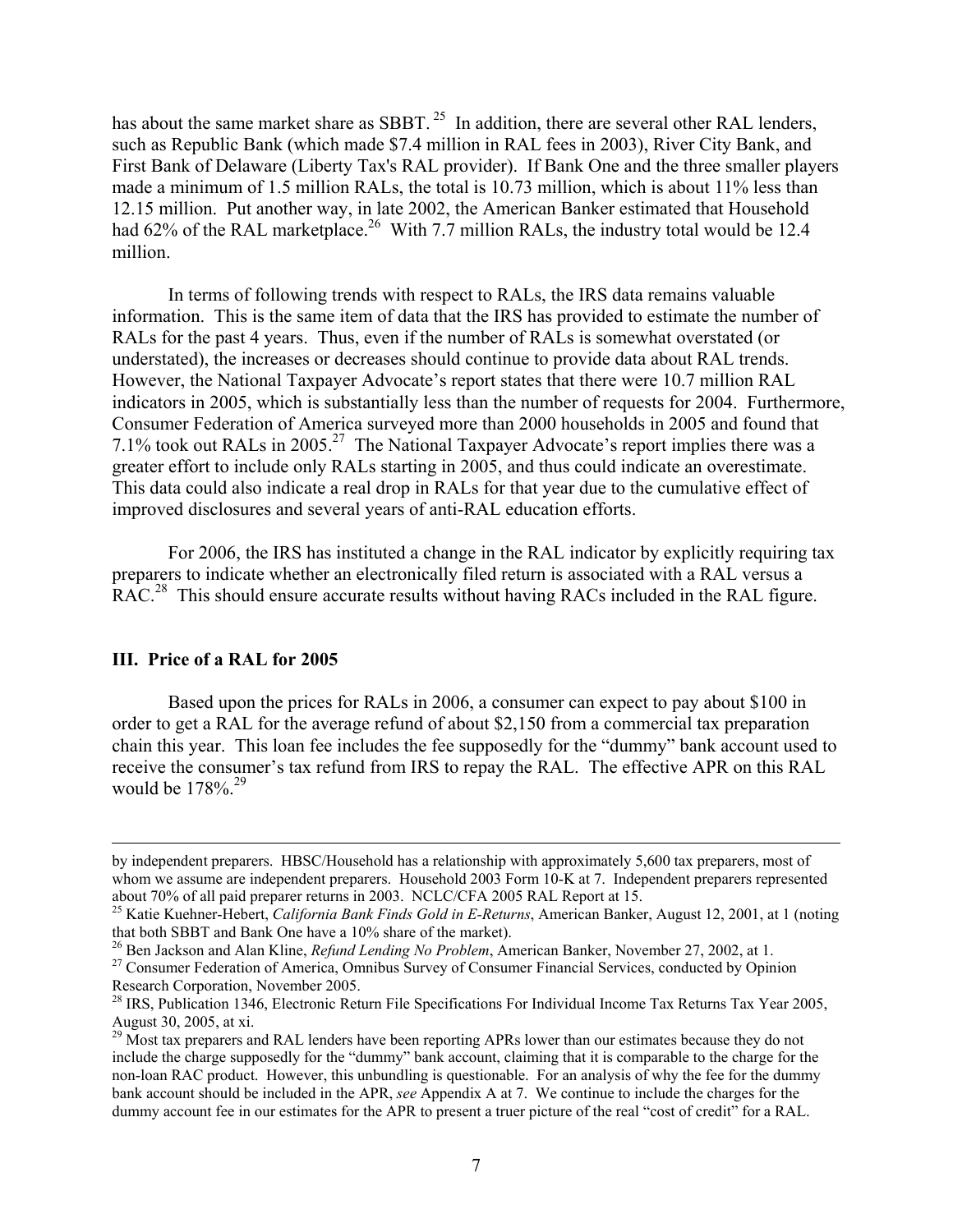The fee for the RAL plus the fee for tax preparation, which averages about  $$146<sup>30</sup>$  would total about \$246. If the consumer chooses a tax preparer that charges a "system administration" or "application" fee, in the neighborhood of \$30 per loan, the total would rise to  $$276$ <sup>31</sup> Given that the three major tax preparation chains have dropped this fee at least for company-owned offices, only consumers who choose Jackson Hewitt franchisees and independent tax preparers might have to pay this fee. This is still a substantial share of the RAL market, since over 4,800 of the approximately 5,500 Jackson Hewitt offices are franchisees.<sup>32</sup> In addition, HSBC alone has reported partnerships with several thousand independent preparers.<sup>33</sup> We estimated that independent preparers prepared over 50 million tax returns, or about 70% of all paid preparer returns, in 2003.<sup>34</sup> Thus, Jackson Hewitt franchisees and independent brokers probably facilitate several million RALs.

For the 2006 filing season, we estimate that the APRs on RALs range from about 40% (for a loan of \$9,999) to over 700% (for a loan of \$200).<sup>35</sup> We also continue to report a version of the APR that includes administrative or application fees, if they are charged, because those fees when charged also represent a cost of the credit for a RAL.<sup>36</sup> For loans with administrative or application fees, the fees can translate into APRs of about 70% (for a loan of \$7,000)<sup>37</sup> to over 1,800% (for a loan of \$200).

1

<sup>30</sup> According to industry leader H &R Block, its average tax preparation fee is \$146. H&R Block Inc., *2004 Form 10-K: Annual Report Pursuant to Section 13 or 15(d) of the Securities Exchange Act of 1934*, at 18. [hereinafter "H&R Block, 2004 Form 10-K"].

<sup>&</sup>lt;sup>31</sup> Anecdotal reports include even higher totals in the low to upper \$300s. *See* Statement of Maerine Henderson (\$386), State of Julie Burbach (\$322 including Instant Money Loan fee), and Statement of Nila Grant (fee around \$300) before the U.S. Senate Permanent Subcommittee on Investigations, Hearing On Tax Related Financial Products Can Be Costly, April 15, 2005.

<sup>&</sup>lt;sup>32</sup> Jackson Hewitt Tax Service Inc., *2005 Form 10-K: Annual Report Pursuant to Section 13 or 15(d) of the Securities Exchange Act of 1934, at 3 [hereinafter "Jackson Hewitt 2005 Form 10-K".]* 

<sup>&</sup>lt;sup>33</sup> HSBC has reported that H&R Block offices make up only 9,200 of the 17,300 (or 53%) outlets with which HSBC does RAL business. Household 2003 Form 10-K at 7. While some of the remaining 8,100 offices may be Jackson Hewitt franchisees, it appears that there are still several thousand independent preparers with which HSBC has a relationship.

<sup>&</sup>lt;sup>34</sup> NCLC/CFA 2005 RAL Report at 15.

<sup>&</sup>lt;sup>35</sup> These APRs are based upon a 10 day loan period. The estimated time provided by the federal government to receive a refund with e-filing and direct deposit is 8 to 15 days. IRS, *IRS e-file 2006 Refund Cycle* Chart, Publication 2043, October 2005. The Treasury Inspector General for Tax Administration reports that the average time is 11 days. Treasury Inspector General for Tax Administration, *Individual Income Tax Return Information Was Accurately and Timely Posted to the Customer Account Data Engine*, Ref. No. 2005-40-109, July 2005. One would subtract out the one or two days that it takes for the loan to be made. Moreover, some free tax preparation sites report that during the height of tax season in early February, refunds arrive as quickly as a few days.

<sup>&</sup>lt;sup>36</sup> The U.S. General Accounting Office reported even higher estimates for RAL APRs of 400% and 900%. U.S. General Accounting Office, *Tax Administration: Most Taxpayers Believe They Benefit from Paid Tax Preparers, but Oversight for IRS is a Challenge*, GAO-04-70, October 31, 2003, at 10, available at www.gao.gov/cgibin/getrpt?GAO-04-70

 $\frac{37}{37}$  We did not calculate an APR with an administrative fee for a loan of \$9,999, because Block makes those loans and it no longer charges the administrative fee.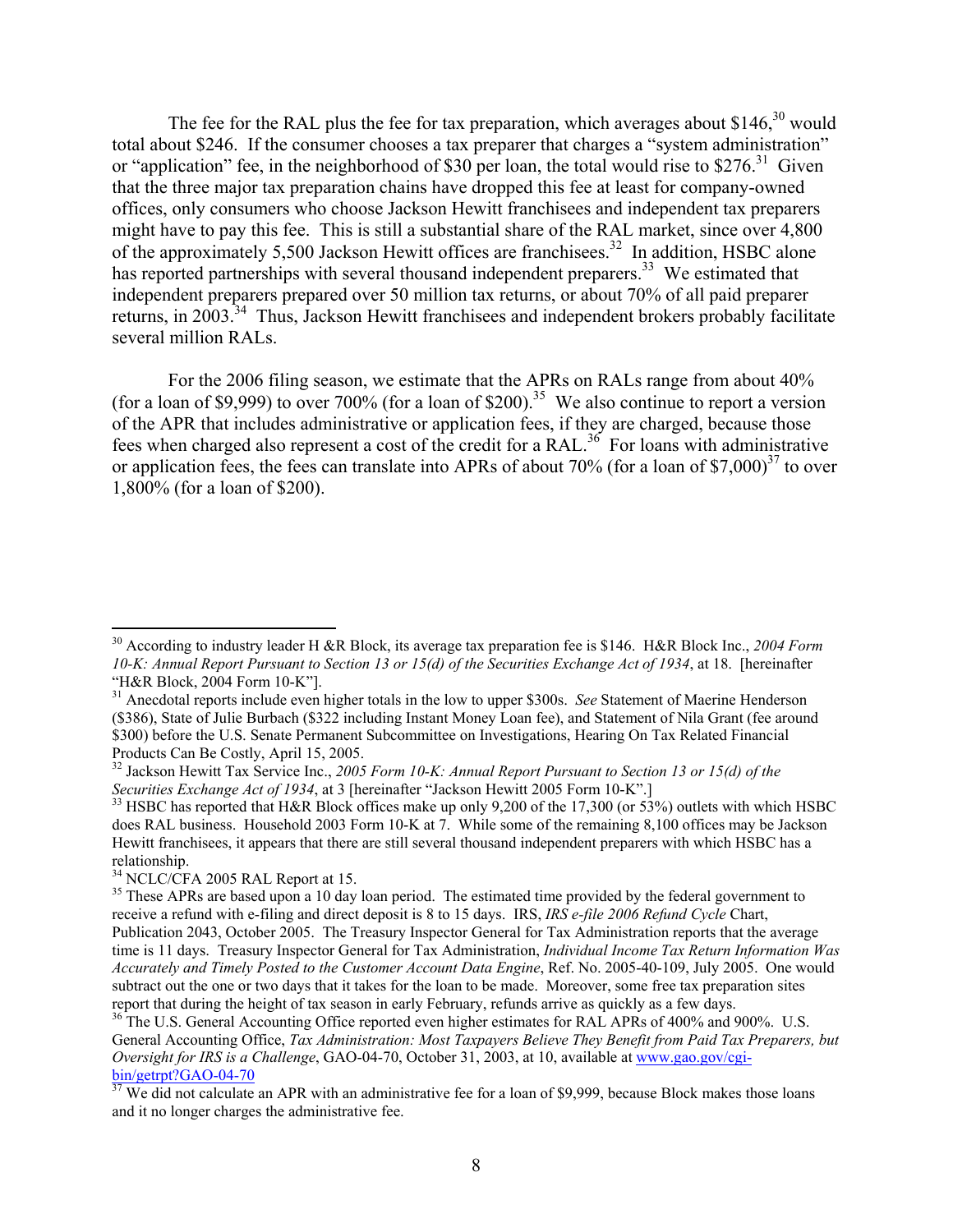#### **IV. Impact on Low-Income Taxpayers and EITC recipients**

RALs are mostly marketed to low-income taxpayers. According to IRS data, 78% of RAL applicants in 2004 had adjusted gross incomes of \$35,000 or less.<sup>38</sup> This is consistent with statistics that 58% of H & R Block's customers make less than \$30,000 annually.<sup>39</sup> Jackson Hewitt similarly reports in its SEC filings that 73% of its customers make less than \$30,000 adjusted gross income,<sup>40</sup> and HBSC states that the majority of their RAL customers have an average household income of  $$17,800<sup>41</sup>$  A 2005 survey by CFA found that the majority of RAL borrowers (58.7%) earned below \$40,000. Median income in the United States was \$44,400 in  $2004^{42}$ 

 RALs continue to drain hundreds of millions from the Earned Income Tax Credit. IRS data shows that in 2004 nearly 56% of RAL consumers were EITC recipients, or 7 million families.<sup>43</sup> Yet EITC recipients made up only 17 % of individual taxpayers in 2004.<sup>44</sup> Thus, EITC recipients are vastly overrepresented among the ranks of RAL consumers. In addition, IRS data shows that over 1 in 3 EITC recipients took out a RAL in 2004.<sup>45</sup>

 Based on this IRS data, we estimate that about \$700 million was drained out of the EITC program in 2004 by RAL loan fees.<sup>46</sup> Administrative/application fees added another \$204 million to the drain.<sup>47</sup>

 Non-loan fees also drain significantly from EITC benefits. The EITC is the nation's largest anti-poverty program. One criticism has been that no other anti-poverty program requires its beneficiaries to pay for the cost of accessing the benefit, which include both the drain created by RALs as well as tax preparation fees. Including tax preparation and check cashing costs provides a fuller picture of how EITC benefits are chipped away. EITC recipients who got RALs paid an additional \$840 million in tax preparation fees, and  $45\%$ <sup>48</sup> of them paid \$205 million in check cashing fees.

1

<sup>&</sup>lt;sup>38</sup> Data from IRS SPEC, Return Information Database for Tax Year 2003 (Returns Filed in 2004), October 2005. 39 Peter Tufano and Daniel Schneider, *H&R Block and "Everyday Financial Services*," Harvard Business School,

October 2004, at 7<br><sup>40</sup> Jackson Hewitt, *Final Prospectus*, June 22, 2004, at 46.

<sup>&</sup>lt;sup>41</sup> Household International, *2003 Form 10-K: Annual Report Pursuant to Section 13 or 15(d) of the Securities Exchange Act of 1934*, at 7 [hereinafter "Household 2003 Form 10-K"].<br><sup>42</sup> Carmen DeNavas-Walt, Bernadette D. Proctor and Cheryl Hill Lee, *Income, Poverty, and Health Insurance* 

*Coverage in the United States: 2004,* Census Bureau, P60-229, August 2005 at 3. 43 IRS data reports that 7.77 million EITC returns were associated with a RAL in 2004. Data from IRS SPEC, Tax

Year 2003 Return Information (Returns Filed in 2004), October 2005. Using the 90% approval rate, *see* note 4 *supra*, the number of approved RALs is 7 million.<br><sup>44</sup> There were 21.4 million EITC returns in 2004 and 127 million individual tax returns in 2004. Data from IRS

SPEC, Tax Year 2003 Return Information (Returns Filed in 2004), October 2005.

<sup>&</sup>lt;sup>45</sup> Data from IRS SPEC Return Information Database for Tax Year 2003 (Returns Filed in 2004), October 2005.

<sup>&</sup>lt;sup>46</sup> At a fee of \$100 for a RAL for the average refund times 7 million. We know longer use the figure for the average EITC because the refunds of EITC recipients often include overwithholding as well.<br><sup>47</sup> Weighted to 91%, *see* note 8 *supra*.<br><sup>48</sup> This 45% figure is taken from a study of EITC recipients who used *free* tax preparation

Smeeding, Katherine Ross Phillips, and Michael O'Connor, *The EITC: Expectation, Knowledge, Use, and Economic and Social Mobility,* Center for Policy Research, Working Paper Series No. 13 (2000), at Table 5. Given the relationship between *commercial* tax preparers and check cashers, *see* NCLC/CFA 2003 RAL Report at 9, we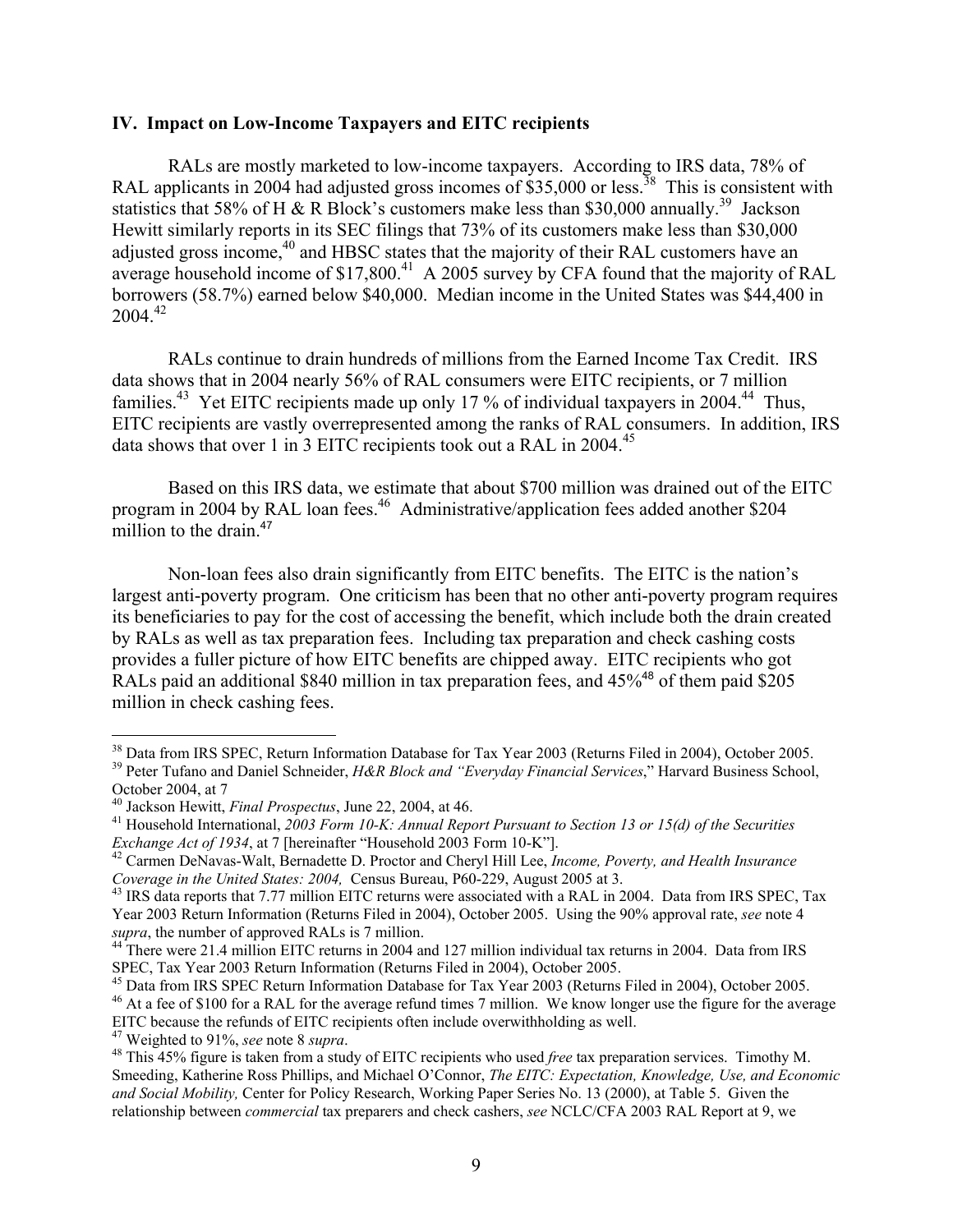| <b>Type of Fee</b>          | <b>Cost to Taxpayer</b> | <b>Drain on EITC Program</b> |
|-----------------------------|-------------------------|------------------------------|
| RAL loan fee (inc. dummy    | \$100                   | \$700 million                |
| account fee)                |                         |                              |
| Application/Admin. Fee (for | \$32                    | \$204 million                |
| $91\%$                      |                         |                              |
| <b>Total</b>                | \$132                   | \$904 million                |
| Tax preparation fee         | \$146                   | \$1 billion                  |
| Check cashing fee (for 45%  | $$65^{49}$              | \$205 million                |
| of EITC recipients)         |                         |                              |
| Total with tax preparation  | \$317                   | \$2.1 billion                |
| and check cashing           |                         |                              |

Each of these fees undermines the effectiveness of the EITC in supporting low-wage workers. These fees transfer billions in wealth, paid out of the U.S. Treasury, from poor families to multimillion dollar corporations.

# **V. Use of High Cost Credit by RAL Borrowers**

 A telephone polling survey commissioned by the Consumer Federation of America provides new information about RAL borrowers. The national survey found that RAL borrowers are vulnerable to quick cash loan offers. RAL borrowers are also heavier users than non-RAL borrowers of other high cost fringe financial services, such as rent-to-own, payday loans and pawnshop loans. These consumers are more likely to be unbanked than non-RAL borrowers and those who do have bank accounts are more likely to have overdrawn in the past year.

 The CFA survey asked respondents whether they had used various forms of fringe financial credit during the past year. Those who had used RALs were:

- 6 times more likely to have used rent-to-own credit (10.4% of RAL borrowers versus 1.8% of non-RAL borrowers).
- 4 times more likely to have taken out a payday loan  $(9.7\% \text{ versus } 2.1\%)$ .
- 3.5 times more like to have taken out a pawnshop loan  $(4.2\% \text{ versus } 1.2\%)$ .

RAL borrowers were less likely to have traditional credit in the form of credit cards than non-RAL borrowers and those with credit cards were more likely to have high interest rates on the credit cards they do hold.

• Non-RAL borrowers were 15.5% more likely to have credit cards than RAL borrowers. Three-quarters (76.2%) of non-RAL borrowers have credit cards compared to two-thirds (66.0%) of RAL borrowers.

believe this figure actually underestimates the number of EITC recipients who use check cashers. Since there were 7 million RAL consumers who received the EITC in 2004, 45% would be 3.15 million. 49 The average check cashing fee for a RAL check is about 3%, or \$65 for the average refund of \$2,150. *See*

NCLC/CFA 2003 RAL Report at 12.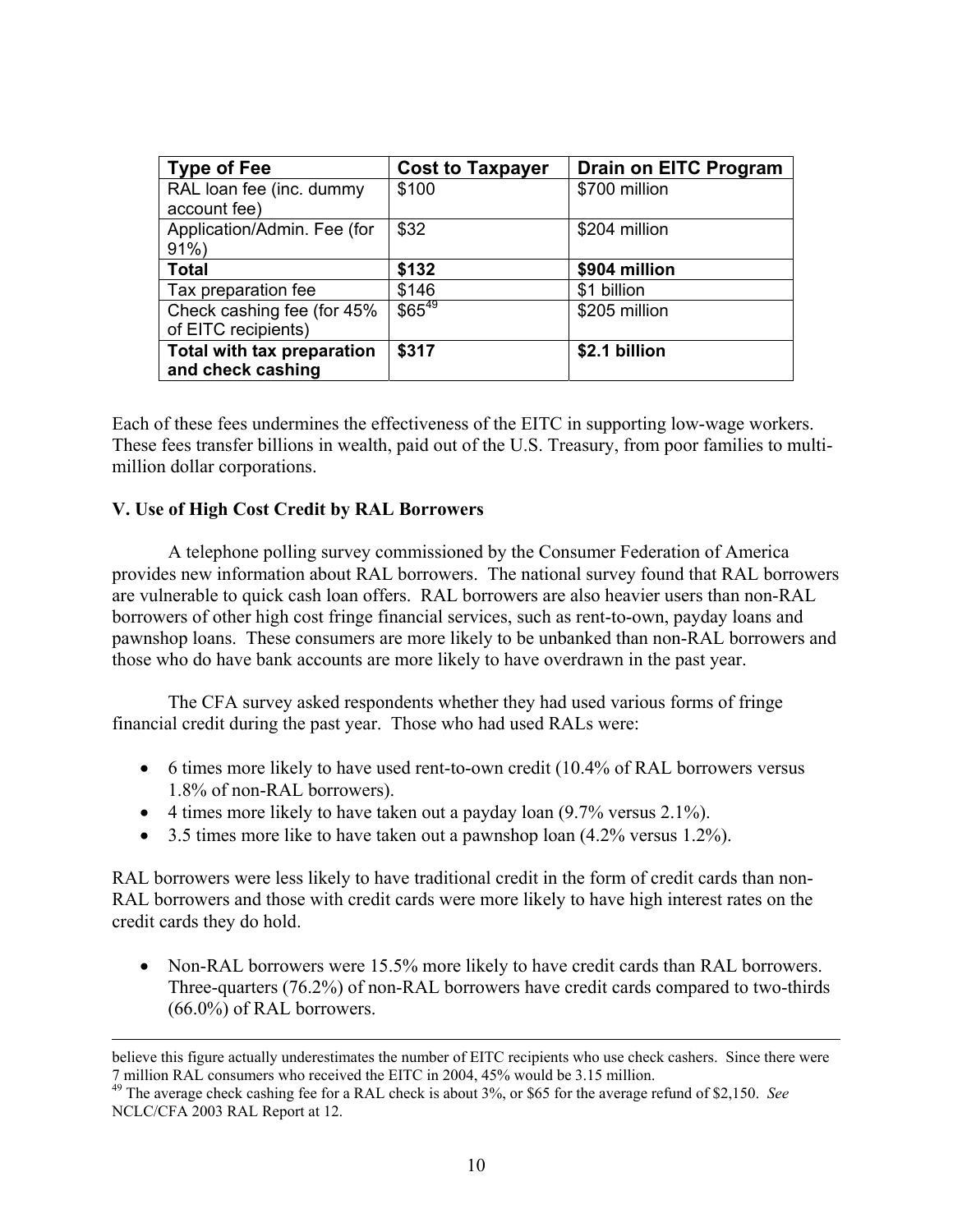• RAL borrowers with credit cards were more than twice as likely to have interest rates over 20% on the credit cards. One in seven (15.8%) of RAL borrowers with credit cards had interest rates above 20% compared to 6.7% of non-RAL borrowers who had interest rates over 20% on their credit cards.

RAL borrowers are less likely to have bank accounts, but when they do, more likely to overdraw their accounts. Specifically, they are:

- Almost 2 times more likely to be unbanked (16.0% of RAL borrowers versus 8.7% of non-RAL borrowers).
- 70% more likely to have overdrawn their checking accounts (34.3% versus 19.5%).

RAL borrowers are more likely to be burdened by debt than non-RAL borrowers.

- RAL borrowers were 29.9% more likely to be concerned about paying their monthly bills than non-RAL borrowers. Two-thirds (66.0%) of RAL borrowers were a little concerned, somewhat concerned or very concerned about paying their monthly bills compared to half (50.8%) of non-RAL borrowers. RAL borrowers were twice as likely as non-RAL borrowers to be very concerned about paying their monthly bills. Nearly a third (31.9%) of RAL borrowers were very concerned about paying monthly bills compared to one in six (16.1%) of non-RAL borrowers.
- RAL borrowers were twice as likely as non-RAL borrowers to be concerned about making monthly mortgage or rental payments. One in eight (12.4%) non-RAL borrowers had a little difficulty, some difficulty or a great deal of difficulty making monthly housing payments compared to 28.5% of RAL borrowers.
- RAL borrowers were more than twice as likely as non-RAL borrowers to make only the minimum monthly payments on any credit cards they may have. About a tenth (11.6%) of RAL borrowers only made the minimum monthly payments on their credit cards compared to 4.4% of non-RAL borrowers.

The survey indicated RAL borrowers are more likely than non-RAL borrowers to be less well educated, work in service or semi-skilled/unskilled jobs, rent instead of own their homes, be female and African American. In particular, RAL borrowers are more likely than non-RAL borrowers to:

- Have a high school education or less (53.5% of RAL borrowers versus 36.0% of non-RAL borrowers).
- Work in a service occupation or a semi-skilled/unskilled blue collar position (34.0%) versus 21.2%).
- Rent instead of own (38.9% of RAL borrowers are renters versus 21.8% for non-RAL borrowers)
- RAL borrowers are more than twice as likely to be African American as non-RAL borrowers. About one in seven (15.3%) RAL borrowers were African American compared to one in fifteen (6.9%) non-RAL borrowers who were African American.
- Be female  $(54.2\% \text{ of the borrows were female}, 45.8\% \text{ were male})$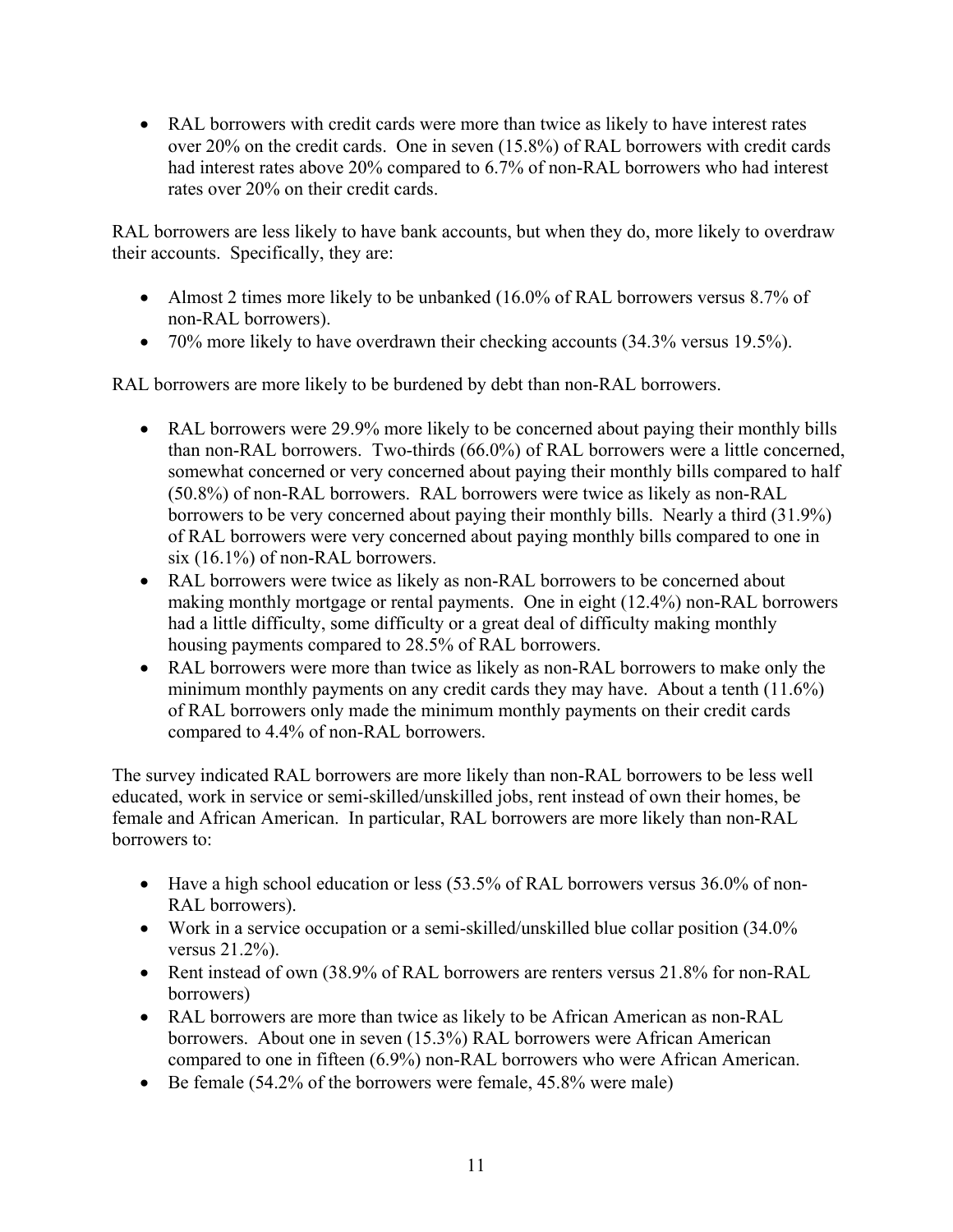• Be below the median income. Three fifths (58.7%) of RAL borrowers earned below \$40,000 compared to three fifths (59.7%) of non-RAL borrowers who earned more than \$40,000.

The survey was conducted by Opinion Research Corporation in early November 2005 and interviewed 2,038 representative adult Americans. The margin of error for the sample is plus or minus two percentage points.

The relationship between RAL use and use of other fringe lending products may be more than a shared customer base. It appears that tax refunds monies, received either directly from the IRS or through RALs, go in part to pay off other high cost lenders.

During tax season, consumers pay off pawn transactions to redeem their personal property. One of the large publicly traded pawn chains, EZ PAWN reports that its cash flow is greatest in its second fiscal quarter primarily due to a high level of loan redemptions and sales in the income tax refund season.<sup>50</sup> Florida tracks payday loans by month. Its database report documents that loan volume is at its lowest in February of the last three years, followed by March. For the most recent year, loan volume dropped over 24% from January to February of 2005. Loan volume in Florida was below 300,000 per month only for the months of February  $(267,071)$  and March  $(293,720)$ .<sup>51</sup>

Given the high proportion of RAL borrowers who responded to the CFA poll that they also borrow from payday lenders, we believe that RAL customers pay triple digit interest rates to borrow against their tax refunds to repay triple-digit interest rate payday loans and to take a break from the repeat cycle of borrowing while the infusion of tax credits lifts family budgets.

#### **VI. Credit Research Center Study**

 $\overline{a}$ 

 In 2005, the Credit Research Center at Georgetown University released the results of its own polling survey on RAL usage, funded in part by commercial tax preparation chain Jackson Hewitt. The major conclusion of this survey was that RAL borrowers benefit from the product because they have few sources of other credit (an argument that the report's author has made in defending payday loans). This conclusion does concur with the data from the CFA survey from above, in that both show that RAL borrowers have fewer credit choices than non-RAL borrowers. Thus both surveys found that RAL borrowers were vulnerable to other high cost credit, such as payday loans and rent-to-own, although the CRC study shows RAL borrowers under more financial distress.

 The big difference with the Credit Research Center's report are the conclusions drawn from this data. The CRC believes that offering triple digit interest rate loans to financially oppressed consumers is a beneficial activity. We believe that selling super-high cost credit to cash-strapped, sometimes desperate consumers is a form of price gouging that preys on the vulnerable. The difference is not in the data, but in the analysis.

<sup>&</sup>lt;sup>50</sup> EZCORP, INC., 2004 Form 10-K: Annual Report Pursuant to Section 13 or 15(d) of the Securities Exchange Act of 1934, at 33.

*Florida Trends in Deferred Presentment*, State of Florida Deferred Presentment Program, September 2005, at 3.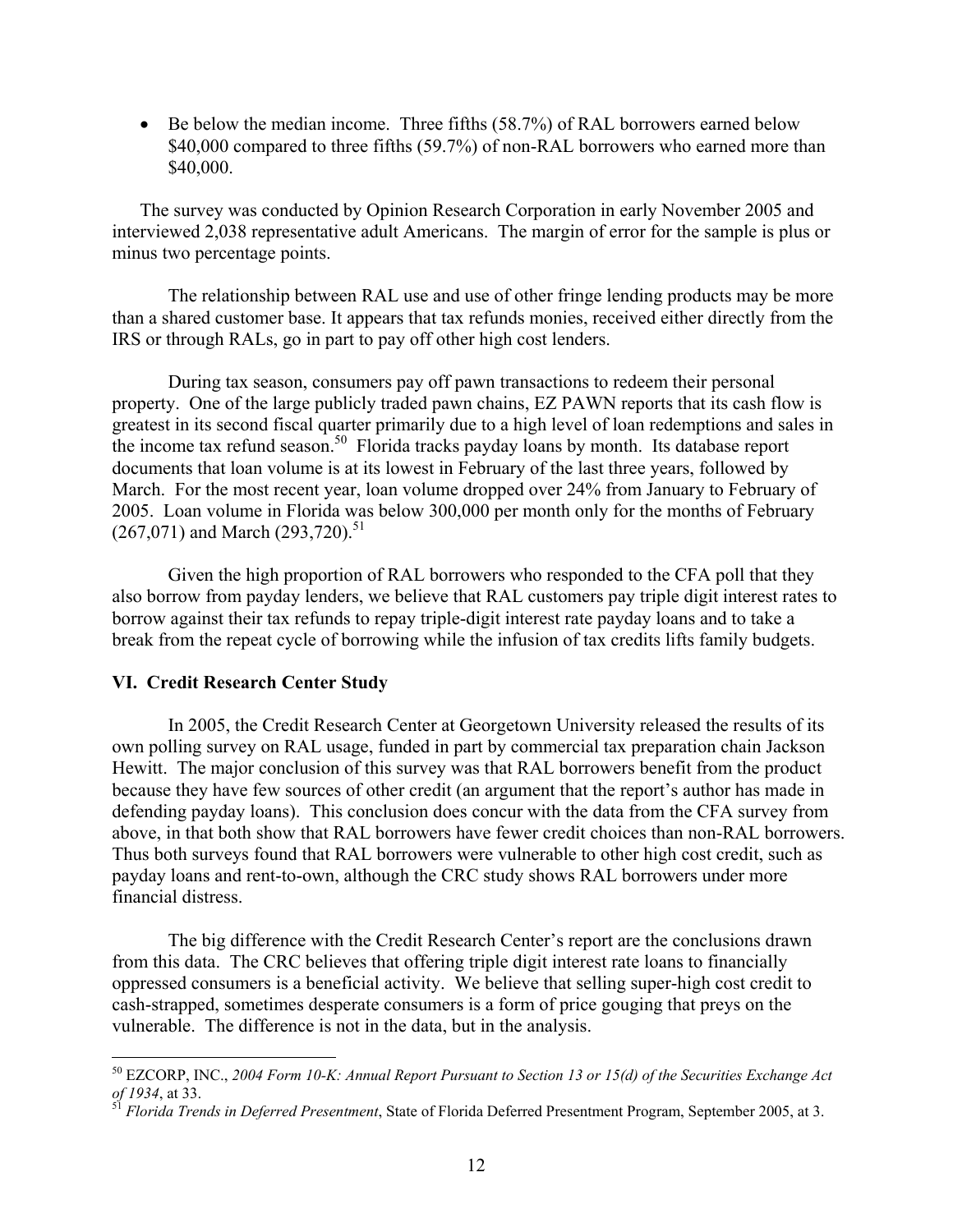Another conclusion of the CRC study was that RAL borrowers do have information on the costs of RALs and refund options, and had made a deliberate and informed choice to select a RAL. This particular finding may be more challengeable, because the underlying data seems questionable. The Credit Research Center study interviewed 15,177 respondents. Only 330 of these respondents - or 2.17% - reported they had used a RAL. This is a gross underestimate of the percentage of RAL borrowers. The IRS data on RALs show that about 10% of tax returns are associated with a RAL. Even assuming the IRS data slightly overestimates the number of RALs, and that all of the respondents were not taxpayers, that does not explain a four-fold disparity in the data.

 One reason for this disparity may be that the Credit Research Center poll described a RAL as "a loan or advance of money against a tax refund, typically provided by a bank," and then asked respondents if they had obtained a "Refund Anticipation Loan." If many consumers who get RALs do not understand that the product is a loan, they will not answer "yes" to such a question. The use of the phrase "typically provided by a bank" may be been particularly confusing, since some RAL borrowers may think it meant they actually had to go a bank branch to get the loan. Thus, only the most informed of RAL borrowers reported that they had received a RAL.

 An in-depth analysis of the Credit Research Center's Study is attached as Appendix A to this report.

### **VII. Overview of Key Industry Players**

 This section provides basic information on the RAL activity of key industry players, an overview that we provide annually in our RAL reports. In a following section, we discuss industry trends and where certain industry players appear to be headed.

#### H&R Block

 $\overline{a}$ 

H&R Block is the nation's largest tax preparation chain, accounting for 15.7% of all tax returns by individuals in 2004.<sup>52</sup> For 2004, H&R Block actually experienced an  $8\%$ decline in the number of RALs they facilitated that were funded, to  $4.27$  million.<sup>53</sup> The company attributed this decline to having fewer customers plus less aggressive promotion of the product.<sup>54</sup> In addition, the number of RACs that Block processed rose by  $30\%$ .<sup>55</sup> Block processed 16 million tax returns in 2004;<sup>56</sup> thus, 26.6% of its customers got RALs

<sup>&</sup>lt;sup>52</sup> H&R Block Inc., *2005 Form 10-K: Annual Report Pursuant to Section 13 or 15(d) of the Securities Exchange Act of 1934, at 3. [hereinafter "H&R Block, 2005 Form 10-K"].* 

H&R Block Inc., 2004 Form 10-K: Annual Report Pursuant to Section 13 or 15(d) of the Securities Exchange Act of 1934, at 17. [hereinafter "H&R Block, 2004 Form 10-K"].<br><sup>54</sup> See H&R Block, *Year-End Conference call*, June 9, 2004 (comments of Jeff Yabuki).<br><sup>55</sup> Peter Tufano and Daniel Schneider, *H&R Block and "Everyday Financial* 

October 2004, at 7.

<sup>56</sup> H&R Block, 2004 Form 10-K at 17.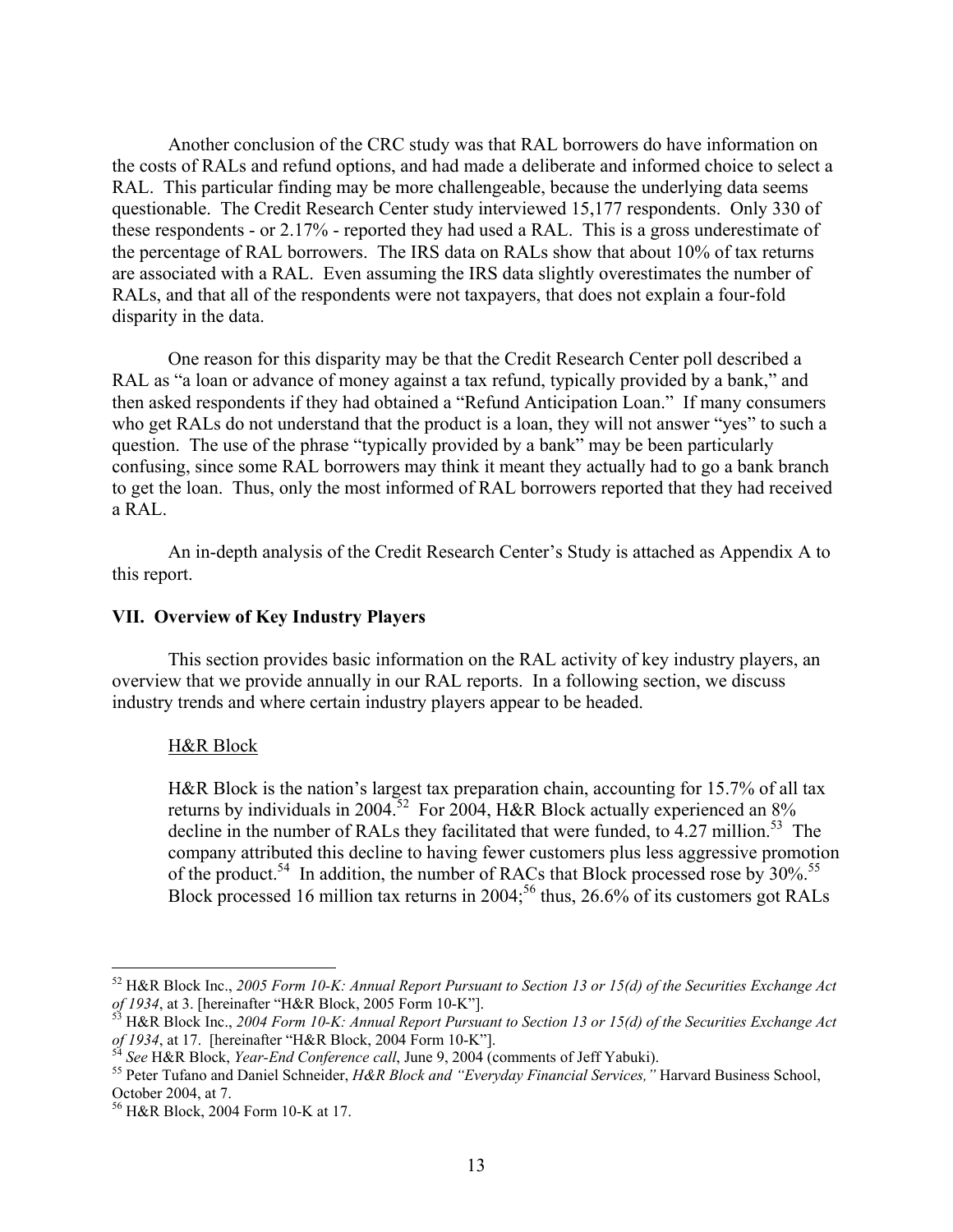in 2004. H&R Block also facilitated 2.95 million refund anticipation checks in 2004,<sup>57</sup> thus 45% of its customers get a refund financial product.

In 2005, Block's RAL business stayed essentially flat. Block made 4.2 million RALs, despite the fact that it heavily marketed RALs in television advertisements and other media that ran frequently during the tax season.

Block earns fees from RALs through its arrangement to have Block Financial Corporation buy a 49.9% interest in RALs arranged by the tax preparation arm. In 2004, Block earned \$174.2 million in revenues from RALs, representing 4.1% of the company's revenues.<sup>58</sup> In 2005, Block's RAL profits rose to \$182.8 million.<sup>59</sup>

Block formerly earned revenues from RALs by charging a system administration fee ranging from \$28 to \$59, with an average of  $$32$ ,<sup>60</sup> but dropped this fee nationwide in  $2005.<sup>61</sup>$  However, the total paid by a Block client for a RAL remains similar because Block's average tax preparation fee has risen about \$30 to \$150.<sup>62</sup>

Block continues to seek a bank charter from the Office of Thrift Supervision (OTS). It re-filed its application with OTS in May 2005. The third time might be the charm with Block, as this application has progressed further than the previous applications. The OTS held a formal hearing concerning Block's application on October 5, 2005. A decision by OTS is expected in early 2006.

Block has continued to revise its disclosures. It added information about cross-lender debt collection to its "Facts About RALs" flyer, which it provides to customers when they ask for a RAL.

# **HSBC**

 $\overline{a}$ 

After HSBC bought Household International in 2004, it took over Household's RAL lending and re-named the unit "HSBC Taxpayer Financial Services." Thus, HSBC automatically became the largest RAL lender in the industry, using the new national bank charter it acquired in 2004 to make high cost loans with triple digit interest rates.

HSBC reported that in 2004, it had 8.2 million refund product customers.<sup>63</sup> It is unclear whether these accounts were all RALs, or whether some RACs were included in the mix.

<sup>57</sup> H&R Block, *Answering Your Questions About Refund Anticipation Loans*, January 30, 2005. 58 H&R Block 2004 Form 10-K at 27.

<sup>&</sup>lt;sup>59</sup> H&R Block 2005 Form 10-K at 4.<br><sup>60</sup> H & R Block, *America's Tax and Financial Partner*, January 2004.

<sup>&</sup>lt;sup>61</sup> ACORN and H&R Block Press Release, *H&R Block and ACORN Partner To Help Working Families Claim And Keep More Of What They've Earned This Tax Season, January 14, 2005.* 

*Keep More Of What They've Earned This Tax Season*, January 14, 2005. 62 *Compare* H&R Block 2005 Form 10-K at 22 (reporting average fee of \$150.67) *with* H&R Block, *Q4 2002 H & R Block Earnings Release Conference Call*, June 12, 2002, available at 2002 WL 26337229 (reporting average fee of \$120).

<sup>63</sup> HSBC Finance Corp., *2004 Form 10-K: Annual Report Pursuant to Section 13 or 15(d) of the Securities Exchange Act of 1934*, at 10[hereinafter "HSBC 2004 Form 10-K"].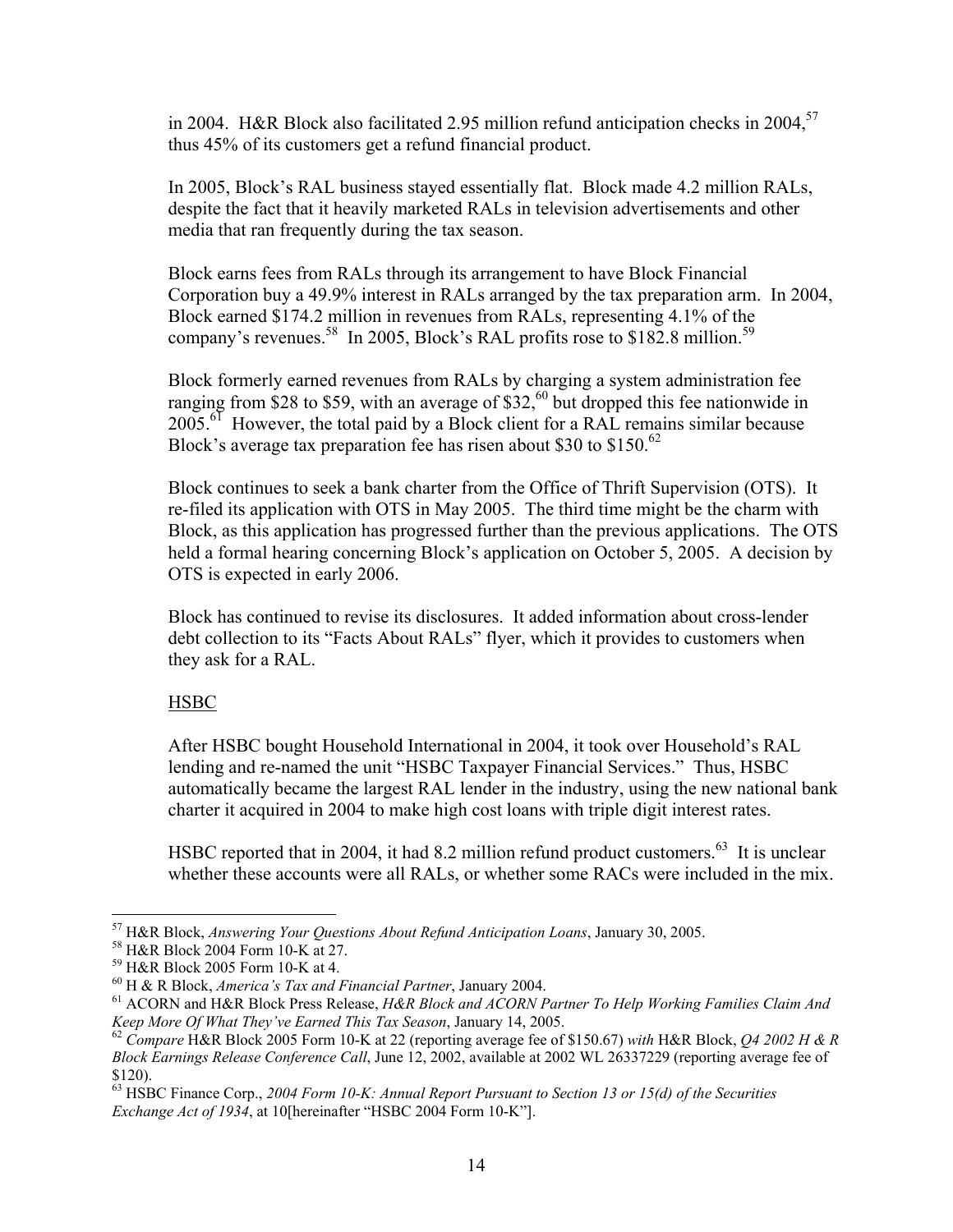However, we do know that HSBC/Household originated 7.7 million RALs in 2003 and 7 million RALs in 2003.<sup>64</sup> HBSC's RAL/RAC income was \$261 million in 2005, represented a 23% increase from its income of \$212 million in 2004.<sup>65</sup>

The following is the HSBC/Household price structure for RALs in 2005, for both H&R Block<sup>66</sup> and in general.<sup>67</sup>

| <b>Amount of Loan</b> | <b>H&amp;R Block</b> |
|-----------------------|----------------------|
| \$200-\$500           | \$29.95              |
| \$501-1,000           | \$39.95              |
| \$1,001-\$2,000       | \$69.95              |
| \$2,001-\$3,700       | \$99.95              |
| \$3,701-\$9,999       | \$109.95             |

# **HSBC/Household 2006 RAL Fee Schedule for H&R Block**

# **HSBC/Household 2006 RAL Fee Schedule – Independent Preparers**

| <b>Amount of Loan</b> | <b>General</b> |
|-----------------------|----------------|
| \$200-\$500           | \$34.95        |
| \$501-1,000           | \$64.95        |
| \$1,001-\$1,500       | \$79.95        |
| \$1,501-\$2,000       | \$94.95        |
| \$2,001-\$7,000       | \$119.95       |
|                       |                |

Block's fees appear to be about \$5-25 less than for other tax preparers who offer HSBC RALs. For the non-Block rates, there appears to be significant increases from 2005 prices, ranging from \$5 to \$15.68

# Jackson Hewitt

1

Jackson Hewitt is the second largest tax preparation chain in the country, preparing 3.1 million returns in 2004, or about  $2\%$  of all individual tax returns.<sup>69</sup> Its main bank partner for RALs and other tax financial products is Santa Barbara Bank and Trust (SBBT); however, Jackson Hewitt also has a partnership with HSBC, which makes about 20% of the RALs and refund anticipation checks brokered by Jackson Hewitt.<sup>70</sup>

<sup>&</sup>lt;sup>64</sup> Household International, *2003 Form 10-K: Annual Report Pursuant to Section 13 or 15(d) of the Securities Exchange Act of 1934, at 7 [hereinafter "Household 2003 Form 10-K"].* 

<sup>&</sup>lt;sup>65</sup> HSBC Finance Corp. Form 10-Q: Quarterly Report Pursuant to Section 13 or 15(d) of the Securities Exchange Act of 1934 for the Quarterly Period Ended June 30, 2005, at 3.<br><sup>66</sup> H&R Block, *Sample Refund Anticipation Bank Loan*, January 2006, on file with the authors.<br><sup>67</sup> From HSBC's website at www.hsbctaxpayerfinancialservices.

The fees include both HSBC's stated finance charge as well as the dummy account fee. 68 NCLC/CFA 2005 RAL Report at 12.

<sup>69</sup> Jackson Hewitt, *Final Prospectus*, June 22, 2004, at 47. Data from IRS SPEC, Return Information Database for Tax Year 2002 (Returns Filed in 2003), July 2004.

<sup>70</sup> Jackson Hewitt, *Final Prospectus*, June 22, 2004, at 30.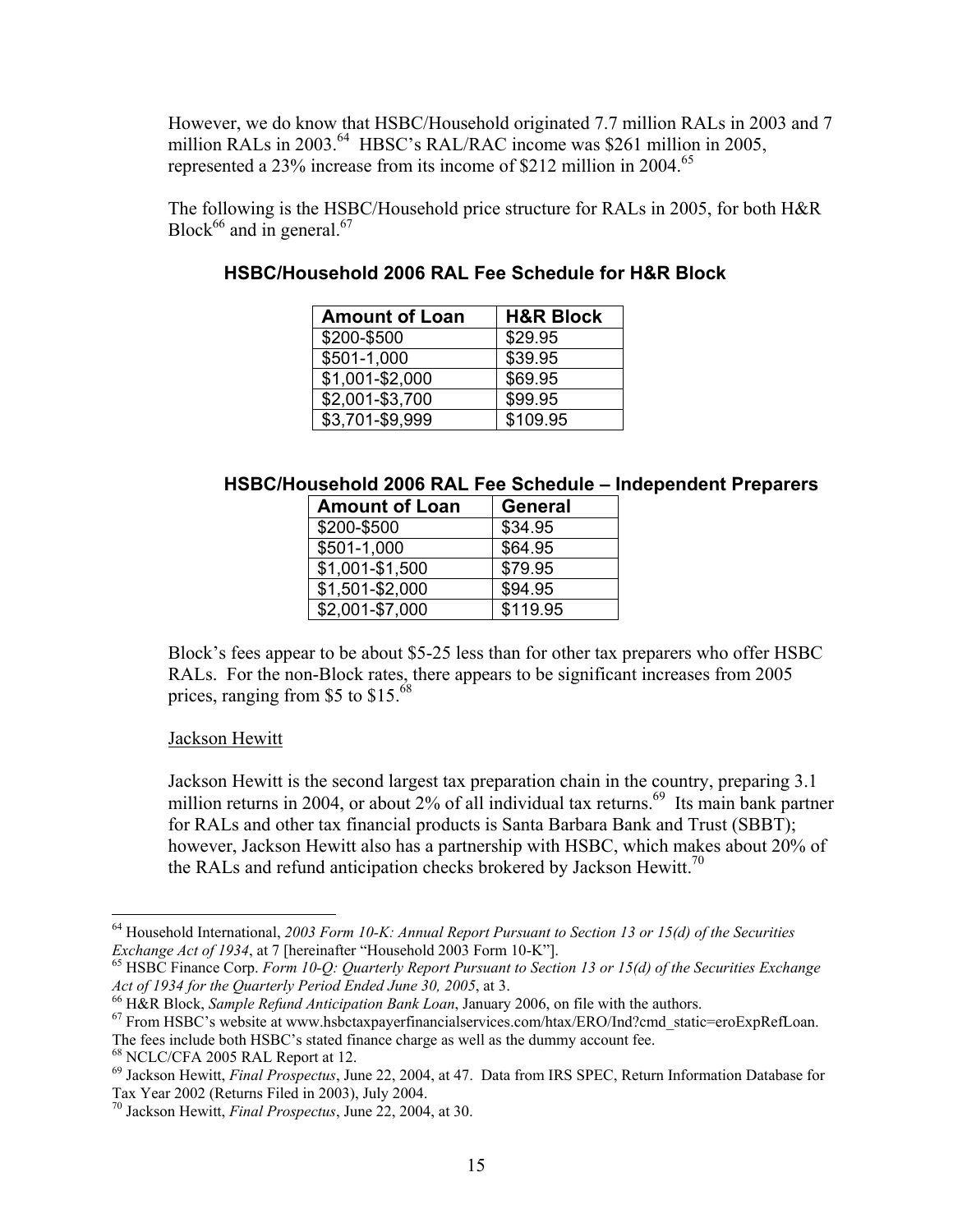In 2004, Jackson Hewitt sold 2.8 million tax refund products, including 1.1 million RALs.<sup>71</sup> Thus for 2004, 90% of JH customers got some sort of financial product and 35.5% got a RAL. In addition, 32% of Jackson Hewitt customers specifically got a refund anticipation check. $\frac{72}{2}$ 

In 2005, Jackson Hewitt processed 3.3 million tax returns.<sup>73</sup> About 3.1 million of these taxpayers, or 94%, were sold a financial product.<sup>74</sup> Jackson Hewitt brokered 1.2 million RALs, up 7% from the year before.<sup>75</sup>

Jackson Hewitt continues to derive a startling percentage of its profits from financial products. Nearly 40% or \$36 million of the company's revenues are from financial products and 28% of the company's revenues are derived from RALs alone<sup>76</sup> a much higher percentage than Block.

Jackson Hewitt's RAL revenues have increased dramatically over the past few years. The company earned \$60.6 million in RAL and refund anticipation check-related fees in 2004, as compared to only about \$20 million in 2001.<sup>77</sup> Jackson Hewitt earned fees from RALs two ways: 1) a portion (up to \$14.55) of the \$25 dummy account fee charged for RALs and refund anticipation checks; $^{78}$  and 2) a flat fee of up to \$19 per RAL, plus another \$2 per RAL if loan losses do not exceed a certain amount.<sup>79</sup>

As mentioned above, Jackson Hewitt has agreed to drop its "application" fee in its company-owned offices and encourage franchisees to do the same.<sup>80</sup> However, only 613 of the approximately 5,500 Jackson Hewitt offices are company-owned, $81$  so the extent to which Jackson Hewitt has eliminated this fee is unknown.

In addition, Jackson Hewitt obtained the agreement of SBBT and HSBC to eliminate the \$10 additional finance charge for RALs based on the EITC.<sup>82</sup> Interestingly, had this \$10 surcharge for EITC recipients continued, there is an argument that it would violate the Equal Credit Opportunity Act, 15 U.S.C. §§ 1691–1691f, which prohibits discrimination in lending against public assistance recipients. Charging EITC recipients even more than other taxpayers creates more drain on these vital benefits, which we had not included in our previous estimates of EITC dollars lost to RALs.

81 Jackson Hewitt 2005 Form 10-K at 3.

 $^{71}$  *Id.* at 35.

<sup>&</sup>lt;sup>72</sup> *Id.* at 51.<br><sup>73</sup> Jackson Hewitt 2005 Form 10-K at 3.<br><sup>74</sup> *Id.* at 4.

<sup>&</sup>lt;sup>75</sup> *Id. T*<sup>6</sup> Jackson Hewitt 2005 Form 10-K at 15.<br><sup>76</sup> Jackson Hewitt, *Final Prospectus*, June 22, 2004, at 29-30.

<sup>&</sup>lt;sup>78</sup> *Id.* at 29. The dummy account fee is the fee allegedly charged for the deposit account used to receive the consumer's tax refund from IRS to repay a RAL.<br> $^{79}$  *Id.* at 39.

<sup>&</sup>lt;sup>80</sup> Testimony of Gary P. Weinstein, Vice President, Legal and Government Affairs, Jackson Hewitt Tax Service, Before the Permanent Subcommittee on Investigations, April 15, 2005.

<sup>&</sup>lt;sup>82</sup> Testimony of Gary P. Weinstein, Vice President, Legal and Government Affairs, Jackson Hewitt Tax Service, Before the Permanent Subcommittee on Investigations, April 15, 2005.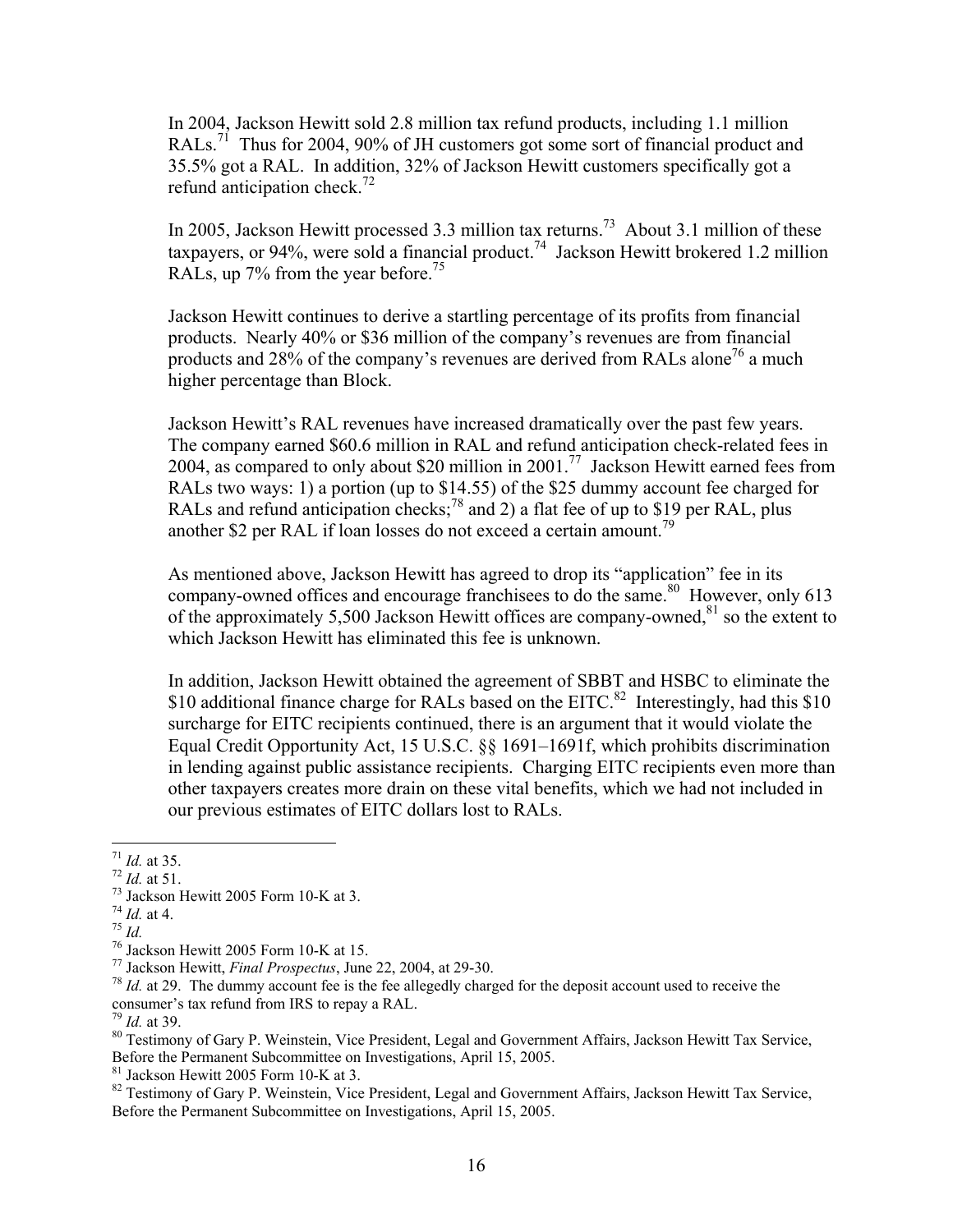# Santa Barbara Bank & Trust/Pacific Capital Bancorp

Jackson Hewitt's RAL partner, Santa Barbara Bank & Trust (SBBT), a subsidiary of Pacific Capital Bancorp, originated 5.1 million RALs and refund anticipation checks in 2004.<sup>83</sup> That year, its product mix was 31% RAL and 69% refund anticipation checks, <sup>84</sup> so we estimate SBBT made 1.58 million RALs in 2003. It earned \$39.5 million in RAL fees in 2004 and \$21.1 million in refund anticipation check fees.<sup>85</sup> About 30% of the bank's pre-tax earnings come from RALs and refund anticipation checks.<sup>86</sup>

SBBT reported that its 2005 RAL and refund anticipation check volume increased to approximately 5.6 million.<sup>87</sup> The product mix for that year was 70% refund anticipation checks and  $30\%$  RALs.<sup>88</sup> This means that SBBT made about 1.68 million RALs in 2005.

| <b>SBBT 2006 RAL Fee Schedule</b> |                 |  |  |
|-----------------------------------|-----------------|--|--|
| <b>Amount of Loan</b>             | <b>Loan Fee</b> |  |  |
| \$300-\$500                       | \$29            |  |  |
| \$501-1,000                       | \$44            |  |  |
| \$1,001-\$1,500                   | \$69            |  |  |
| \$1,501-\$2,000                   | \$84            |  |  |
| \$2,001-\$5,000                   | \$109           |  |  |

The following is SBBT's price structure for RALs in 2006.<sup>89</sup>

SBBT appears to have raised its RAL prices by \$5 to \$15 for loans over  $$1,000.<sup>90</sup>$  As discussed above, SBBT eliminated its additional finance charge for EITC recipients for Jackson Hewitt offices. It may have eliminated this surcharge entirely.

# Other industry players

In addition to HSBC and Santa Barbara Bank & Trust, there are a handful of other banks that make RALs. The largest of these banks is Bank One, which merged in 2004 with J.P. Morgan Chase. Bank One's RAL fees are as follows:<sup>91</sup>

<sup>83</sup> Pacific Capital Bancorp, *Form 10-Q: Quarterly Report Pursuant to Section 13 or 15(d) of the Securities Exchange Act of 1934 for the Quarterly Period Ended June 30, 2004*, at 71. [hereinafter "PCB June 30, 2004 Form  $^{10-Q'']}_{84}$  *Id.* 

<sup>&</sup>lt;sup>85</sup> Pacific Capital Bancorp, 2004 Form 10-K: Annual Report Pursuant to Section 13 or 15(d) of the Securities *Exchange Act of 1934*, at 63. [hereinafter "PCB 2004 Form 10-K"]

<sup>&</sup>lt;sup>86</sup> *Id.* at 10.<br><sup>87</sup> Pacific Capital Bancorp, *Form 10-Q: Quarterly Report Pursuant to Section 13 or 15(d) of the Securities Exchange <i>Act of 1934* for the *Quarterly Period Ended June 30, 2005*, at 57.

<sup>&</sup>lt;sup>88</sup> Id.<br><sup>89</sup> SBBT, *Program Newsletter '06 E-Filing Financial Services*, available at the Taxwise website at www.taxwise.com/\_inc/content-managed/pdf/05Update.pdf.<br><sup>90</sup> See NCLC/CFA 2005 RAL Report at 14 for last year's SBBT pricing.<br><sup>91</sup> Bank One Tax Related Products, 2006 Program Highlights, available at the Taxwise website at

www.taxwise.com/pdf/2006%20Program%20Highlights.pdf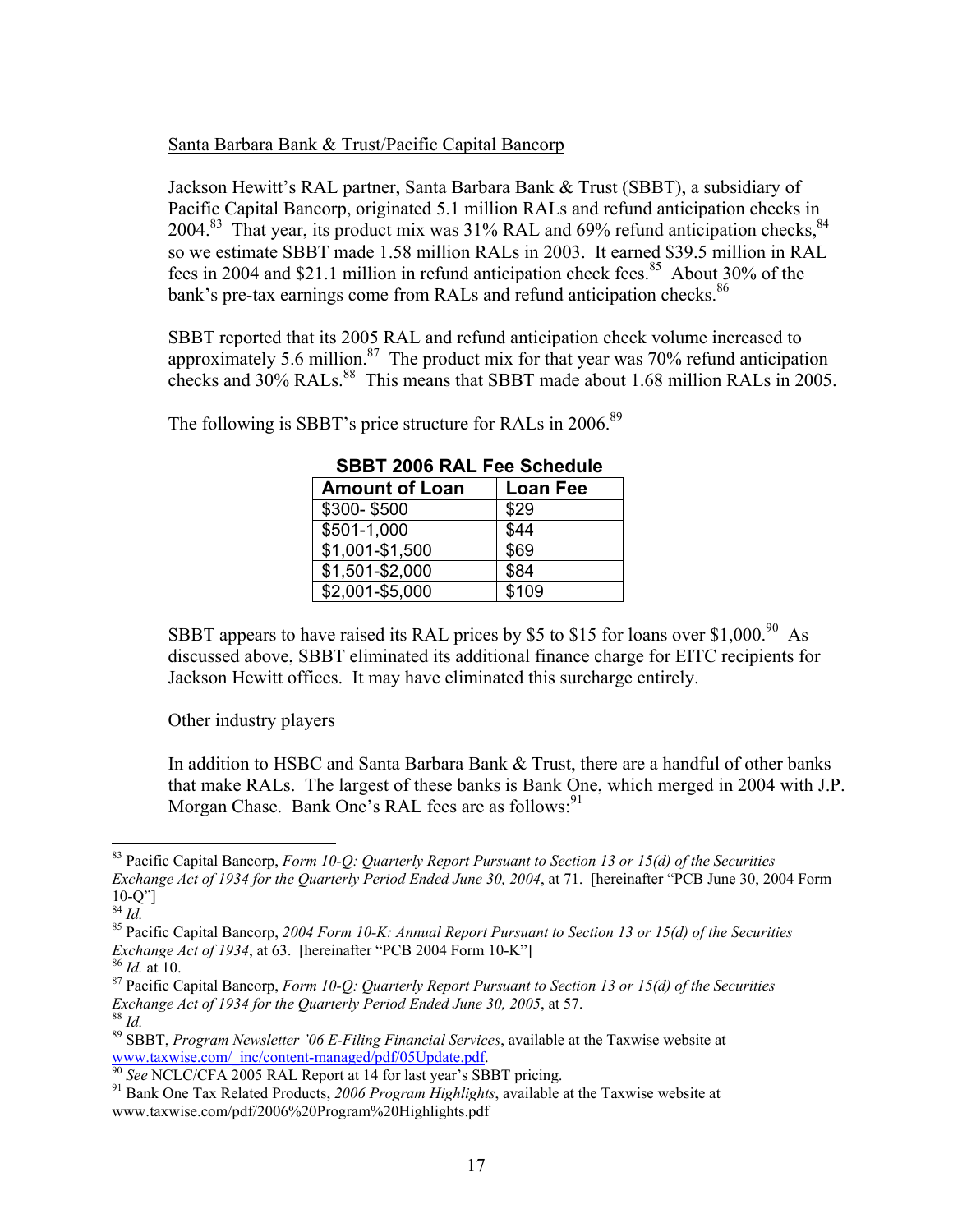| <b>Amount of Loan</b> | <b>Loan Fee</b> |  |
|-----------------------|-----------------|--|
| \$200-\$499           | \$34            |  |
| \$500-\$999           | \$54            |  |
| \$1,000-\$1,499       | \$69            |  |
| \$1,500-\$1,999       | \$79            |  |
| \$2,001-\$5,000       | \$109           |  |

# **Bank One 2006 RAL Fee Schedule**

Republic Bank & Trust in Kentucky is one of the 3 smaller RAL lenders, earning \$8.5 million in RAL fees in 2004.<sup>92</sup> In 2004, the Federal Deposit Insurance Corporation gave Republic a poor Community Reinvestment Act rating of "Needs to Improve" based in part of a "pattern or practice of substantive violations of equal credit opportunity laws in the Refund Anticipation Loan product  $\cdots$ <sup>93</sup>

Liberty Tax is the third significant commercial tax preparation chain in the country, with over 1,700 locations.<sup>94</sup> It processed about 1 million returns in 2004.<sup>95</sup> Its president claimed that only 16% of Liberty customers received a RAL, or about  $160,000^{96}$ 

#### **VIII. Directions in the RAL industry**

 $\overline{a}$ 

 For years, we've heard discussions about how the IRS is planning to increase the speed of refunds to only a few days, and that such an improvement would reduce the demand for RALs. Even industry members have indicated they believe the eventual upshot will be fewer RALs due to faster refunds.  $97$ 

While such claims must be taken with a grain of salt, the dawn of faster refunds appears to be approaching. In 2005, 1.3 million tax returns were processed using a modernized database known as the Customer Account Data Engine (CADE).<sup>98</sup> CADE will provide IRS with the capability to issue refunds in 3 to 5 days with e-file and direct deposit.<sup>99</sup> According to the Treasury Inspector General for Tax Administration, this initial use of CADE was successful and reduced refund times to an average of 7 days for direct deposit refunds.<sup>100</sup> The National

<sup>&</sup>lt;sup>92</sup> Republic Bancorp Inc., 2004 Form 10-K: Annual Report Pursuant to Section 13 or 15(d) of the Securities *Exchange Act of 1934*, at 37.

<sup>&</sup>lt;sup>93</sup> Federal Deposit Insurance Corporation, Division of Supervision and Consumer Protection, Community Reinvestment Act Performance Evaluation - Republic Bank & Trust Co., October 4, 2004, at 2.

<sup>94</sup> Novelda Sommers, *Head of Liberty Tax Services Takes On Competition One Block at a Time*, Newport News Daily Press, March 28, 2005.<br><sup>95</sup> Barbara Slavin, *Rush of Donations from USA is Immediate and Immense*, USA Today, December 30, 2004 at A1.

<sup>&</sup>lt;sup>96</sup> Mary Wisniewski, *Bill Designed to Kill Off Tax Refund Loans*, Chicago Sun-Times, April 6, 2005.<br><sup>97</sup> Statement of H & R Block on Refund Anticipation Loans and Tax-Related Financial Products Statement before the U.S. Senate Permanent Subcommittee on Investigations, Hearing On Tax Related Financial Products Can Be Costly, April 15, 2005.

<sup>98</sup> Treasury Inspector General for Tax Administration, *Individual Income Tax Return Information Was Accurately*  and Timely Posted to the Customer Account Data Engine, Ref. No. 2005-40-109, July 2005.<br><sup>99</sup> IRS Oversight Board Annual Report 2005, Tax Notes Today, 2005 TNT 207-22, October 25, 2005.<br><sup>99</sup> IRS Oversight Board Annual Repor

*and Timely Posted to the Customer Account Data Engine*, Ref. No. 2005-40-109, July 2005.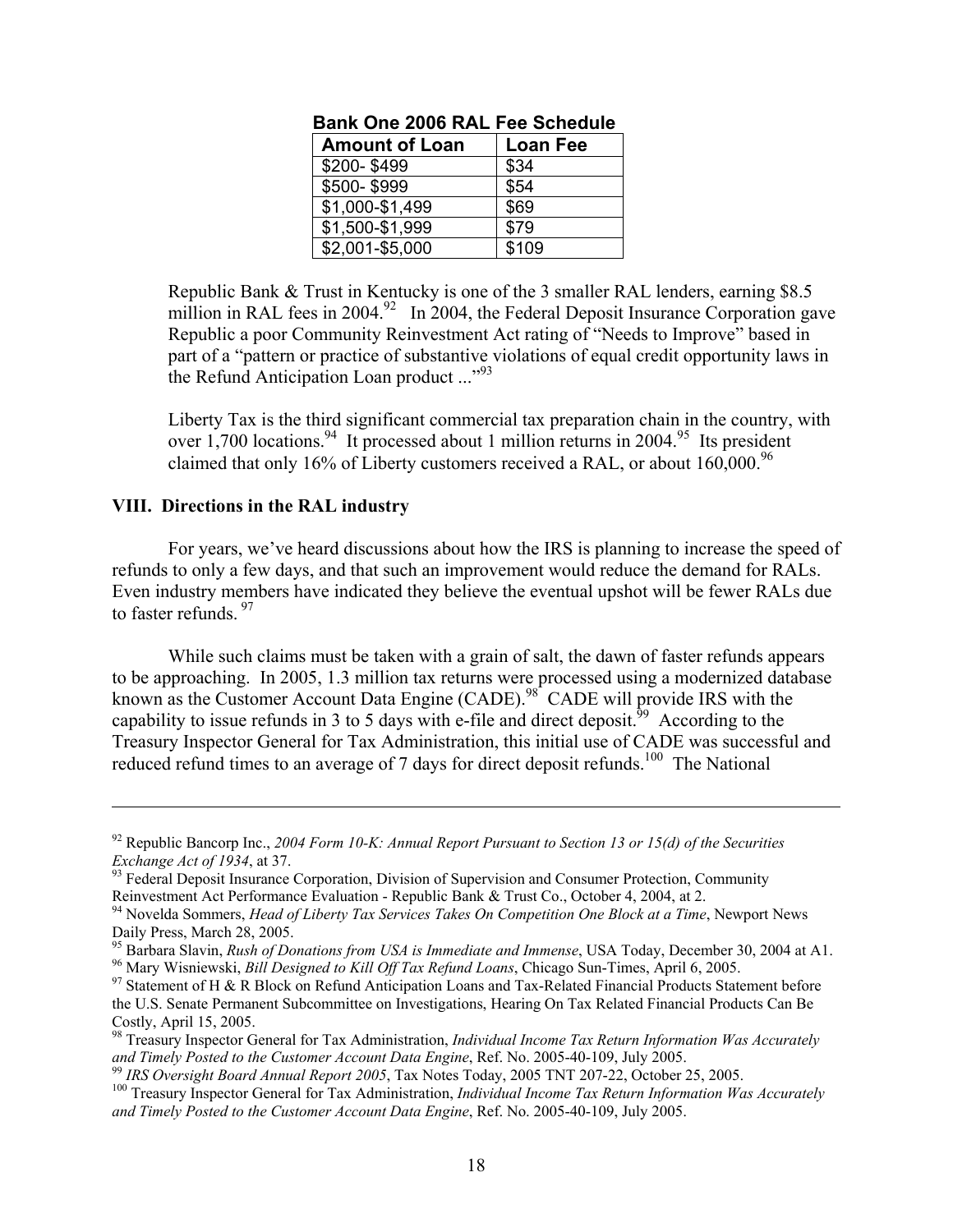Taxpayer Advocate has urged that the IRS shorten this timeframe even more by shortening the time needed to run returns through an anti-fraud database.<sup>101</sup>

 The major industry players appear to be responding to the eventuality of faster refunds in different ways. Jackson Hewitt and both of its lending partners have developed a new product, called a "pay stub loan" that provides a RAL-like product even before a taxpayer receives her W- $2^{102}$  Since a taxpayer cannot file a return without a W-2, this loan is made pre-filing and before the tax season officially starts. The consumer must then return to Jackson Hewitt when her W-2 does arrive, and take out a RAL to repay the pay stub loan.

 We have been informed that the charge for a "pay stub loan" includes several fees. One news report cited fees of \$50 to Jackson Hewitt and a finance charge of as much as \$95 for loans up to \$1,900.<sup>103</sup> In addition, customers must pay a *second* finance charge for a RAL representing the balance of their refund.<sup>104</sup> Thus, the taxpayer might pay up to twice as much as a traditional RAL to get part of her refund monies before tax season begins.

 Thus, Jackson Hewitt appears to be responding the potential of faster IRS refunds by introducing a loan product that can get the "jump" on tax season, but at a much more expensive cost. This product concerns us for several reasons - the added expense, the fact that this product enables the RAL industry to keep draining tax refunds and EITC benefits despite IRS efforts to speed refunds, and the additional risk posed by a loan based on a refund where the taxpayer has not even received her W-2, let alone had her taxes calculated. Furthermore, the pay stub loan forces the taxpayer in advance of the tax season to return to Jackson Hewitt to have her taxes prepared.

 So far, industry giant H&R Block appears not to have developed a comparable product,<sup>105</sup> although there is no guarantee it will not in the future. Instead, Block is positioning itself to be a major provider of "Everyday Financial Services," especially for low and moderate income consumers.<sup>106</sup> Block's clientele, like that of Jackson Hewitt, is predominately low income; over 58% of Block's clients have a household adjusted gross income of \$30,000 or less. More importantly, Block's share of the low and moderate income "market" is enormous. For instance, Block serves approximately 27% of unbanked households in the United States.<sup>107</sup>

With a bank charter, Block will have the potential ability to get many of these unbanked clients into bank accounts. It also could use bank accounts or other financial products, such as stored value cards, to steer consumers away from RALs to less expensive methods of receiving quick refunds that also can serve as asset building mechanisms. Block has stated in its

<sup>&</sup>lt;sup>101</sup> National Taxpayer Advocate 2005 Report at 166.<br><sup>102</sup> Jackson Hewitt advertises "Don't Wait For Your W-2. GET up to \$1900 with a Money Now Loan in Minutes. Then Come Back With Your W-2 To File Your Return." Advertisement on file with authors. As of January 30 2006, Jackson Hewitt had a Web ad for this product available at www.jacksonhewitt.com/products\_moneynow.asp.<br><sup>103</sup> Melissa Burke, Consumers Can't Wait for Tax Refunds, York Daily Record, Jan. 8, 2006.<br><sup>104</sup> *Id.*<br><sup>105</sup> *I* 

October 2004.

<sup>107</sup> *Id.* at 9.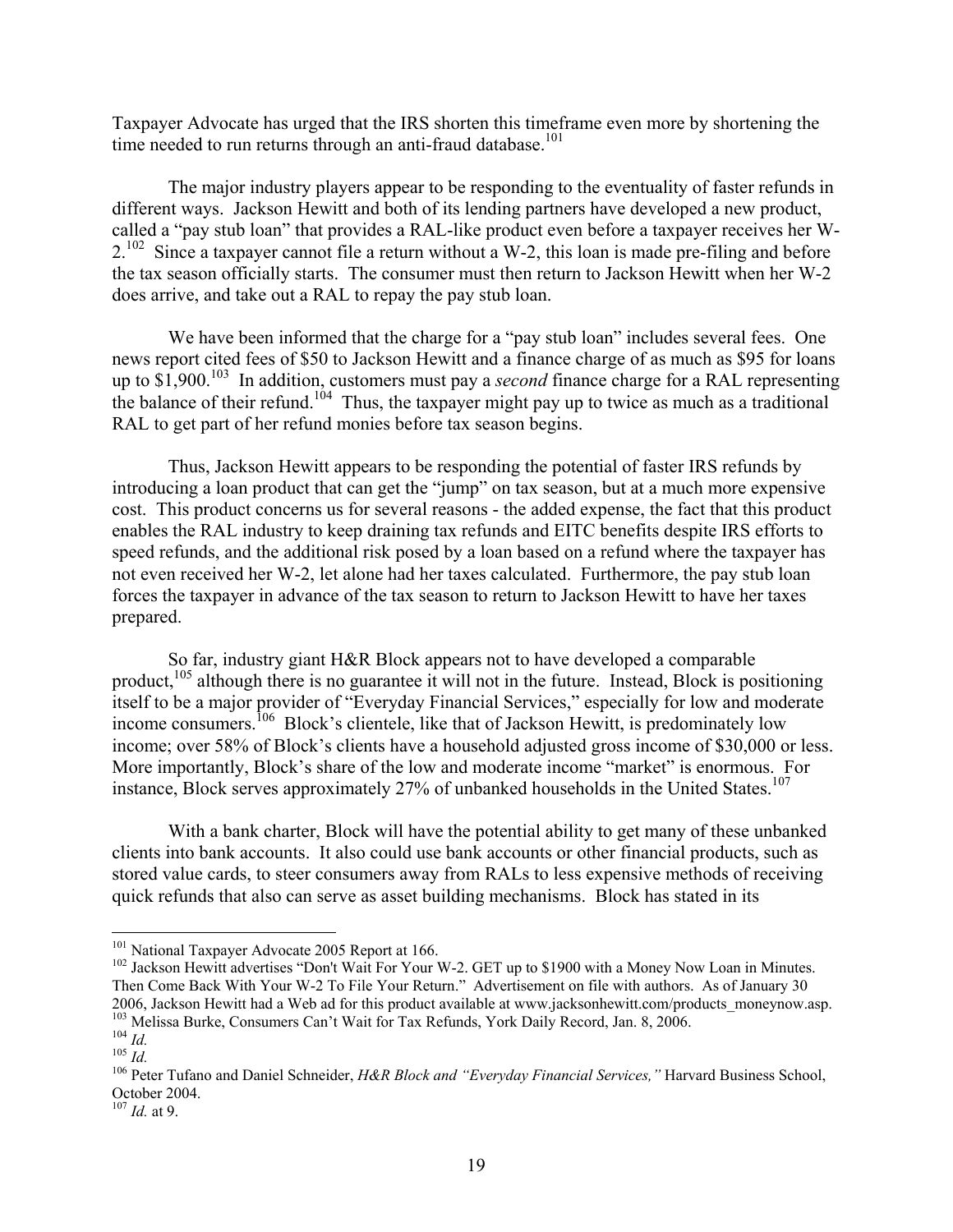Community Reinvestment Act plan filed with its bank application that it intends to market its bank accounts nationwide. This is an improvement over its initial proposal to have the accounts only in pilot cities. However, Block has not made concrete commitments to shift a certain number of clients away from RALs to bank accounts or to expend financial resources into marketing bank accounts by advertising or giving incentives for its tax preparers to sell the accounts.

Block's business strategy is not without risks for consumers. The key issue with Block's business plan is its reliance on the trust relationship, and the potential for exploitation. Already there is a strong degree of trust in the tax preparation relationship. Block's business plan seeks to raise this to the next level to apply to all aspects of the client's financial life. Yet in many states, Block tax preparers are under no obligation to look out for their clients' best interests legally, they do not have a "fiduciary duty"<sup>108</sup> - so they are free to make recommendations that benefit themselves at the expense of their clients.

According to one source, even some within Block itself have recognized that brokering RALs may conflict with the role of a financial advisor looking out for the client's best interests.<sup>109</sup> By expanding their products to other financial products, the potential for draining client assets is even greater. For instance, Block owns one of the top 10 subprime mortgage lenders, Option One. One can easily imagine a scenario in which Block tax preparers heavily steer their low-income homeowners into Option One subprime loans.

 One indicator of Block's future direction is its new agreement with HSBC. Block's prior agreement with HSBC expires in 2006, and consumer advocates had hoped Block would reform its RAL practices by signing an agreement that provides for lower costs and allows them to steer customers away from RALs. The new agreement appears to be a mixed bag, or silent, with respect to these issues. On one hand, the agreement allows Block entities to choose not to offer RALs.<sup>110</sup> On the other hand, Block has decided to retain its participation interest in RALs.<sup>111</sup>

The agreement does permit Block to develop some new products – the identities of which have not been made public.<sup>112</sup> However, it also requires Block to pay HSBC a fee for every RAC in which the funds are deposited into a Block IRA or other savings vehicle.<sup>113</sup> The agreement does not provide information on a cost structure for RALs and thus HSBC appears free to charge exorbitant rates for RALs.The agreement does appear to contemplate that Block will be developing the marketing of RALs.<sup>114</sup> At least on paper, it looks like not much has

<sup>108</sup> *See, e.g., Peterson v. H & R Block Tax Services*, 971 F. Supp. 1204 (N.D. Ill. 1997) (Illinois); *Sorenson v. H & R Block*, 107 Fed. Appx. 227 (1st Cir. 2004) (Massachusetts). Some courts have been willing to impose a fiduciary duty on tax preparers. *See, e.g., Basile v. H&R Block*, 777 A.2d 95 (Pa. Super. Ct. 2001) (Pennsylvania). <sup>109</sup> Peter Tufano and Daniel Schneider, H&R Block and "Everyday Financial Services," Harvard Business School,

October 2004, at 3.

<sup>110</sup> HSBC Retail Settlement Products Distribution Agreement, September 23, 2005, at 5, Exhibit 10.14 to H&R Block, *Form 10-Q: Quarterly Report Pursuant to Section 13 or 15(d) of the Securities Exchange Act of 1934 for the Quarterly Period Ended October 31, 2005*. [hereinafter "H&R Block October 31, 2005 Form 10-Q"]<br><sup>111</sup> HSBC Refund Anticipation Loan Participation Agreement, September 23, 2005, Exhibit 10.16 to H&R Block

October 31, 2005 Form 10-Q.

<sup>112</sup> HSBC Retail Settlement Products Distribution Agreement, September 23, 2005, at 30. 113 *Id.* at 26-27 114 *Id.* at 36-37.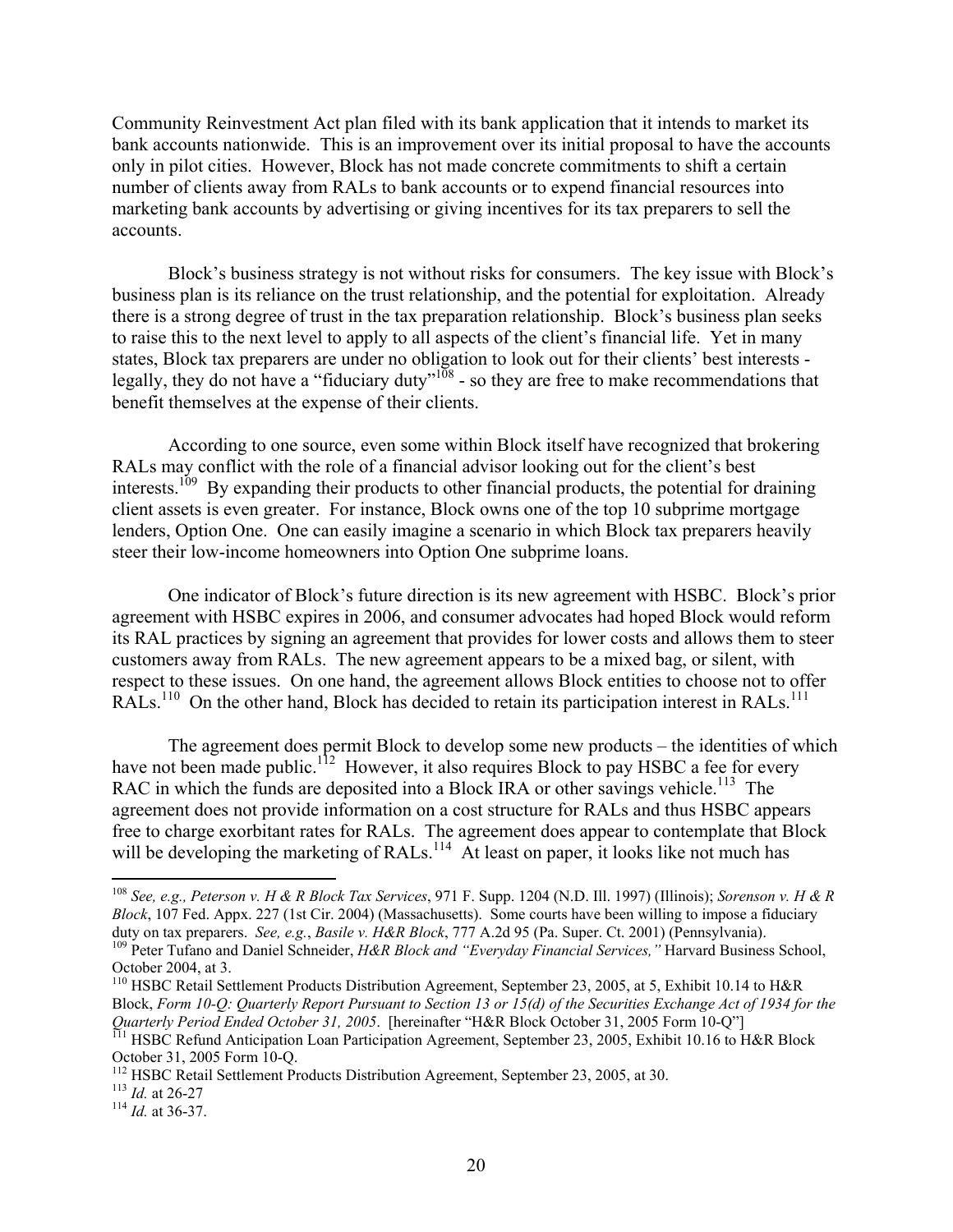changed and in fact, the agreement is written in such a way as to attempt to protect the ability of Block to facilitate high rate loans in excess of state limits by calling Block an "agent" of HSBC in making RALs.<sup>115</sup>

# **IX. Free File**

 A significant development in 2005 occurred when the IRS renewed its agreement with the Free File Alliance. The new agreement provides for free Web-based electronic filing for taxpayers who make less than \$50,000 annually.<sup>116</sup> Unfortunately, this new agreement does not ban Free File commercial preparers from marketing RALs to taxpayers. Since taxpayers reach Free File preparers by going through www.irs.gov, the IRS agreement continues to permit the appearance of an implicit government endorsement of the marketing of RALs and other ancillary products, such as audit "insurance" or preparing state tax returns.

 During the negotiations, the IRS did attempt to keep RALs out of Free File. The new agreement requires Free File vendors to provide free on-line filing for 70% of the taxpayer population, or 93 million.<sup>117</sup> At one point, the IRS offered the Free File vendors a proposal with a lower target of 66% of the taxpayer population, if they agreed not to market RALs through Free File.<sup>118</sup> The industry insisted on being able to keep RALs in Free File, even though it meant covering 5 million more taxpayers under the program. The industry went so far as to have Senator John Ensign (R-NV) introduce a bill to prohibit IRS from developing its own tax preparation software, stripping IRS of its leverage in the negotiation over Free File.<sup>119</sup>

 The industry's insistence on the ability to promote RALs is puzzling given that very few RALs are sold through the Internet or software. H&R Block's SEC filings indicate that the company brokers only 34,000 RALs (out of 4.2 million) through its TaxCut software and website.<sup>120</sup> The industry itself claims that only 1% of Free File taxpayers got RALs.<sup>121</sup>

 Another criticism of the Free File agreement is that it will not benefit the millions of lower income consumers who are on the other side of the "digital divide" without computer and Internet access at home. Furthermore, for those who do have computers, it is troubling that Congress has not required or funded the IRS to allow taxpayers to electronically file their tax returns directly with the IRS without the need for a third party intermediary, and has even made attempts to bar the IRS from developing a program to do so. As the National Taxpayer Advocate noted "The idea that taxpayers can't get help from the IRS in preparing their return in just plain

 $115$  *Id.* at 32-36.

<sup>&</sup>lt;sup>116</sup> Press Release, Free File Alliance, *Private Sector to Provide Free Electronic Tax Returns to Millions*, October 25,  $\frac{2005}{^{117}$  *Id.* 

<sup>&</sup>lt;sup>118</sup> Allen Kenney, *IRS Offers Industry Free File Options Hinging on RALs*, Tax Notes Today, 2005 TNT 205-2, October 25, 2005.

<sup>119</sup> Allan Kenney, *IRS, Industry Reach Agreement on Free File*, Tax Notes Today, 2005 TNT 206-28, October 26, 2005.<br><sup>120</sup> H&R Block 2005 10-K at 22.

<sup>&</sup>lt;sup>121</sup> Press Release, Free File Alliance, *Private Sector to Provide Free Electronic Tax Returns to Millions*, October 25, 2005.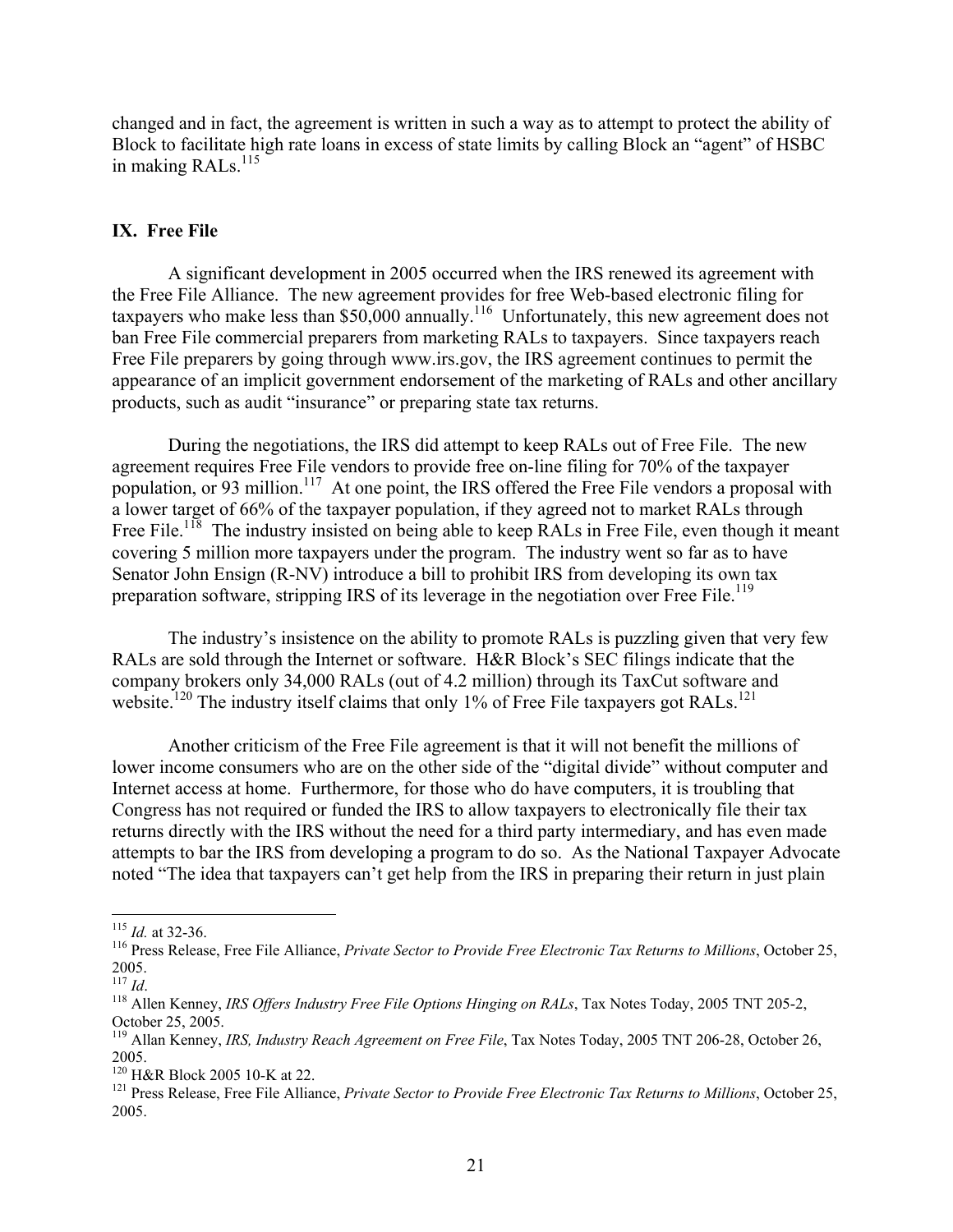silly. . . .All this does is put off the day when the IRS has to consider the fundamentally fair option of providing an electronic template on its Web site."122

 The other significant Free File development concerned an IRS attempt to restrict the ability of Volunteer Income Tax Assistance sites to criticize RALs made through the program. In August 2005, the IRS issued two memos warning that VITA volunteers may not negatively promote RALs to taxpayers, in essence a "gag rule" on anti-RAL efforts.<sup>123</sup> The memos were quickly rescinded;<sup>124</sup> nonetheless the fact that even an attempt was made to stifle the anti-RAL advocacy of free tax preparation programs is troubling.

# **X. Legislative Update**

 A number of states passed laws regulating RALs in 2005, as did a few municipalities. Most of these laws provided for additional disclosures, but Connecticut passed the first law that restricts the annualized interest rates on these loans.

# Connecticut<sup>125</sup>

Connecticut amended its law regulating RALs to add a cap for RALs of sixty percent (60%) annualized interest rate. The Connecticut law prohibits RAL facilitators, *i.e.*, those who broker or process RALs, from facilitating a RAL over 60% annually and imposes a fine of \$500 per violation.

The Connecticut RAL cap is currently being challenged by RAL lender Santa Barbara Bank & Trust, which sued the state in federal District Court arguing that the state law is preempted by the National Bank Act.<sup>126</sup>

# California $127$

1

California passed a statute regulating RALs in 2005. It requires tax preparers to post a prominent fee schedule for RALs, and provide written disclosures. There is no mandatory type size or mandatory language for the written disclosures, but the postings must be in 28 point type. Unlike the bill that previously had passed the California Legislature but was vetoed by Governor Schwarzenegger, this law does not impose a fiduciary duty on tax preparers in RAL transactions or ban cross-lender debt collection.

<sup>&</sup>lt;sup>122</sup> Allen Kenney, *National Taxpayer Advocate Attacks Free File Agreement*, Tax Notes Today, 2005 TNT 208-5, October 28, 2005. The National Taxpayer Advocate also criticized the agreement for continuing to allow Free File vendors to market RALs via www.irs.gov.

<sup>&</sup>lt;sup>123</sup> IRS, Talking Points For Managers - Use Of Free File Products By VRPP (Volunteer Return Preparation Program), August 24, 2005; IRS, VRPP Free File Questions and Answer, August 24, 2005. Both documents available as Attachments to a letter sent by consumer groups expressing concerns over the rescinded memos, at www.consumerlaw.org/action agenda/refund anticipation/content/GagRuleLetter.pdf.

<sup>&</sup>lt;sup>124</sup> Letter from Mark W. Everson, IRS Commissioner to Chi Chi Wu, November 14, 2005 (noting memos were rescinded prior to filing of objections).<br><sup>125</sup> Conn. Gen. Stat. § 42-480(d) and (e).

<sup>&</sup>lt;sup>126</sup> Pacific Capital Bank, NA v. State of Connecticut, Case # 3:06-cv-000280PCD (D. Conn. January 2006). <sup>127</sup> Cal. Bus. & Prof. Code § 22251 *et seq.*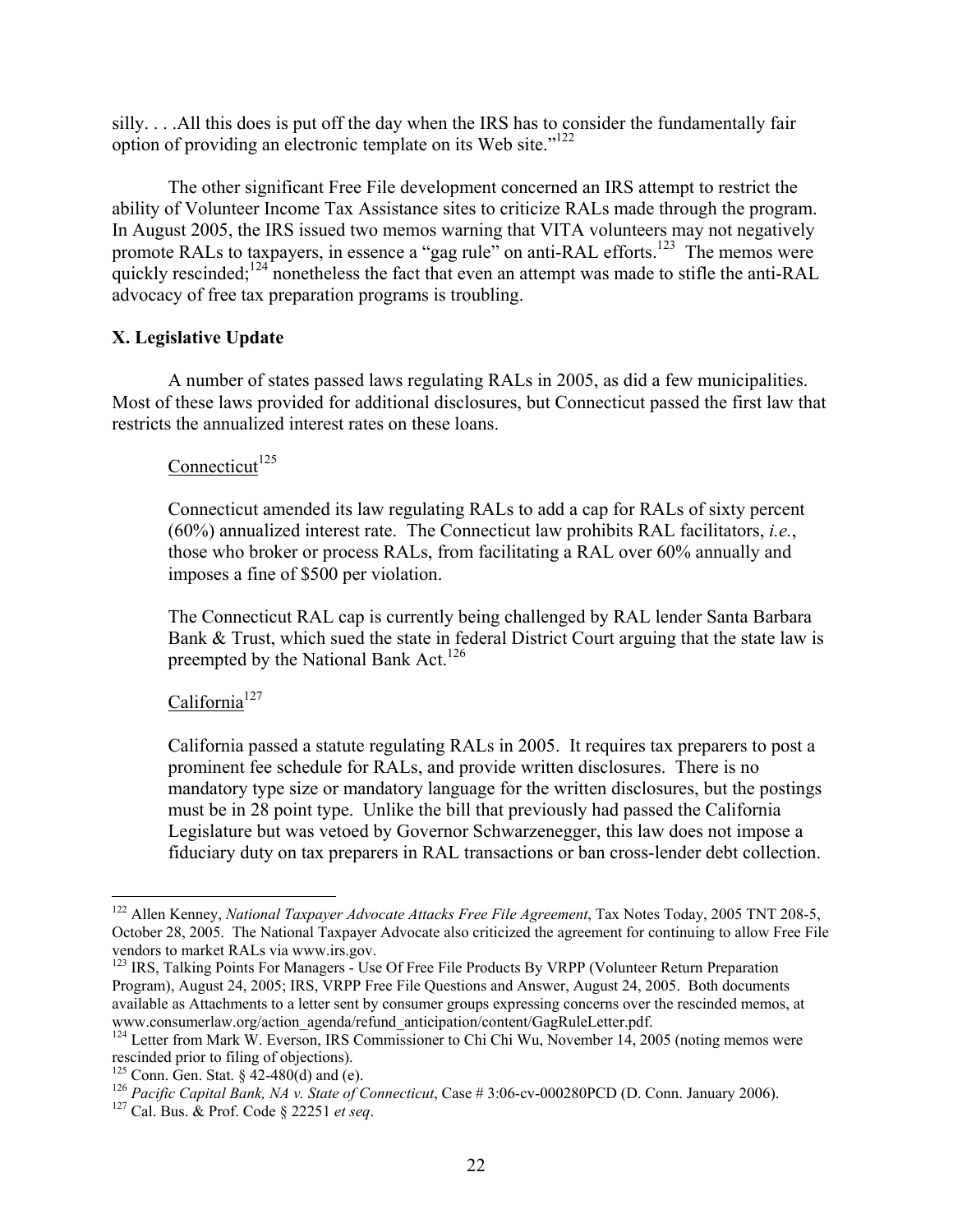#### Washington State<sup>128</sup>

Washington State enacted a disclosure-only statue regulating RALs. The statute provides for a written disclosure in 10 point type that a RAL is a loan and setting forth a loan schedule. Most critically, this statute preempted the stronger RAL disclosure ordinance that the City of Seattle passed in 2004. Unlike the Seattle ordinance, the Washington State law does not provide for oral disclosures, mandatory warning language, Spanish language disclosures, or other strong features of the Seattle ordinance.

The Washington State statute does provide for a one-day right to cancel, but permits the RAL lender to flip the taxpayer into a RAC if the taxpayer cancels the loan. The Washington State law was supported by the RAL industry but it is not as strong as consumer advocates had hoped for.<sup>129</sup>

# $O$ regon<sup>130</sup>

Oregon enacted a statute requiring RAL disclosures that is similar to the Washington State law. Like the Washington State law, the Oregon law prohibits any local government from enacting a stronger RAL ordinance. The Oregon law was supported by H&R Block and other major tax preparers.<sup>131</sup> The Oregon law also prohibits anyone from making a RAL who is not licensed as a tax preparer in that state.

#### Nevada $132$

Nevada enacted a disclosure-only statue regulating RALs. The statute provides for a written disclosure in 10 point type, informing the consumer that a RAL is a loan and certain other information.

 Thus, there are a total of 9 states regulating RALs (California, Connecticut, Illinois, Minnesota<sup>133</sup>, Nevada, North Carolina<sup>134</sup>, Oregon, Washington State, and Wisconsin<sup>135</sup>). With the exception of Connecticut, these laws primarily rely on disclosure to protect consumers from RAL abuses. However, disclosures are only partially effective in addressing the problem of RALs.

 Bills that would have capped RAL interest rates were introduced but not passed in Illinois,<sup>136</sup> Iowa,<sup>137</sup> New York,<sup>138</sup> Ohio,<sup>139</sup> Texas,<sup>140</sup> and Montgomery County, Maryland.<sup>141</sup>

<sup>&</sup>lt;sup>128</sup> Wash. Rev. Code § 19.265.010 *et seq.*<br><sup>129</sup> Peter Lewis, *New Rules On Loans Head To Governor*, Seattle Times, April 19, 2005.<br><sup>130</sup> Ore. Rev. Stat. 673.605.<br><sup>131</sup> Peter Wong, *Law to Regulate Tax-Refund Loans*, St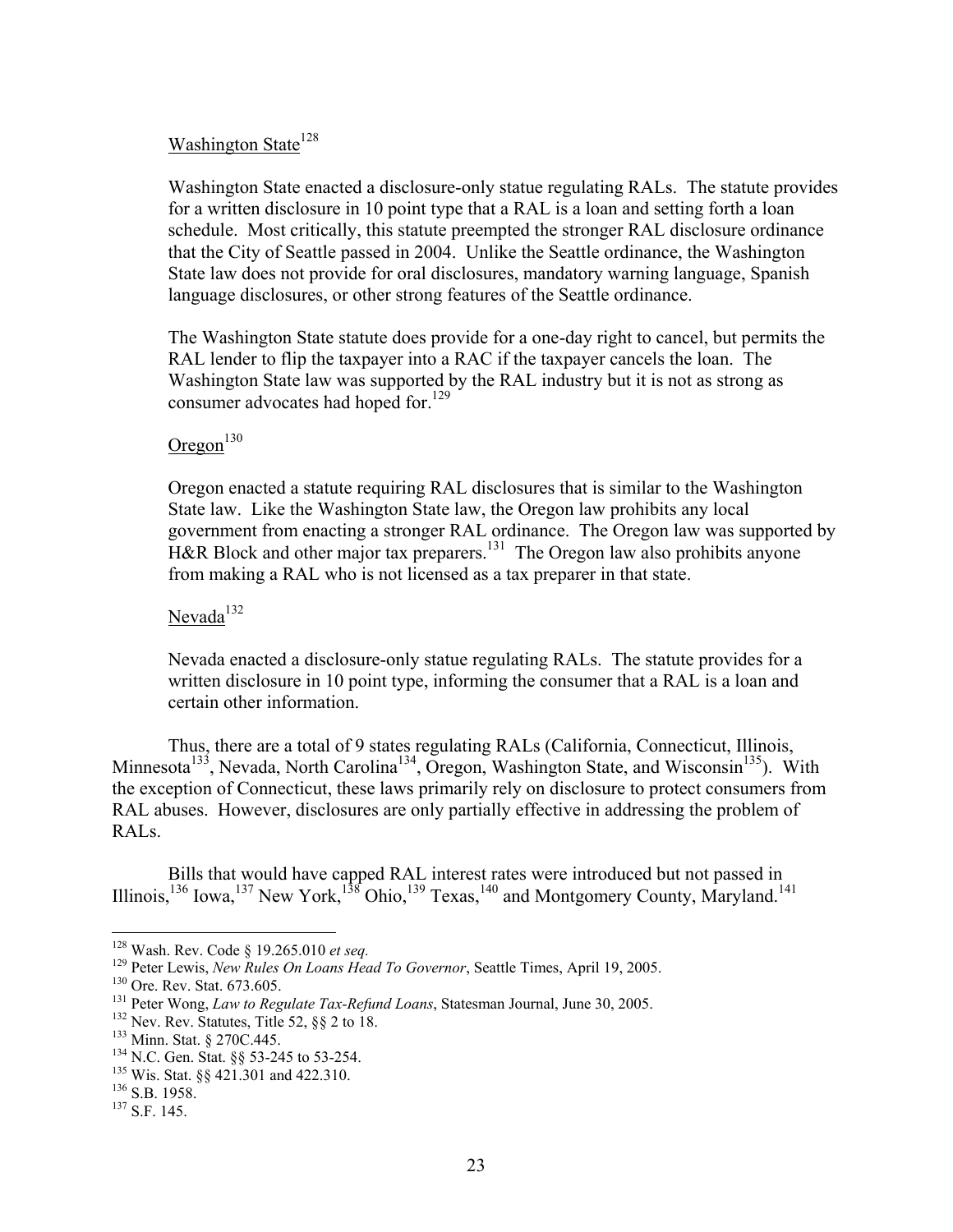The Village of Hempstead in Long Island, New York also passed a RAL ordinance. We do not have the specific provisions of this ordinance, but it appears to require disclosures in both English and Spanish.<sup>142</sup>

 On the federal level, Senator Daniel Akaka and Representative Jan Schakowsky again introduced the strongest effort to regulate RALs, the Taxpayer Abuse Prevention Act, which would ban RALs made against the EITC.<sup>143</sup> Senator Bingaman and Representative Becerra introduced bills that would require registration of RAL providers, better disclosures, and funding for free tax preparation programs and bank account pilots to receive refunds.<sup>144</sup> In 2005, Senator Akaka again attempted to introduce a measure to de-fund the Debt Indicator. While this attempt was not successful, Senator Akaka was able to obtain a study by the IRS, in consultation with the National Taxpayer Advocate, on RALs and the Debt Indicator, to be completed by June 30,  $2006.<sup>145</sup>$ 

 Other federal activity included a hearing on RAL abuses held in April 2005 by Senator Norm Coleman, chair of the Senate's Permanent Subcommittee on Investigations, in Minnesota.<sup>146</sup> The hearing resulted in a Jackson Hewitt representative announcing the chain would drop the application fee at company owned stores and would eliminate a RAL surcharge for EITC recipients.

# **XI. Litigation**

 Two major settlements were reached in class actions against H&R Block over its RAL practices. One settlement was approved by a West Virginia state court, the other settlement was rejected by a federal District Court in Chicago.

#### Carnegie v. Household International<sup>147</sup>

This nationwide class action has had a tortured history that now includes 2 rejected settlement attempts. The first rejected settlement would have required Block and its lending partner Household/HSBC to pay a mere \$25 million to millions of RAL recipients, and snuff out a number of other class action proceedings brought against

<sup>&</sup>lt;sup>138</sup> A. 1971.<br><sup>139</sup> S.B. 59.<br><sup>140</sup> H.B. No. 398.<br><sup>141</sup> Sonsyrea Tate, *Bill Seeks To Regulate Tax Preparation Companies*, The Gazette - Prince George's County, January 20, 2005.

<sup>&</sup>lt;sup>142</sup> Emi Endo, Sid Cassese and Lindsay Faber, *New Law Targets 'Rapid Refunds'*, Newsday (Nassau and Suffolk ed.), January 5, 2006.<br><sup>143</sup> S. 324 and H.R. 969.

<sup>&</sup>lt;sup>144</sup> S. 832 and H.R. 894.<br><sup>145</sup> H.R. 3058, § 221.<br><sup>146</sup> Hearing testimony available at

www.senate.gov/~gov\_affairs/index.cfm?Fuseaction=Hearings.Detail&HearingID=226.

<sup>147</sup> *Carnegie v. Household International*, 371 F.Supp.2d 954 (N.D. Ill. 2005).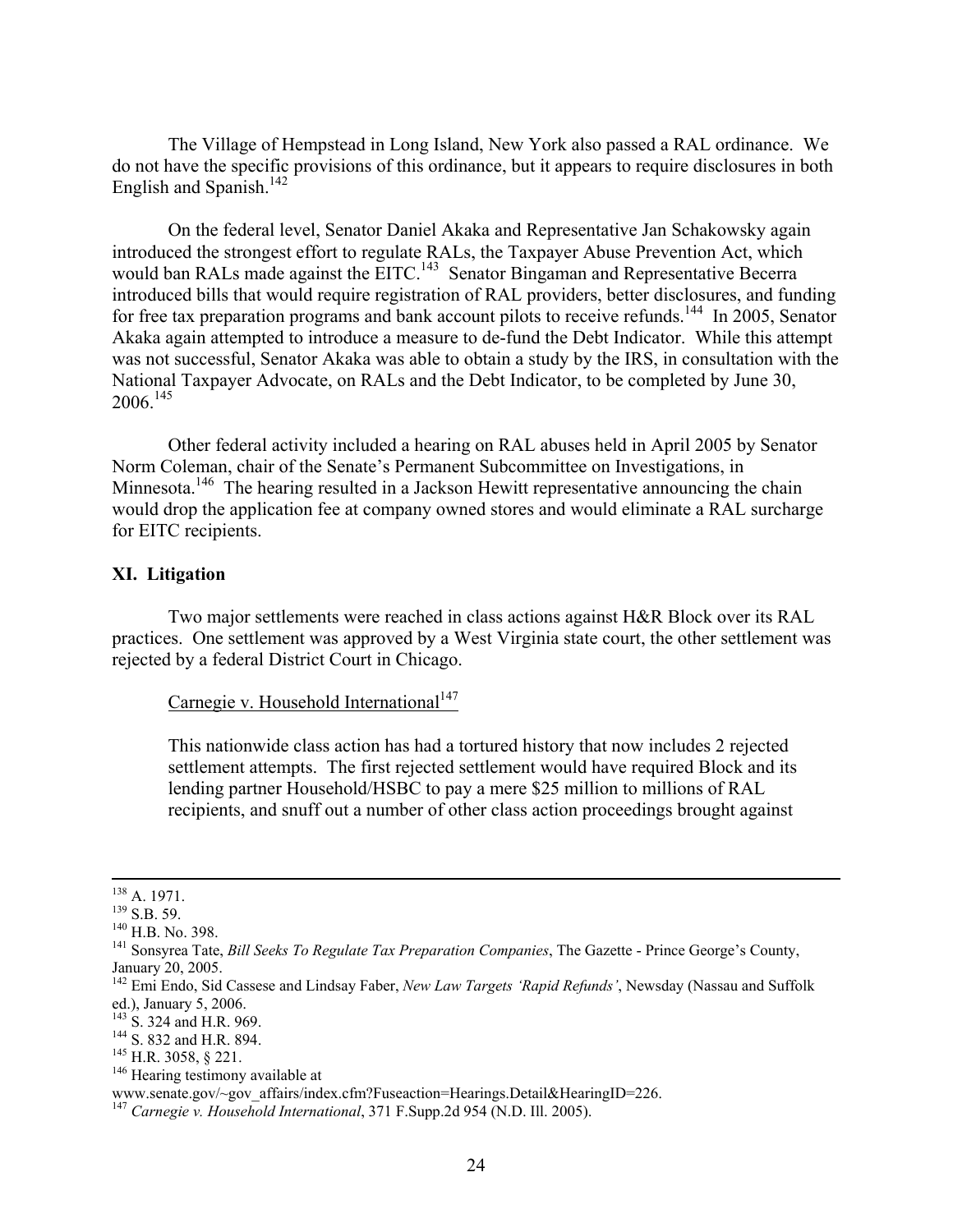Block and Household/HSBC.<sup>148</sup> The federal Court of Appeals for the Seventh Circuit overturned the approval of the settlement and sent the case back to a different judge,  $^{149}$ who rejected the settlement and fired the attorneys for the class.<sup>150</sup>

The court then appointed the attorneys who objected to the first settlement as class counsel.<sup>151</sup> In an ironic twist of fate, these attorneys subsequently engineered a second settlement that would have snuffed out a number of strong class actions brought in state court in West Virginia, Ohio and other states. In addition, the settlement would have barred class members from suing Block for future RAL abuses for a period of 3 years. In return, Block and Household/HSBC would have paid \$110 million to the class (including attorney's fees, administration costs and notice costs), plus coupons for \$6 off Block services.

The federal District Court rejected this settlement, noting its many problems. The court characterized the coupons as "classic free advertising" and noted "the \$6 coupon fee would simply be lost in higher fees, and it is at any rate too little to be meaningful." The court also criticized the settlement's attempts to cut off other lawsuits in state courts and its broad injunction of future lawsuits.

# Multistate Settlement

In December 2005, the West Virginia Circuit Court preliminarily approved a settlement of a number of class actions against Block in West Virginia, Ohio, Maryland, and Alabama<sup>152</sup> The settlement provides a total of \$62.5 million (including attorneys fees and administration costs but not notice costs) to the class, which includes the above 4 states and 22 other states.<sup>153</sup> There are no coupons involved in this settlement. The breakdown of compensation varies by state and includes:

West Virginia - \$32.5 million, up to \$175 per RAL for each consumer (after attorneys' fees and costs) Ohio - \$5.8 million Maryland & Alabama- \$1.6 million Other states - \$22.8 million (includes Arkansas, Arizona, California, District of Columbia, Florida, Illinois, Indiana, Massachusetts, Maryland, Maine, Michigan, Minnesota, Missouri,

 $\overline{a}$ <sup>148</sup> *Zawikowski v. Beneficial Nat'l Bank*, 2000 U.S. Dist. LEXIS 11,535 (N.D. Ill. 2000). This settlement and the controversy surrounding it are discussed in the NCLC/CFA 2002 RAL Report at 25.

<sup>&</sup>lt;sup>149</sup> *Reynolds v. Beneficial Nat'l Bank*, 288 F.3d 277 (7<sup>th</sup> Cir. 2002). The Seventh Circuit decision is discussed in the NCLC/CFA 2003 RAL Report at 15.

<sup>150</sup> *Reynolds v. Beneficial Nat'l Bank*, 260 F.Supp.2d 680 (N.D. Ill. 2003). This decision is discussed in the NCLC/CFA 2004 RAL Report at 17.<br><sup>151</sup> Carnegie v. Household International, 220 F.R.D. 542 (N.D. Ill. 2004).

<sup>&</sup>lt;sup>152</sup> Lawrence Messina, *'Rapid Refund' Lawsuits Resolved: H&R Block Agrees To Pay \$62.5 Million*, Associated Press, December 27, 2005.

<sup>153</sup> Agreement of Settlement, *Cummins v. H&R Block*, Civil Action No. 03-C-134 (Circuit Court of Kanawha County December 23, 2005).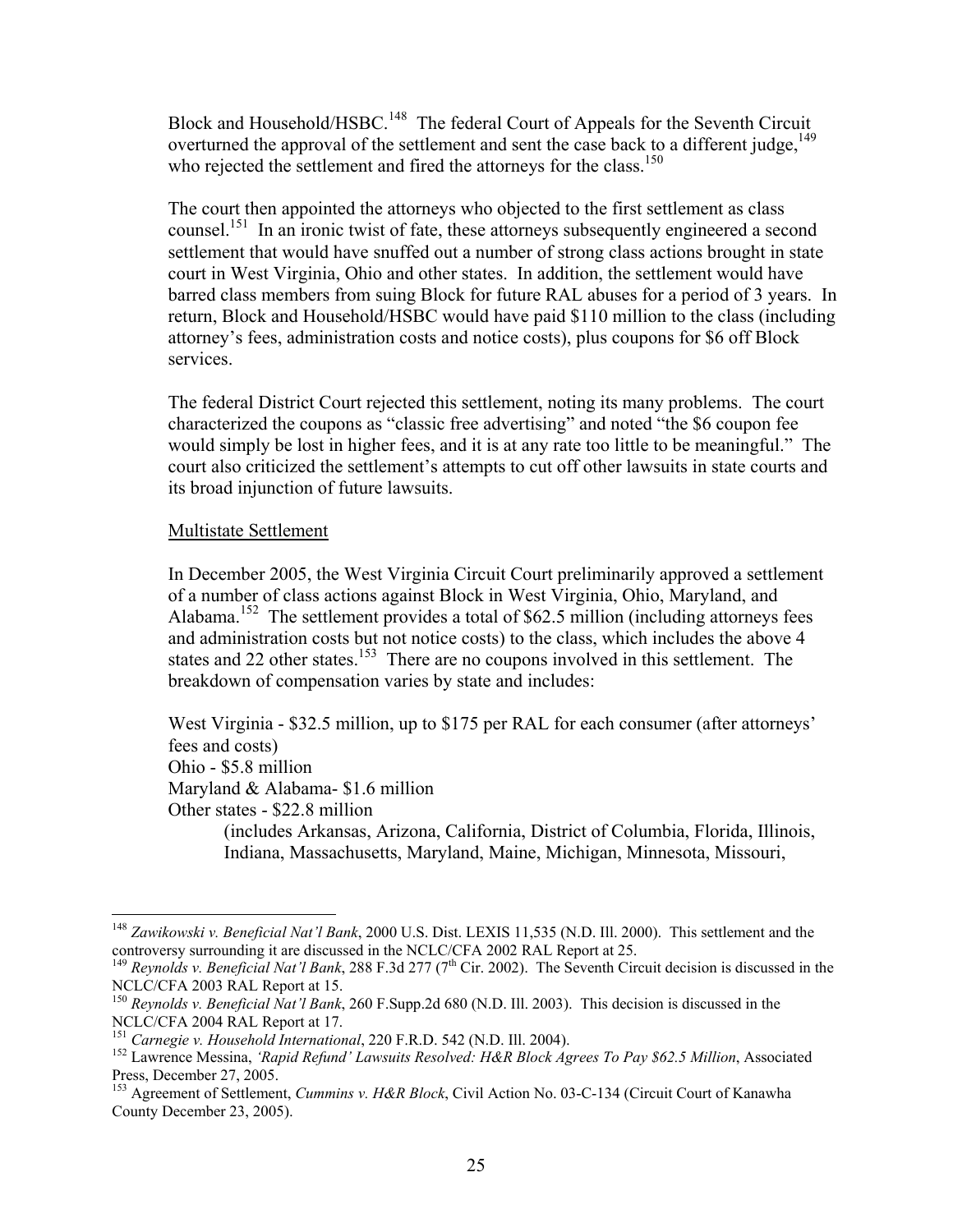Nebraska, New Hampshire, Nevada, Oregon, Pennsylvania, Tennessee, Utah, Virginia, Washington or Wisconsin)

The settlement does not affect already-filed lawsuits against Block in Illinois state court, Texas state court, Pennsylvania, or in the Carnegie case discussed above. It does foreclose all other RAL claims in the 26 states included in the settlement, either under state Credit Services Organization laws or any other legal theory. It also bars class members from suing Block for future RAL abuses for a period of 2 years, unless Block fails to register as a credit services organization in those states.

# Hood v. Santa Barbara Bank & Trust

*Hood v. SBBT*<sup>154</sup> is a class action challenging cross-lender debt collection under California's debt collection and unfair trade practices laws. NCLC is co-counsel for the putative class in this case. In May 2005, the California Superior Court dismissed the plaintiffs' claims against SBBT on the basis of federal preemption under the National Bank Act.<sup>155</sup> The decision is being appealed.

# **XII. Other Anti-RAL Resources**

 $\overline{a}$ 

 Other local and national advocacy groups continue their efforts against RALs. A partial list includes the Children's Defense Fund, the Brookings Institution, ACORN, the Neighborhood Economic Development Advocacy Project in New York City, the California Reinvestment Coalition, the Connecticut Association for Human Services (which spearheaded the successful effort to pass the Connecticut RAL interest rate cap) and others. Some of their publications include:

Alan Berube and Tracy Kornblatt, *Step in the Right Direction: Recent Declines in Refund Loan Usage Among Low-Income Taxpayers*, Brookings Institution, April 2005, available at www.brookings.edu/metro/pubs/20050412\_eitcdecline.htm.

*Keeping What They've Earned: Working Americans and Tax Credits*, Children's Defense Fund (February 2005) (versions for Mississippi, New York, Ohio, South Carolina, Tennessee, Texas, and District of Columbia), available at www.childrensdefense.org/benefits/tools/default.aspx.

Children's Defense Fund Minnesota*, Keeping What They've Earned: Working Minnesotans and Tax Credits* (February 2005), available at ww.cdfmn.org/PDF/2005\_RAL\_report.pdf.

<sup>154</sup> *See* Complaint, *Hood v. Santa Barbara Bank & Trust*, Case No. 1156354 (Cal. Super. Ct. County of Santa Barbara March 18, 2003), available at www.consumerlaw.org/initiatives/refund\_anticipation. 155 *Order and Final Judgments as to Plaintiffs, Defendants SBBT, et al.*, *Hood v. Santa Barbara Bank & Trust,* Case

No. 1156354 (Cal. Super. Ct. County of Santa Barbara May 2005).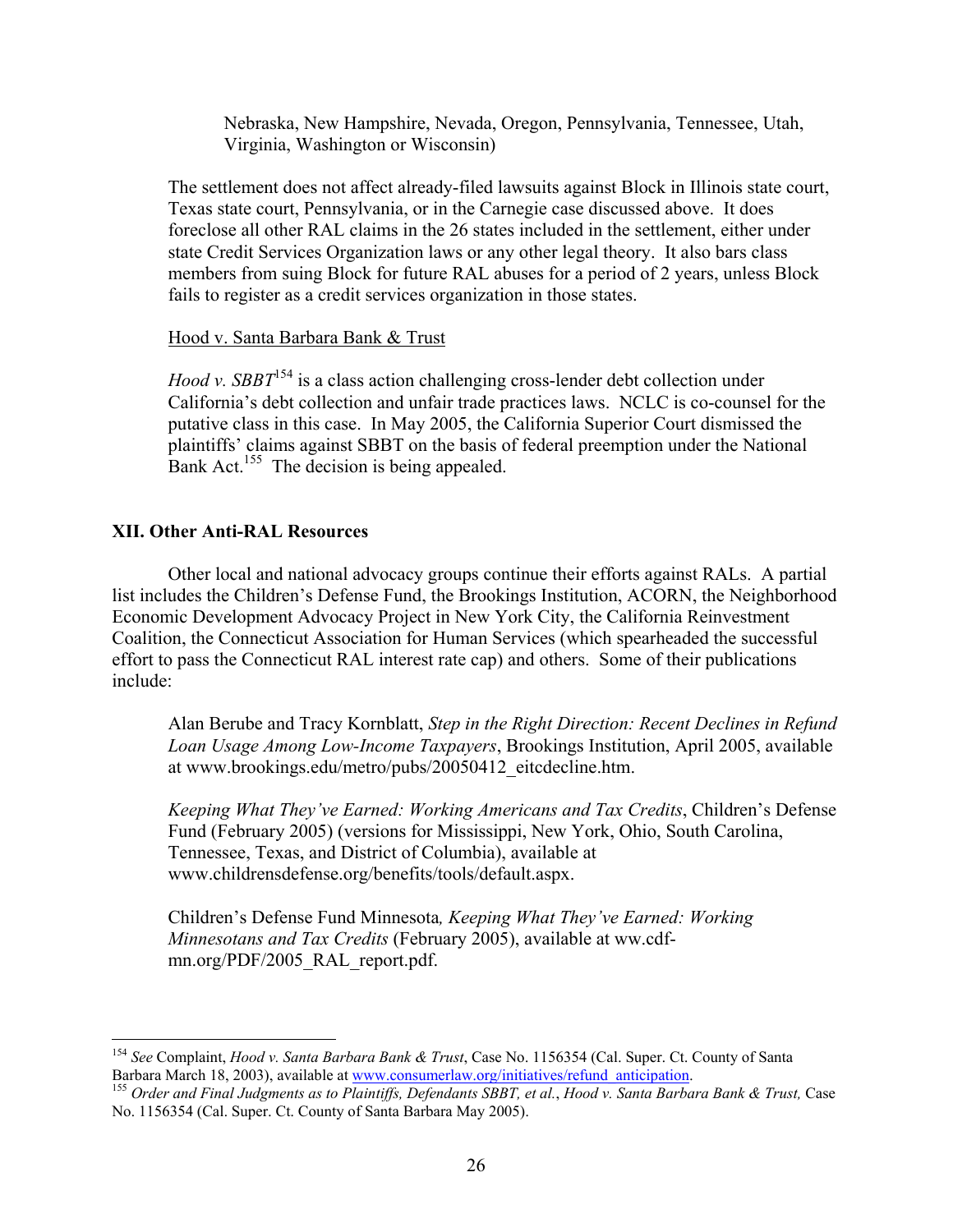New Yorkers for Responsible Lending, *NYS Tax Refund Anticipation Loan Fact Sheet*, available at www.nedap.org/pdfs/NYS\_Rals\_Fact\_Sheet.pdf.

 In addition, NCLC released a report analyzing the role of the IRS-provided Debt Indicator in boosting RAL volume and profits. The report, entitled *Corporate Welfare for the RAL Industry: the Debt Indicator, IRS Subsidy, and Tax Fraud* (July 2005), is available at www.consumerlaw.org/action\_agenda/refund\_anticipation/content/Debt\_Indicator\_White\_Paper .pdf. We also sent a comment to the Federal Reserve Board asking that they apply the consumer protections of the Electronic Funds Transfer Act to stored value card products that receive tax refund or RAL proceeds.<sup>156</sup>

 Last, but certainly not least, the National Taxpayer Advocate cited RALs as one of the most serious problems faced by taxpayers (ranked no. 8) in her FY 2005 Report to Congress.<sup>157</sup> While this is not the first time the National Taxpayer Advocate has tackled this subject, her report provides an extensive analysis including criticisms of the Debt Indicator and cross-lender debt collection.

# **XIII. Reform**

1

 The following is a summary of the reform options contained in the National RAL Platform: Issues and Options, discussed in the NCLC/CFA 2005 RAL Report and available at www.consumerlaw.org/action\_agenda/refund\_anticipation/content/RALplatform.pdf.<sup>158</sup>

- *A. Options for Federal Legislation*
- 1. Ban RALs.
- 2. Ban RALs that are secured by EITC refunds.
- 3. Cap RAL fees.
- 4. Establish a licensing scheme for tax preparers and/or facilitators.
- 5. Prohibit or regulate abusive features of RALs, including:
	- a. debt collection by set-off of a tax refund.
	- b. mandatory arbitration clauses.
- 6. Modify IRS administrative goals re: reaching the 80% e-file rate.
- 7. Require better disclosures on RALs, including:
	- a. mandatory warning language and text size
	- b. wall postings
	- c. amend the Truth in Lending Act to prohibit unbundling of fees, so that the disclosed APR reflects the true costs of getting a RAL.

<sup>156</sup> National Consumer Law Center, et al, *Supplemental Comments to the Federal Reserve Board's Notice of Proposed Rulemaking - Regulation E Coverage of Payroll Cards*, Docket No. R-1210, March 9, 2005.<br><sup>157</sup> National Taxpayer Advocate 2005 Report at 162-179.<br><sup>158</sup> The National RAL Platform was developed by a workgroup that i

ACORN; Amy Brown, Consultant, Annie E. Casey Foundation; Deborah Cutler-Ortiz, Children's Defense Fund; Jean Ann Fox, Consumer Federation of America; Sarah Ludwig, Neighborhood Economic Development Advocacy Project; David Marzahl, Center for Economic Progress; and Chi Chi Wu, National Consumer Law Center. Please note that this list does not include all conceivable options, and workgroup members did not necessarily endorse all options equally.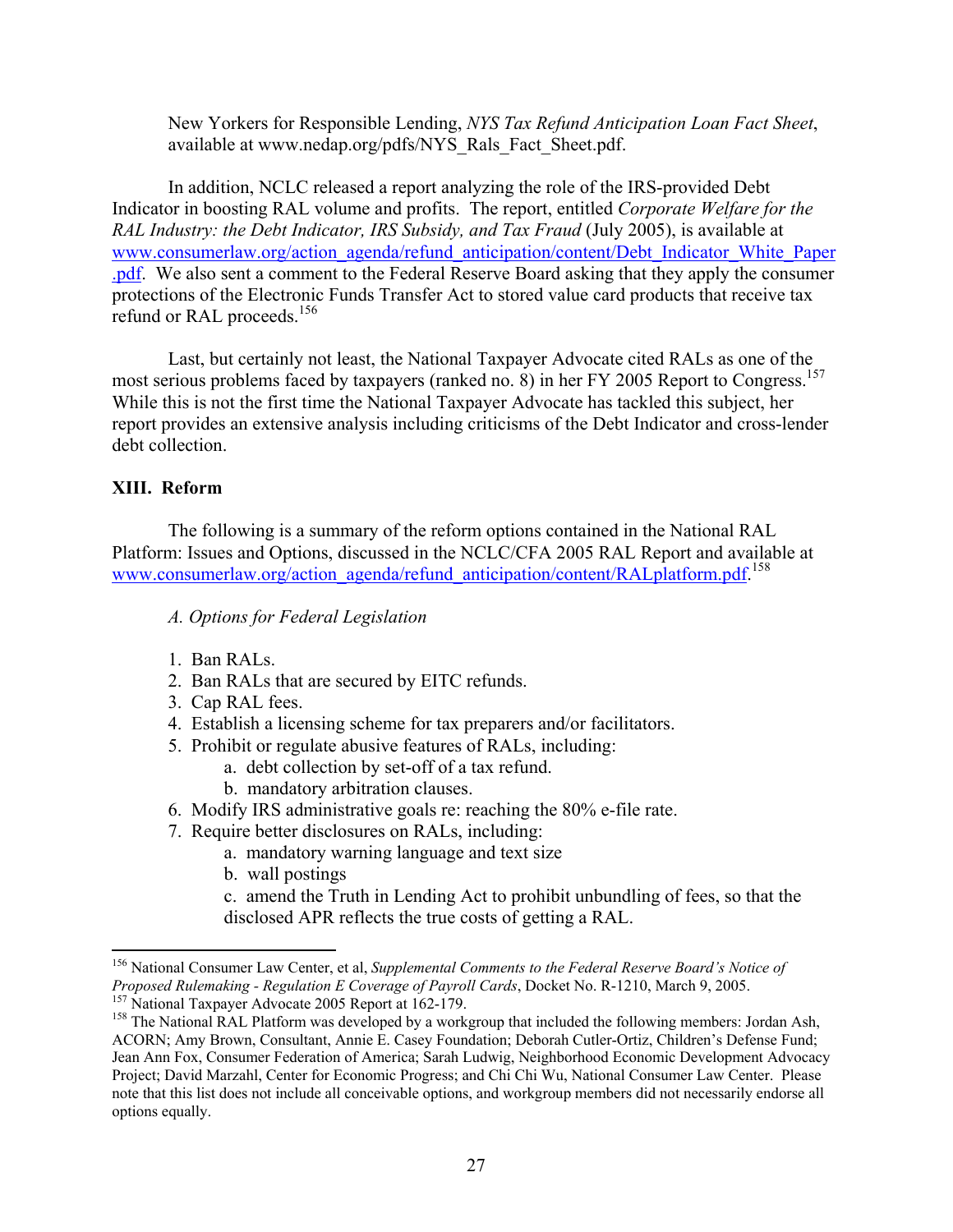- 8. Dramatically simplify tax code for low-income filers.
- 9. Fund "banking the unbanked" programs.

#### *B. Options for State or Local Regulation*

1. Cap RAL fees by regulating facilitators.

2. Impose a duty on return preparers to act in the best financial interests of their customers.

- 3. Establish a registration scheme for RAL facilitators.
- 4. Require better disclosures on RALs, including:
	- a. mandatory warning language.
	- b. wall postings.
	- c. require disclosure of special "RAL interest rate" that includes all RAL fees.
- 5. Regulate advertising of RALs.
- 6. Prohibit or regulate abusive features of RALs, including:
	- a. debt collection by set-off of a tax refund.
	- b. certain aspects of mandatory arbitration clauses.
	- c. referrals to check cashers or permitting check cashing on the premises.
- 7. Regulate check cashing fees for RALs and refund checks.
- 8. No RALs based on state tax refunds.
- *C. Options for Treasury/IRS Administrative Action*
- 1. Speed IRS refund turnaround time to 48–72 hours.
- 2. Eliminate the Debt Indicator program.
- 3. Improve and expand the Advance EIC.
- 4. Prohibit RALs from being made through the Free File program.

5. Amend IRS privacy regulations to strengthen protections against use of taxpayer information to cross-market financial products.

6. The Federal Reserve Board should apply the consumer protections of the Electronic

Funds Transfer Act to stored value card products that receive tax refund or RAL proceeds.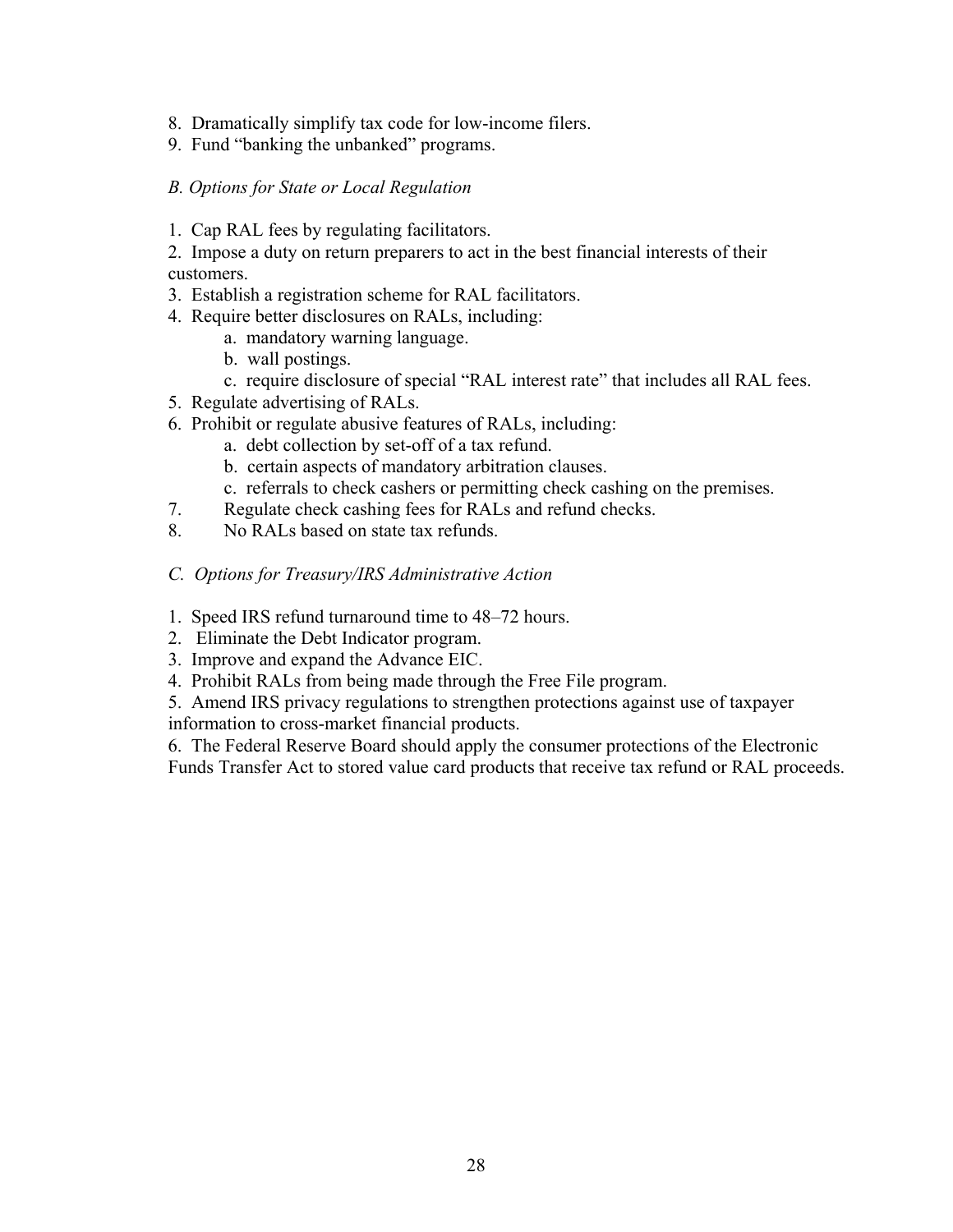#### **Appendix A**

### **AN ANALYSIS OF THE CREDIT RESEARCH CENTER'S**  *STUDY OF CONSUMER USE OF REFUND ANTICIPATION LOANS*  by Chi Chi Wu National Consumer Law Center

 The Credit Research Center (CRC) of the McDonough School of Business at Georgetown University received funding from Jackson Hewitt to produce a study on consumer use of refund anticipation loans.<sup>1</sup> We analyze and respond to various conclusions in the CRC study.

#### **A. RAL Consumers and "Credit Rationing"**

 The major conclusion of the CRC report is that RAL borrowers benefit from the product because they have few sources of other credit. This is an argument that the report's author has made in defending payday loans).<sup>2</sup> The CRC's data shows RAL borrowers have fewer credit choices than non-RAL borrowers. It generally concurs with the data from a survey by Consumer Federation of America from November 2005,<sup>3</sup> although CRC's findings show RAL borrowers under more financial stress than the CFA survey.

In particular, the CRC RAL study found:<sup>4</sup>

-39% of RAL borrowers have a credit card as compared to 72.5% of the population. They are more likely to have maxed out.

- 42% of RAL borrowers are homeowners as opposed to 67.7% of the population. Only 28% have a mortgage, compared to 45% of the population.

- 25% of RAL borrowers do not have a bank account.

- RAL borrowers have higher debt-to income ratios. They are 4 times more likely to be delinquent 60 days or more on a bill (26% versus 7%).

- 23.4% of RAL recipients used a pawnshop; 18% used a payday lender.

- RAL borrowers are twice as likely to be turned down for credit as the general population.

 The major difference with the CRC's report and the CFA study are the conclusions drawn from this data.<sup>5</sup> The CRC believes that offering triple digit interest rate loans to financially oppressed consumers is a beneficial activity. We believe that selling super-high cost credit to cash-strapped, sometimes desperate consumers is a form of price gouging that preys on the vulnerable. The big difference is not in the data, but in the analysis.

<sup>&</sup>lt;sup>1</sup> Gregory Elliehausen, Consumer Use of Tax Refund Anticipation Loans, Monograph #37, Credit Research Center (April 2005), available at http://msb.georgetown.edu/faculty/research/credit\_research/pdf/M37.pdf [hereinafter referred to as "CRC RAL Study"]. For more on the Credit Research Center's affiliations, see John C. Ruoff, The Credit Research Center Study of Payday Loan Customers, South Carolina Fair Share, June 2005, at 1 n. 1. 2

Elliehausen and Lawrence, *Payday Advance Credit in America: An Analysis of Customer Demand*, Monograph 35, Credit Research Center (April 2000); available at http://www.msb.edu/prog/crc/pdf/mono35.pdf. 3

<sup>&</sup>lt;sup>3</sup> Consumer Federation of America, Omnibus Survey of Consumer Financial Services, conducted by Opinion Research Corporation, November 2005.

<sup>4</sup> CRC RAL Study at 40-50.

<sup>&</sup>lt;sup>5</sup> The CFA data found that 66.0% of RAL borrowers had a credit card compared to 73.1% of the population; 55.6% of RAL borrowers were homeowners compared to 70.7% of the population; and 16.0% of RAL borrowers did not have a banking account. CFA found that RAL borrowers are much more likely than non-RAL borrowers to use fringe financial services than non-RAL borrowers, but found lower numbers than CRC. CFA found that 4.2% of RAL borrowers used pawnshops and 9.7% used payday lenders.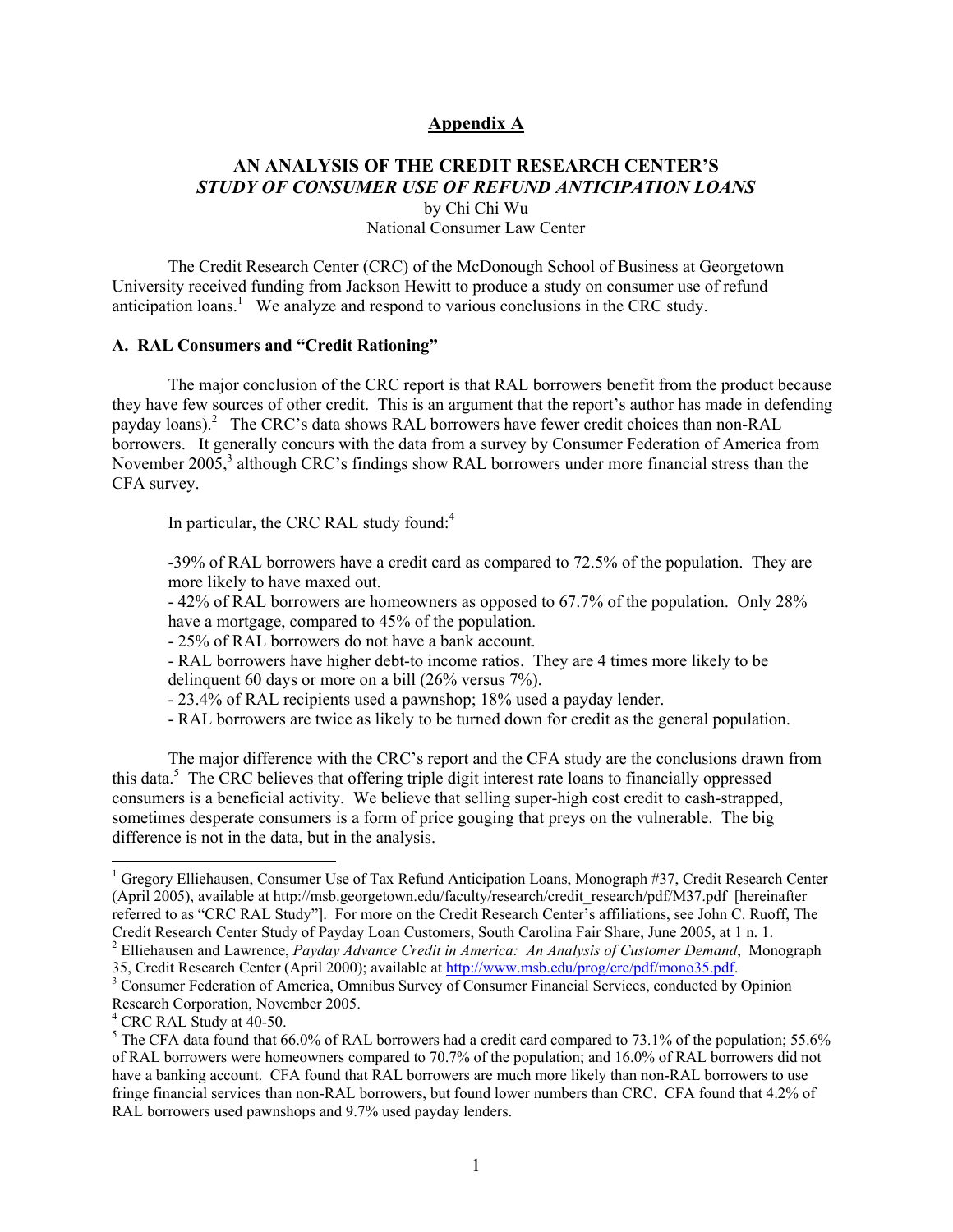The CRC study confirms that RAL customers are mostly low and moderate income – 74% had incomes of less than \$40,000 per year. Most RAL borrowers are parents - over 77.5% of RAL customers have children as compared to 36% of sample, and 86% are in their child bearing years (age 45 and under). $6$ 

 The demographics above make perfect sense -- they reflect the high proportion of EITC recipients among RAL recipients (since taxpayers only receive a large EITC refund if they have children). However, the CRC's conclusion is much different; it argues that RAL borrowers are credit constrained households with high credit demands.

 Even if RAL borrowers were motivated by credit demands, the CRC analysis did not distinguish between long term and short term credit demands. RAL customers may be credit constrained, but the RAL may not be the solution to their credit needs. The ability to get a refund two weeks faster will not help a consumer who is unable to get a mortgage or car loan. It does not replace an open-end credit device such as a credit card to allow repeat borrowing.

 The fundamental problem with RALs is that they exact a high cost for the consumer to borrow against money that the consumer will be receiving anyway, in as quickly as 1 to 2 weeks. Thus, a RAL only "satisfies" a credit need for consumers who truly and urgently need it within that 2 week period. We find it hard to believe that 12 million consumers have a crisis that prevents them from waiting to receive their refunds in 2 weeks.

 The CRC does posit a scenario in which it argues that a consumer benefits from getting the money faster by 1 or 2 weeks - if there is an appliance for sale and the sale will end before the refund is received from the IRS.<sup>7</sup> However, this scenario only works if the sale truly only is for that short period of time. In reality, appliances and other consumer durables are often on sale throughout the year. Furthermore, if it's not on sale at one store, it is at another store. Again, it is questionable whether 12 million consumers need a product that is only on sale during late January/early February.

#### **B. Consumer Understanding of RALs**

 Another conclusion of the CRC study was that RAL borrowers do have information on the costs of RALs and refund options, and have made a deliberate and informed choice to select a RAL. This particular finding is challengeable, because the underlying data seems questionable. The CRC survey interviewed 15,177 respondents. Of these, only  $330$  - or  $2.17\%$  - reported they had used a RAL.<sup>8</sup> This is a gross underestimate of the percentage of RAL borrowers. The IRS data on RALs, in contrast, finds that about 10% of tax returns are associated with a RAL.<sup>9</sup> Even assuming the IRS data contains a modest overestimate in the number of RALs,<sup>10</sup> and that all of the respondents were not taxpayers, it does not explain a four-fold disparity in the data. CFA found that 7.2% of survey respondents had used RAL loans, which is more than three-fold higher than the CRC survey.

 One reason for this disparity may be that the question asked in the CRC poll described a RAL as "a loan or advance of money against a tax refund, typically provided by a bank," and then asked

<sup>&</sup>lt;sup>6</sup> CFA found that 58.7% of RAL borrowers earned below \$40,000 and a smaller majority (60.4%) of RAL borrowers under age 45.

<sup>7</sup> *Id.* at 36-37. 8 *Id.* at 21. 9 *See* discussion in main report at page 4, *supra* <sup>10</sup> *See* discussion in main report at pages 6-7, *supra*.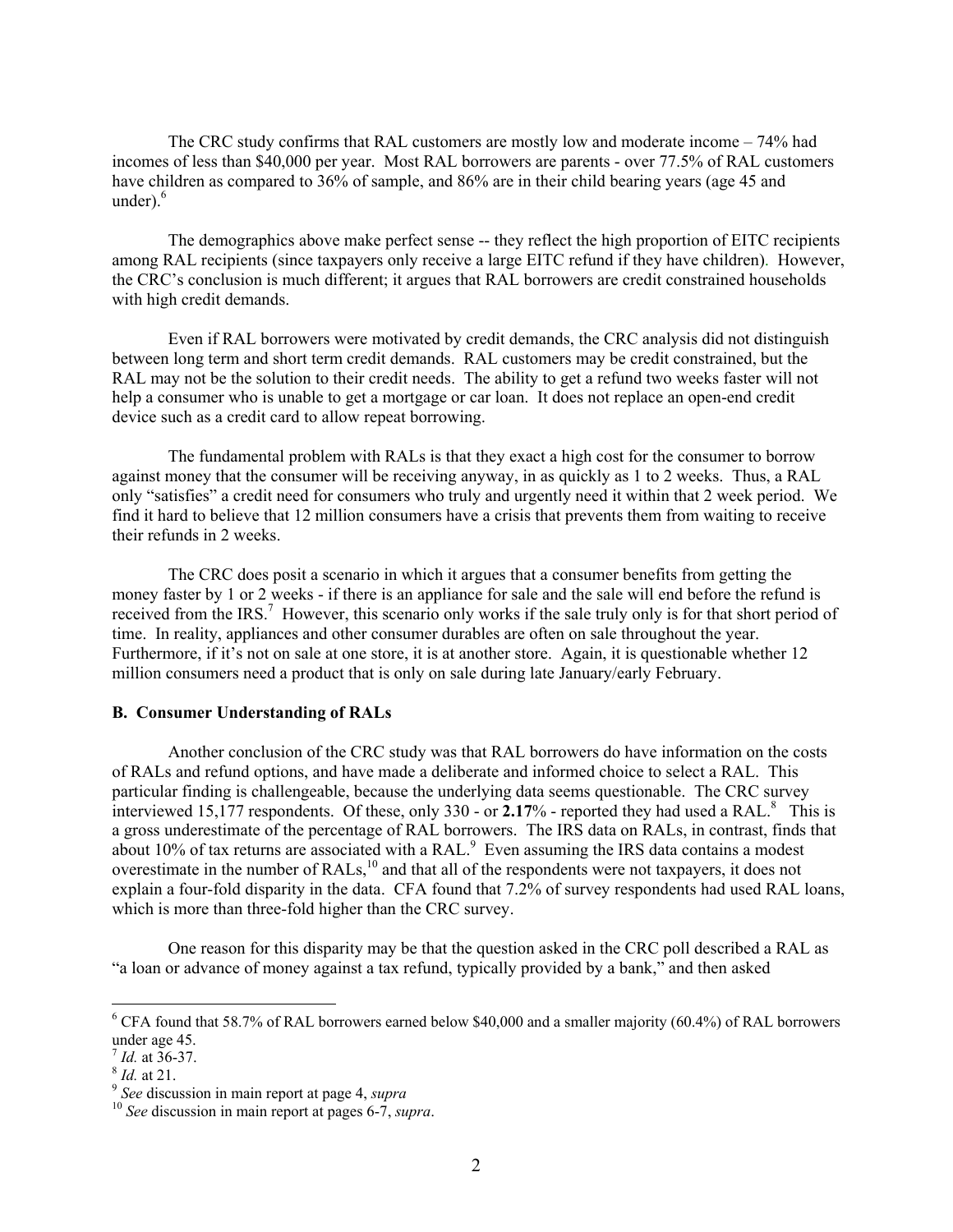respondents if they had obtained a "Refund Anticipation Loan."11 If many consumers who get RALs do not understand that the product is a loan, they will not answer "yes" to such a question. The use of the phrase "typically provided by a bank" may have been particularly confusing, since some RAL borrowers may think it meant they actually had to go a bank branch to get the loan.

 Thus, only the most informed of RAL borrowers who knew it was a loan (which in our NCLC survey was about  $30\%$ <sup>12</sup> would report that they had received a RAL. It was this more-informed subset that composed the sample of RAL respondents. In other words, this response rate indicates that many people who got RALs did not respond because of the phrasing of the question.

 Other statistics from the CRC study also indicate the survey missed many RAL borrowers. The CRC survey found that 51.7% of respondents used a commercial tax preparation service,<sup>13</sup> which does not differ greatly with IRS data showing 58.9% of taxpayers use commercial preparers.<sup>14</sup> However, the survey found that only 5.2% of those who used a commercial preparer got a RAL.<sup>15</sup> In contrast, IRS data shows that 16.6% of taxpayers who used a commercial preparer got a RAL.<sup>16</sup> So the data on who uses a commercial preparer was consistent with IRS data, but the data on those customers who received a RAL was again a gross underestimate. Again, we believe it was the asking of the RAL question that skewed the data.

 Thus, respondents of the CRC study who answered that they had received a RAL were in the minority of RAL recipients who knew what they were getting. Perhaps that is why 64.8% of these taxpayers reported they had discussed other refund options before getting a RAL.<sup>17</sup> These respondents were among the subgroup of customers where the tax preparer took the time to discuss other options.

 A startling finding of the CRC poll is that, of these more knowledgeable RAL customers, many of them still did not have good information about the costs of the loan. About 43% of these consumers did not know the amount of the RAL fee. Only 26% reported getting an APR disclosure.

 This data is troubling, but not surprising, and we have no reason to question it. However, we draw very different conclusions from the CRC regarding this data. CRC's conclusion is that price and APR information is not important to consumers. Our conclusion is that some RAL consumers never truly had this information. The tax preparers may have provided this information, but in a form that was not salient to the consumer.

 The price and APR information was probably provided in pile of paperwork given to consumers when they signed their tax returns and loan applications. Some of these consumers may not have had a chance to review the paperwork. For instance, the lead plaintiff in one RAL case recounts how she was

 $11$  CRC RAL Study at 23.

<sup>&</sup>lt;sup>12</sup> 2005 NCLC/CFA Report at 8.

<sup>&</sup>lt;sup>13</sup> CRC RAL Study at 40.

<sup>&</sup>lt;sup>14</sup> Data from IRS Stakeholder Partnerships, Education & Communication (SPEC) Return Information Database for Tax Year 2003, October 2005.

<sup>&</sup>lt;sup>15</sup> CRC RAL Study at 40. The survey found that 7.9 % of those who used a commercial preparer *and* claimed a refund got a RAL. Since the survey found that 67% of those who used a commercial preparer claimed a refund, 2/3 of 7.9% is 5.2%.

<sup>&</sup>lt;sup>16</sup> 12.38 million consumers got a RAL. 74.8 million consumers used a commercial preparer in 2004. Data from IRS Stakeholder Partnerships, Education & Communication (SPEC) Return Information Database for Tax Year 2003, October 2005. Thus, the percentage is 16.6%.

 $17$  CRC RAL Study at 60.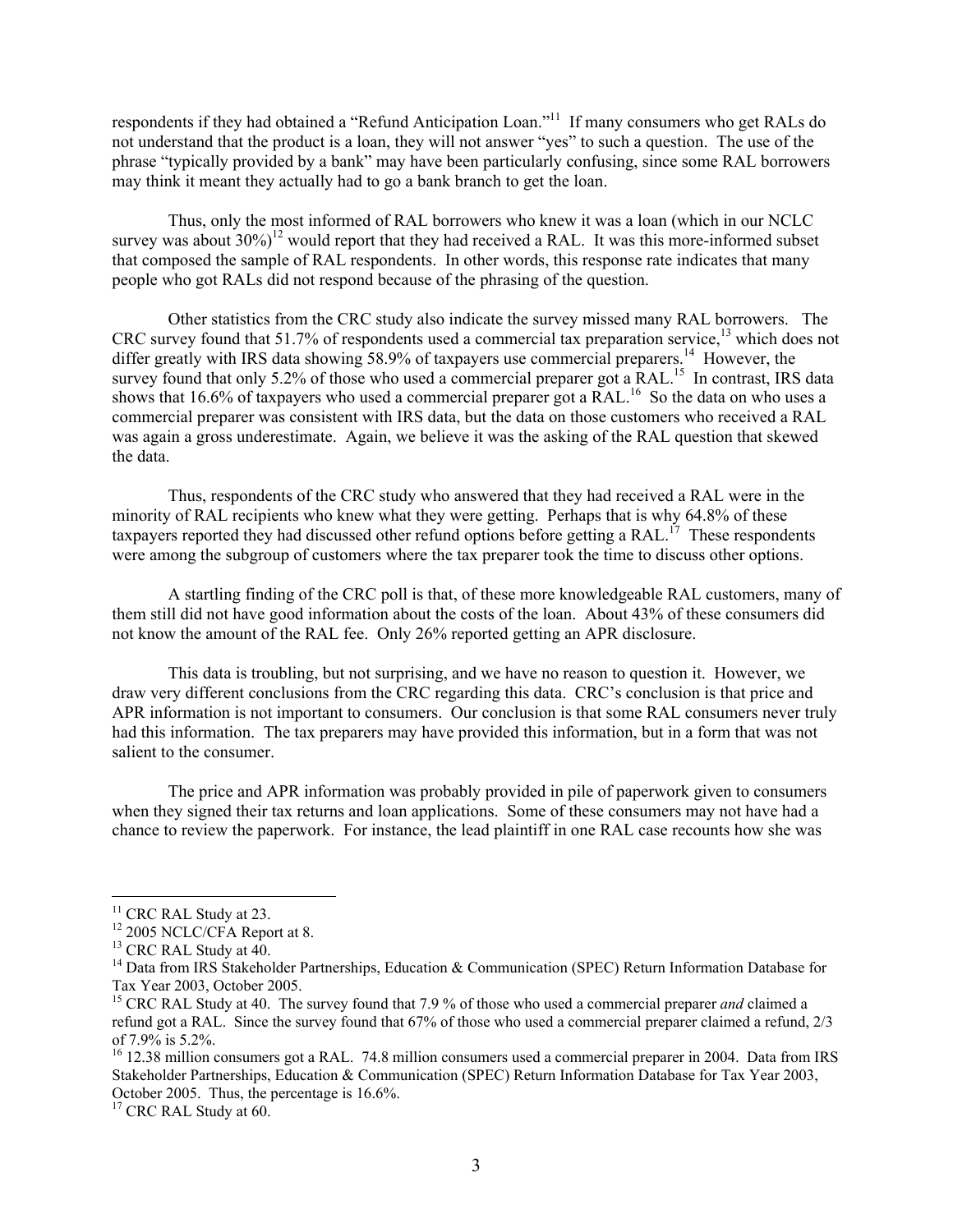instructed to sign a stack of documents without being given a chance to read them.<sup>18</sup> Getting information in a pile of paperwork versus having the chance to actually read, digest and understand it are completely different things.

 Finally, the CRC concludes that the vast majority of RAL customers are happy with the product, finding that 85% are satisfied and 14% are not.<sup>19</sup> Given that half of the most knowledgeable RAL customers aren't aware of the fee and nearly all are unaware of the APR, it is not surprising they are happy.<sup>20</sup> Of the 15% that were dissatisfied, most of them were unhappy because of the cost of the loan. So once they are aware of the high price of a RAL, borrowers are dissatisfied.

#### **C. Why Consumers Get RALs**

 The CRC study contains information about why consumers get RALs. However, this information is limited in that the survey only provided 7 choices as to reasons for getting a  $RAL<sup>21</sup>$ .

 Pay bills from Christmas Pay credit card bills (not from Christmas) Pay for tax preparation Pay unexpected expenses Make planned purchase Take advantage of favorable purchase opportunity Other (self-volunteered reasons)

 Thus, the ready-made choices provided for getting a RAL did not include some significant reasons why consumers get RALs, including:

The preparer convinced me to get it I've always done it this way My friends or relatives recommended it.

 In the polling survey commissioned by NCLC last year, nearly one third of taxpayers selected those reasons for getting a  $RAL^{22}$ 

<sup>18</sup> *See* Complaint, Hood v. Santa Barbara Bank & Trus*t*, Case No. 1156354 (Cal. Super. Ct. County of Santa Barbara March 18, 2003), available at www.consumerlaw.org/action\_agenda/cocounseling/content/s\_barbara\_case.pdf.  $19$  CRC RAL Study at 67.

<sup>&</sup>lt;sup>20</sup> As one taxpayer put it, she agreed to a RAL "because who does not want their money back the same day if you can get it?" but later regretted the choice due to the high costs. Statement of Maerine Henderson before the U.S. Senate Permanent Subcommittee on Investigations, Hearing On Tax Related Financial Products Can Be Costly, April 15, 2005.<br><sup>21</sup> *Id.* at 24.

<sup>&</sup>lt;sup>22</sup> The exact percentages were:

 <sup>13%</sup> chose a RAL because the tax preparer recommended it 9% because a friend or relative encouraged them

 <sup>10%</sup> because that's the way they've always done it

Analysis of survey results commissioned by NCLC and conducted by Opinion Research Corporation International from December 9-13, 2004.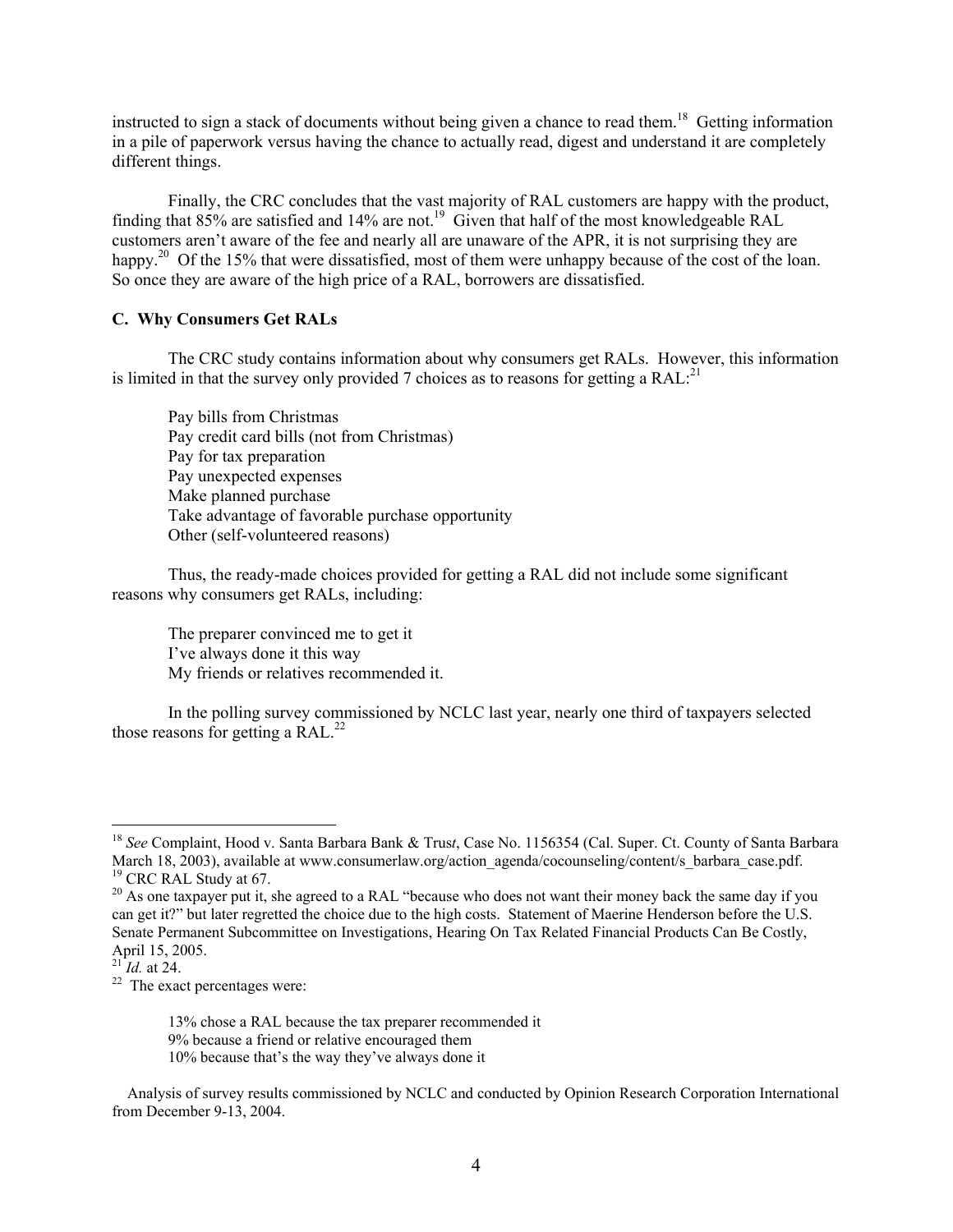Despite these flaws, the CRC study does provide some interesting data that supports the concept that RALs aren't beneficial to consumers. Of the reasons provided, many of them show that the RAL borrower could have saved money by waiting: $^{23}$ 

-13% of RAL borrowers said they used the money for a planned purchase and 7% said they used the money to take advantage of favorable purchase opportunity. Thus, about 20% of RAL consumers could have saved an average of \$100 by deferring their purchase one to two weeks.

-Sadly, 15% of respondents simply cited impatience for their reason for getting a RAL, *i.e.*, they did not want to wait. This was a self-volunteered reason, and thus it is significant that 15% offered up this reason unsolicited. These 15% of consumers paid a hefty price for their impatience.

- Interestingly, only a tiny percentage of RAL borrowers (0.8%) cited the need to pay for tax preparation as their reason for getting a RAL. This concurs with the survey commissioned by NCLC last year, in which only  $4\%$  cited the same reason for getting a RAL.<sup>24</sup>

-14% of RAL borrowers said they needed the funds to pay off credit card bills and 13% said to pay off Christmas bills, some of which might be credit card debt. Thus, as many as a quarter of consumers could have saved money by carrying a credit card balance instead of getting a RAL. While we usually advise against carrying a credit card balance, taking out even higher cost credit to pay off a credit card is not a financially sound move. On a credit card bill, *if* one can pay the minimum *and* avoid late or overlimit fees, the primary expense of carrying debt another 2 weeks or even a month would be the periodic interest, which is usually 14-18%. For instance, to carry over a \$2,000 credit card debt for one month at  $18\%$  APR (or  $1.5\%$  per month) is only \$30.<sup>25</sup>

 Finally, the CRC study found that 1/3 of RAL customers reported that they had extra tax withheld in order to get a larger tax refund.<sup>26</sup> In general, having extra taxes withheld in order to get a big refund is essentially giving the government an interest-free loan, and not financially beneficial. Getting a RAL after having extra taxes withheld is an extremely foolish combination. If a consumer can wait all year and give the government his money for free, he should be able to wait another 2 weeks to get it back without a charge. Even the CRC admits getting a RAL after having extra taxes withheld is a costly idea, but justifies it as "consumers making arrangements to protect themselves against their own bad habits."<sup>27</sup>

#### **D. Limitations of Telephone Polling**

 Another limitation of the Credit Research Center's study is that telephone polling misses any consumer who does not have a landline telephone. Of course, we readily admit this is a limitation of our studies as well. The CRC made a similar admission, noting that: $^{28}$ 

 $23$  CRC RAL Study at 61.

Analysis of survey results commissioned by NCLC and conducted by Opinion Research Corporation International from December 9-13, 2004.

<sup>&</sup>lt;sup>25</sup> Some RAL providers have compared a RAL to a cash advance and claimed the expense is equivalent. However, if someone is using a RAL to pay off a credit card bill, that consumer would not incur a cash advance fee, only the periodic interest, since the debt is from purchases. Furthermore, even with a cash advance, the consumer usually doesn't pay the advance off in 1-2 weeks, but may take months to do so. The effective interest rate is much lower because the consumer is able to pay off the debt over several months at 14-18% periodic interest. <sup>26</sup> CRC RAL Study at 49.<br><sup>27</sup> Id.

<sup>27</sup> *Id.* <sup>28</sup> *Id.* at 19.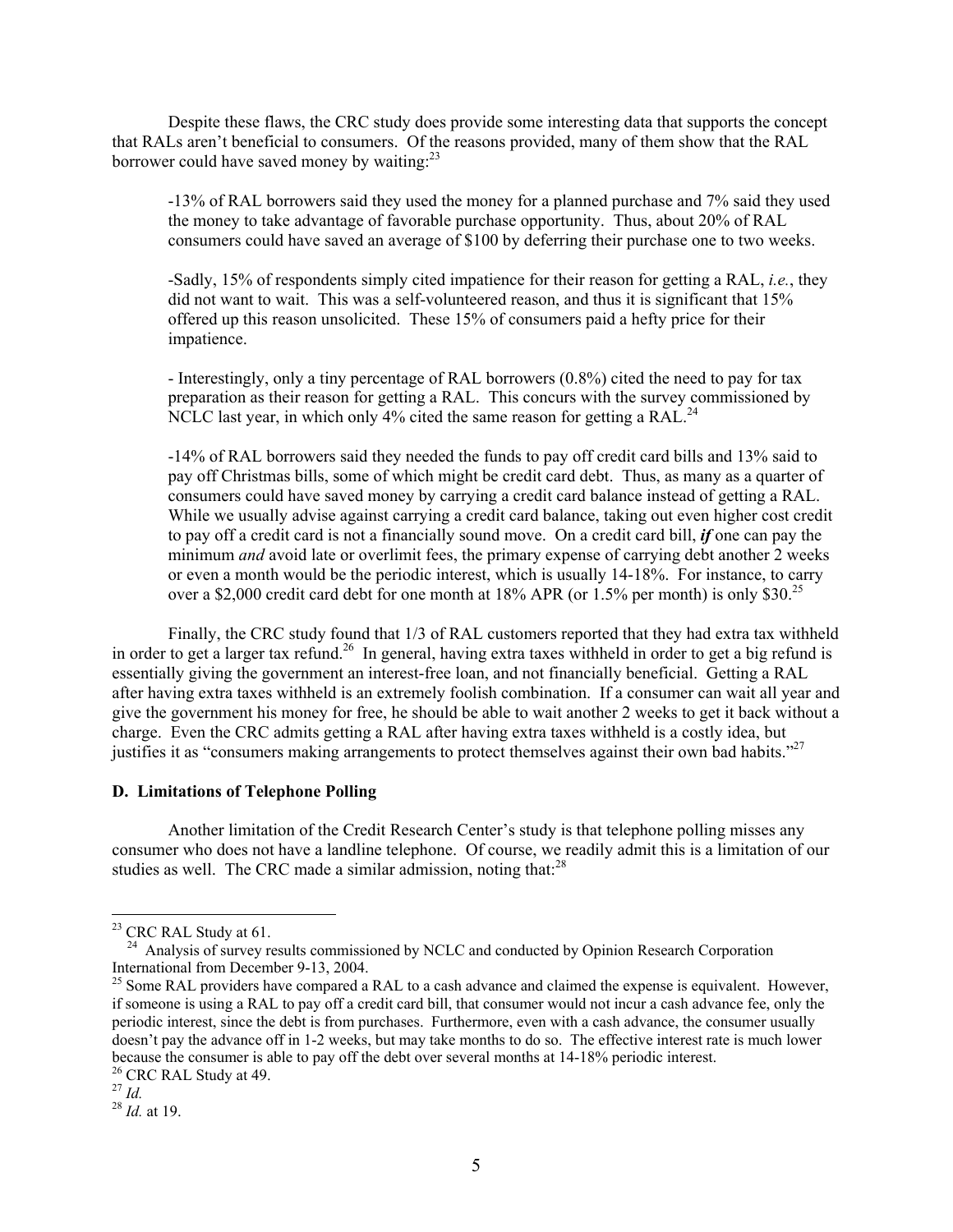The primary disadvantage of a telephone survey is that it does not cover households that do not have a telephone. About six-percent of US households do not have a telephone. These households are more likely to be low income, minority, and in the south, than households with a telephone.

 As South Carolina Fair Share noted, "we know from experience that lower-income residents are more likely to be renters and more likely to be in the kinds of financial difficulties that lead you to have to move and/or cut off the phone.<sup>"29</sup> The demographic characteristics of being low-income, minority, in the South, and renters are all prevalent among RAL borrowers.

 Thus, the CRC, the NCLC, and the CFA surveys probably missed many RAL borrowers who did not have landlines.

#### **E. Responses to CRC's Criticism of Our Reports**

 CRC criticized the NCLC/CFA RAL reports at several points during its reports. We respond to some of these criticisms in turn.

#### 1. The NCLC Survey

 The CRC was critical of the survey commissioned by NCLC in that we asked consumers whether they had obtained a "rapid or speedy" refund, or a refund received in 1 to 3 days. The CRC questioned whether respondents would recognize they were being asked about a RAL, and theorized that knowledgeable respondents would have said "no" because they realized they had not received a refund in 1 to 3 days, but had received a loan.

 Our first response is simply that our numbers speak for themselves. The IRS data indicates that about 1 in 10 taxpayers gets a RAL. The NCLC survey had a response rate of 18% to our question which asked whether respondents had *ever* received a "rapid or speedy refund."30 The CFA survey used the same question but limited it to the prior year. It received a response rate of  $7.1\%^{31}$ . The CRC poll, on the other hand, received a response rate of *only* 2.17%. Our numbers appear much closer to the IRS data.

 Furthermore, it is difficult to imagine a RAL borrower answering "no" to the question about whether they received a "rapid or speedy refund" because the borrower knew it was a loan and the question did not refer to the word "loan." One of the specific and most troublesome problems with RALs is that consumers think of them as refunds. The product is often referred to a rapid refund, even if that supposedly technically only refers to Block's non-loan product.<sup>32</sup> Finally, the CRC's criticism of our use of the word "refund" as misleading in describing a RAL is misplaced - we are testing recognition of the product, not making legal disclosures to inform consumers.

<sup>&</sup>lt;sup>29</sup> John C. Ruoff, The Credit Research Center Study of Payday Loan Customers, South Carolina Fair Share, June 2005.

 $\frac{30}{30}$  2005 NCLC/CFA Report at 7.

<sup>&</sup>lt;sup>31</sup> Consumer Federation of America, Omnibus Survey of Consumer Financial Services, conducted by Opinion Research Corporation, November 2005.

 $32$  For example, the lead plaintiff in a RAL case describes how she referred to a RAL as a "rapid refund" when she requested one, even though the preparer worked for a Jackson Hewitt office. *See* Complaint, Hood v. Santa Barbara Bank & Trus*t*, Case No. 1156354 (Cal. Super. Ct. County of Santa Barbara March 18, 2003), available at www.consumerlaw.org/action\_agenda/cocounseling/content/s\_barbara\_case.pdf. Other consumers report using the term "Rapid Refund" for a RAL or other terms such as "Same Day Funds." Statements of Julie Burbach and Maerine Henderson before the U.S. Senate Permanent Subcommittee on Investigations, Hearing On Tax Related Financial Products Can Be Costly, April 15, 2005.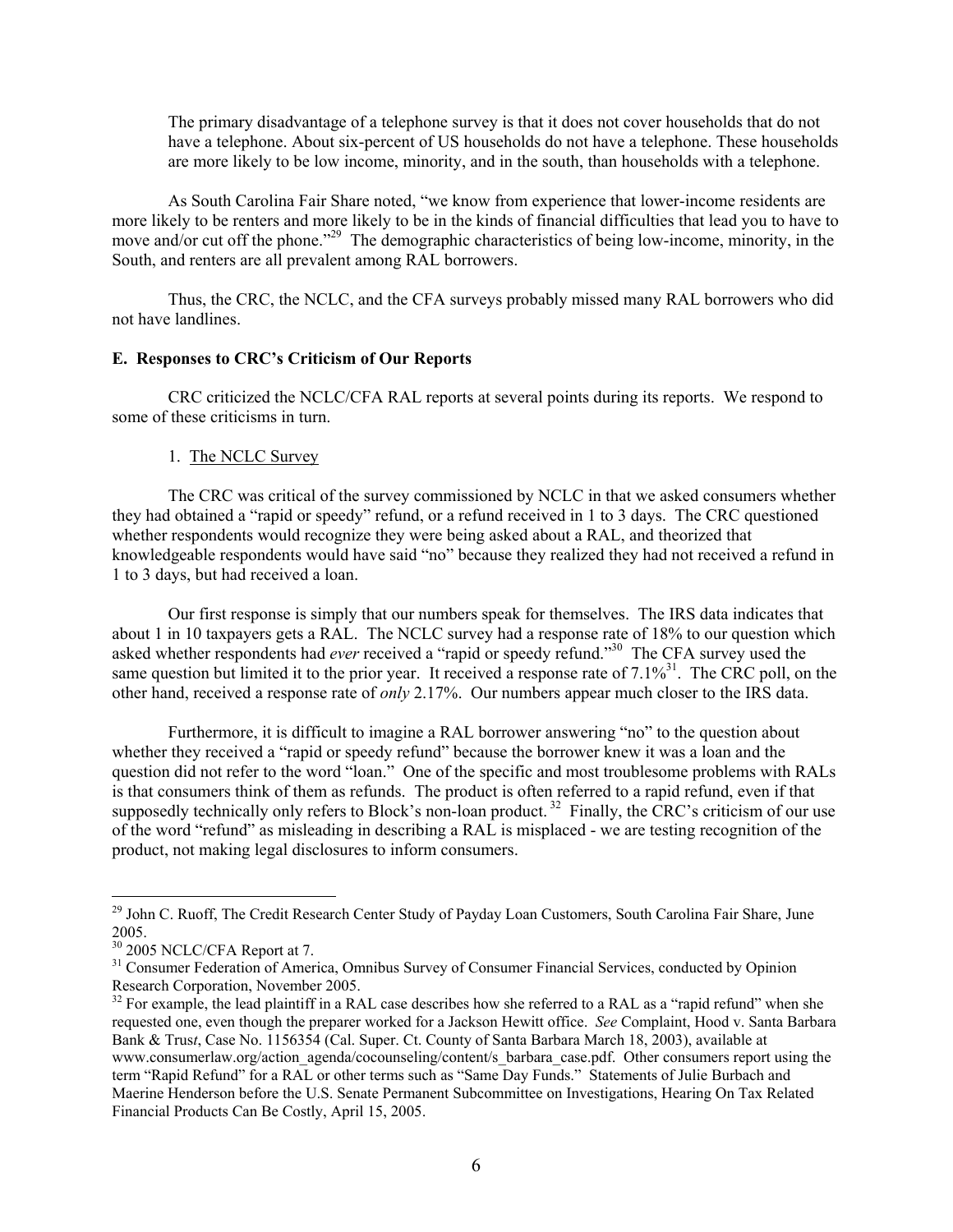The CRC does acknowledge there has been criticism and lawsuits over RAL promotion. However, it claims the courts have not found evidence of misrepresentation or fraud except for the JTH Tax Service v. H&R Block case, which the CRC characterizes as an 'exception'.<sup>33</sup> Yet both the District Court and Court of Appeals in the JTH case did not think it was an exception, discussing the many prior legal actions against H&R Block over similar misleading advertising, especially by state Attorneys General. $34$  Furthermore, the reason that other courts have not found misrepresentation and fraud is because the cases were barred due to procedural hurdles, or they case settled with the parties never reaching the merits.<sup>35</sup> Finally, the CRC report fails to mention government compliance actions over RALs, including repeated enforcement actions by the New York City Department of Consumer Affairs.<sup>36</sup>

#### 2. Cost of RALs

 The CRC report criticizes the NCLC/CFA RAL Reports' calculation of the costs and the Annual Percentage Rates (APRs) on RALs. In particular, it questions the inclusion of the dummy account fee in the finance charge.

 This particular issue involves the fact that tax preparers and RAL lenders disclose APRs lower than our estimates. Generally what lenders do to make loans look less expensive is to "unbundle" or subtract out amounts from the finance charge, and denominate them as something else in order to make the loans look less expensive. In the case of RALs, the lenders subtract out a charge supposedly for the "dummy" bank account, claiming that it is comparable to the charge for the non-loan RAC product. The Truth in Lending Act permits lenders to exclude a fee from the finance charge if it is the same as "charges of a type payable in a comparable cash transaction." 15 U.S.C. § 1605(a).

We have challenged the unbundling of the dummy account fee on the basis that: (1) lenders had not previously separated out an independent fee for the dummy account for RALs;<sup>37</sup> (2) the fee for the dummy bank account for a RAL versus a RAC serves two different purposes – for a RAL, it is how the loan is repaid while for a RAC, it a disbursement mechanism for cash; and 3) since RALs are a pure cash loan (unlike for example, a car loan), the RAC is not a comparable non-credit purchase transaction to which they can be compared. The type of fees that were contemplated under the "comparable cash" transaction" exemption are sales taxes, license fees, and registration fees.<sup>38</sup> Consider this analogy: A credit card lender sends its borrowers envelopes with their monthly bills to make loan payments. These same envelopes are available for sale for 10 cents a piece. It would be highly questionable for the lender to begin subtracting out 10 cents from its finance charge as an "envelope" fee, and then calculate the APR

<sup>&</sup>lt;sup>33</sup> CRC RAL Study at 10.

<sup>34</sup> *JTH Tax v. H&R Block Eastern Tax Services*, 128 F. Supp. 2d 926, 938 (E.D. Va. 2001) and *JTH Tax v. H&R Block Eastern Tax Services*, 28 Fed. Appx. 207 (4th Cir. 2002). In fact, Block had argued to the Court of Appeals the same argument that the CRC study makes - that Block "never suffered an adverse adjudication concerning its RAL advertising practices." *Id.* at 212. The Court of Appeals found the argument "unpersuasive" and that a review of the state Attorney General actions revealed "a shared, simply described purpose: to halt Block's practice of misrepresenting loans as refunds."

<sup>35</sup> *See* main report at pages 24-26 *supra*, 2005 NCLC/CFA RAL Report at 24-27; 2004 NCLC/CFA RAL Report at 18-20; 2003 NCLC/CFA RAL Report at 15-17; 2002 NCLC/CFA RAL Report at 25-26.<br><sup>36</sup> See 2005 NCLC/CFA Report at 22; 2002 NCLC/CFA Report at 26-27.

<sup>&</sup>lt;sup>37</sup> Household 2001 RAL TILA disclosure on file with the authors. *See also* Tommy Snow, Director of Capital Policy, OCC Interpretive Letter No. 959, February 13, 2003, available at www.occ.treas.gov/interp/mar03/int959.pdf (noting that one bank's RAL application stated APRs of 66.15% to 1880.3%).

<sup>38</sup> *See* S. Rep. No. 96-73, at 12 (1979) ("The bill will eliminate some current confusion by making clear that charges which would also be incurred in a similar transaction for cash, such as sales taxes, license and registration fees, are not to be included in the finance charge."); S. Rep. 96-368, at 26 (1979) (same).